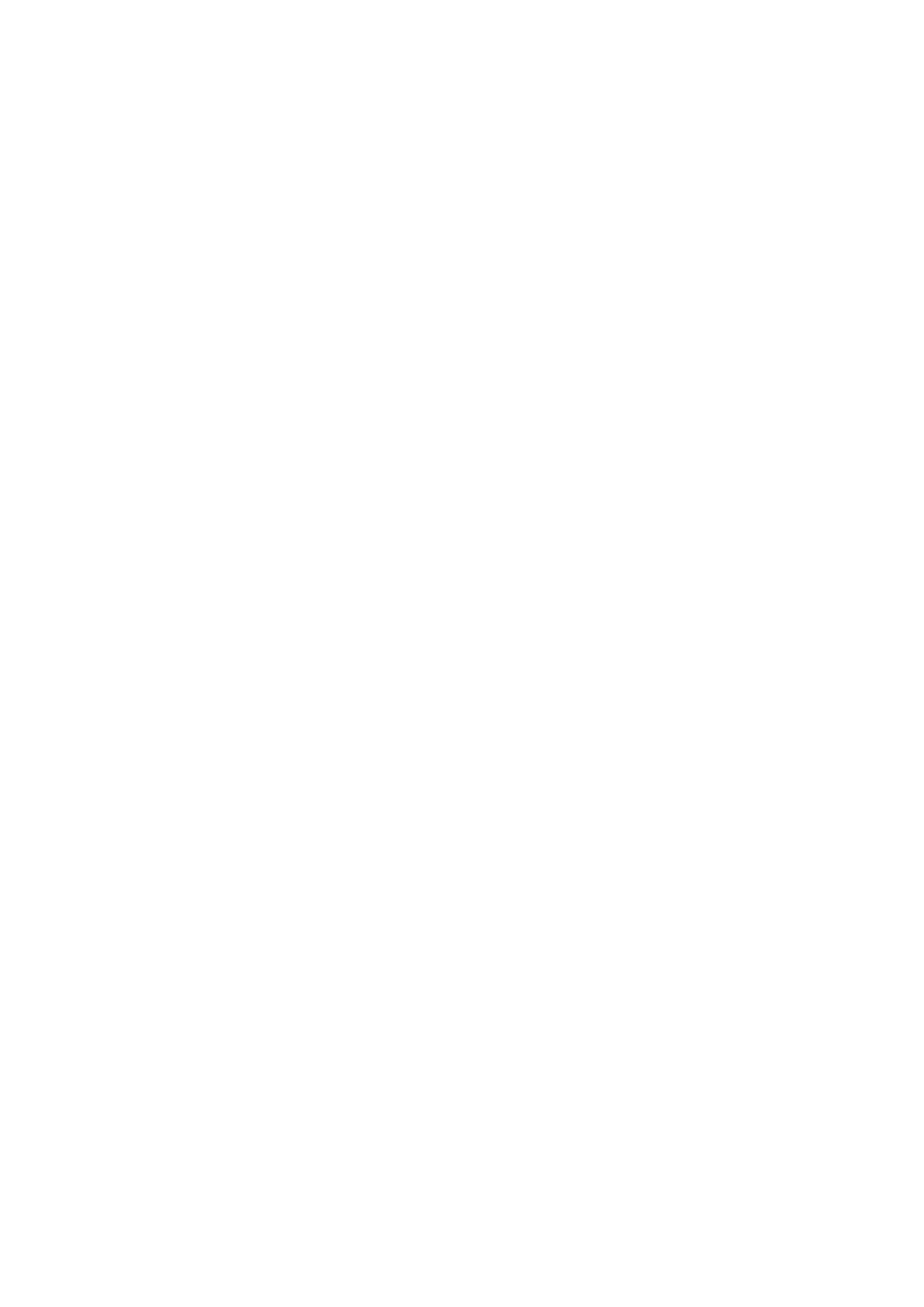## **In the case of M.M. v. the United Kingdom,**

The European Court of Human Rights (Fourth Section), sitting as a Chamber composed of:

Lech Garlicki, *President,* Nicolas Bratza, Päivi Hirvelä, George Nicolaou, Ledi Bianku, Nebojša Vučinić, Vincent A. De Gaetano, *judges,*

and Lawrence Early, *Registrar,*

Having deliberated in private on 23 October 2012,

Delivers the following judgment, which was adopted on that date:

## **PROCEDURE**

1. The case originated in an application (no. 24029/07) against the United Kingdom of Great Britain and Northern Ireland lodged with the Court under Article 34 of the Convention for the Protection of Human Rights and Fundamental Freedoms ("the Convention") by a British national, Ms M.M. ("the applicant"), on 1 March 2007. The Vice-President of the Section granted the applicant anonymity (Rule 47 § 3 of the Rules of Court).

2. The applicant was represented by Mr B. Kennedy QC, a lawyer practising in Belfast. The United Kingdom Government were represented by their Agents, Ms H. Moynihan and Ms A. Sornarajah, of the Foreign and Commonwealth Office.

3. The applicant complained in particular about the retention and disclosure in the context of a criminal record check of data concerning a caution she received from the police.

4. On 5 October 2010 the application was communicated to the Government. It was also decided to rule on the admissibility and merits of the application at the same time (Article 29  $\S$  1).

## THE FACTS

## I. THE CIRCUMSTANCES OF THE CASE

5. The applicant was born in 1951 and lives in County Tyrone, Northern Ireland.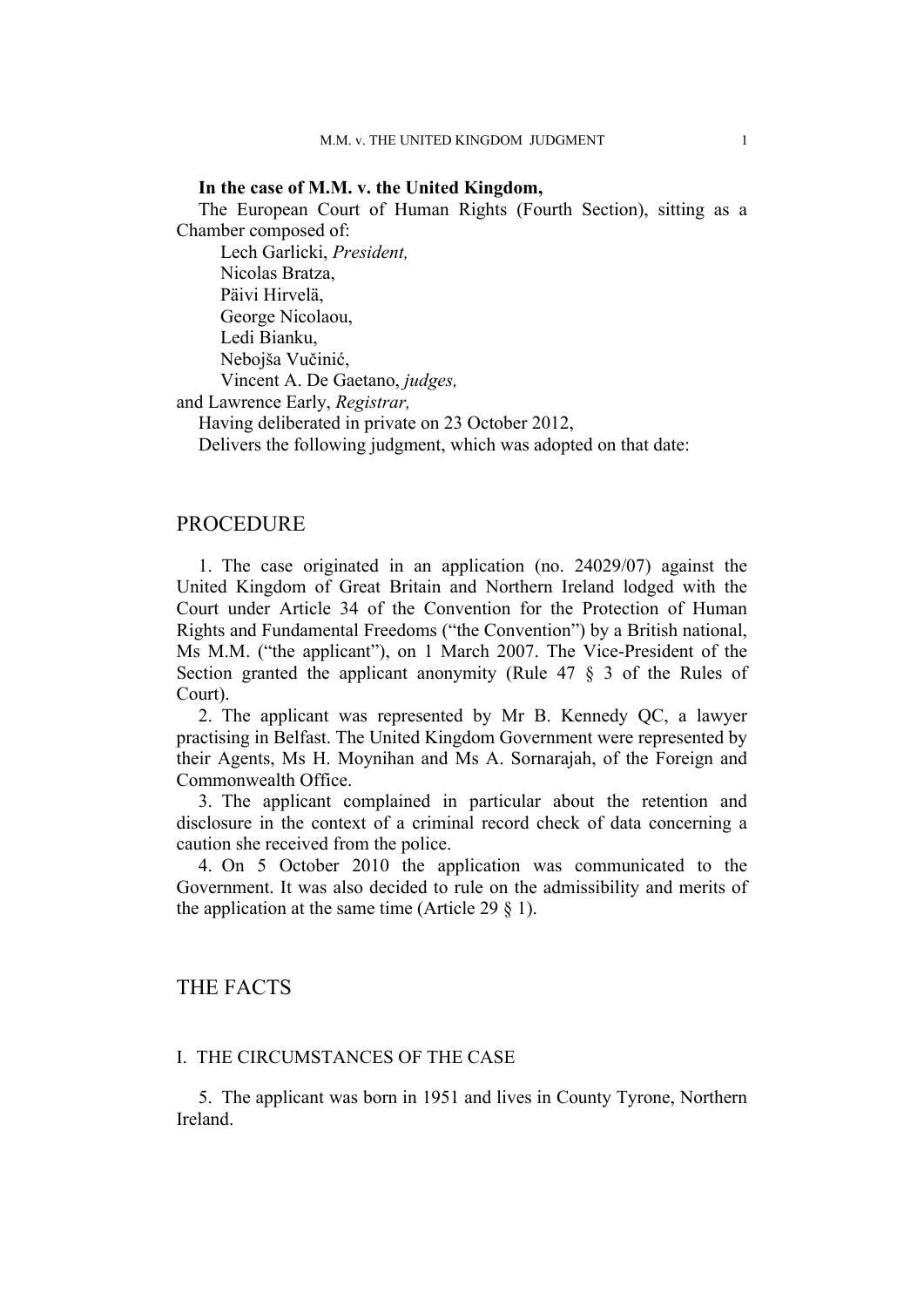6. In April 2000 the girlfriend of the applicant's son wished to leave Northern Ireland with the applicant's ten-month old grandson and return to live in Australia following her separation from the applicant's son. In order to try and force her son and his girlfriend to reconcile their differences, and in the hope that her grandson would not return to Australia, the applicant disappeared with her grandson at 6 p.m. on 19 April 2000 without the parents' permission. The police were called and the child was returned unharmed on the morning of 21 April 2000.

7. The applicant was subsequently arrested for child abduction. At a police interview on 24 April 2000, in the presence of her solicitor, the applicant confirmed that she had been aware at the time that she took her grandson that her conduct amounted to child abduction.

8. By letter dated 10 October 2000 the Director of Public Prosecutions recorded his decision that the public interest did not require the initiation of criminal proceedings against the applicant and that no such proceedings should therefore be brought. Instead, he indicated that a caution should be administered.

9. The applicant received a caution for child abduction which was formally administered on 17 November 2000.

10. On 6 March 2003, in reply to a query from the applicant, the police advised her that her caution would remain on record for five years, and so would be held on record until 17 November 2005.

11. On 14 September 2006 the applicant was offered employment as a Health Care Family Support Worker within Foyle Health and Social Services Trust ("the Trust") through Westcare Business Services ("Westcare"), subject to vetting. She was asked to disclose details of prior convictions and cautions. She accordingly disclosed details of the incident of April 2000 and her subsequent caution on the form provided, and consented to a criminal record check. Westcare contacted the Criminal Records Office of the Police Service of Northern Ireland ("Criminal Records Office") to verify the details disclosed. The existence of the caution was duly verified.

12. On 31 October 2006 Westcare withdrew the offer of employment, indicating that it had taken into account the verification by the Criminal Records Office of the caution for child abduction.

13. The applicant subsequently sought to challenge her acceptance of the caution in November 2000 by letter to the Criminal Records Office. In an undated letter, the Criminal Records Office replied to her in the following terms:

"... in a case where someone agrees to be cautioned by the police for a particular offence, by doing so they are accepting that they were guilty of the offence in the first place. This information is printed on the caution form, which you signed on  $17<sup>th</sup>$ November 2000.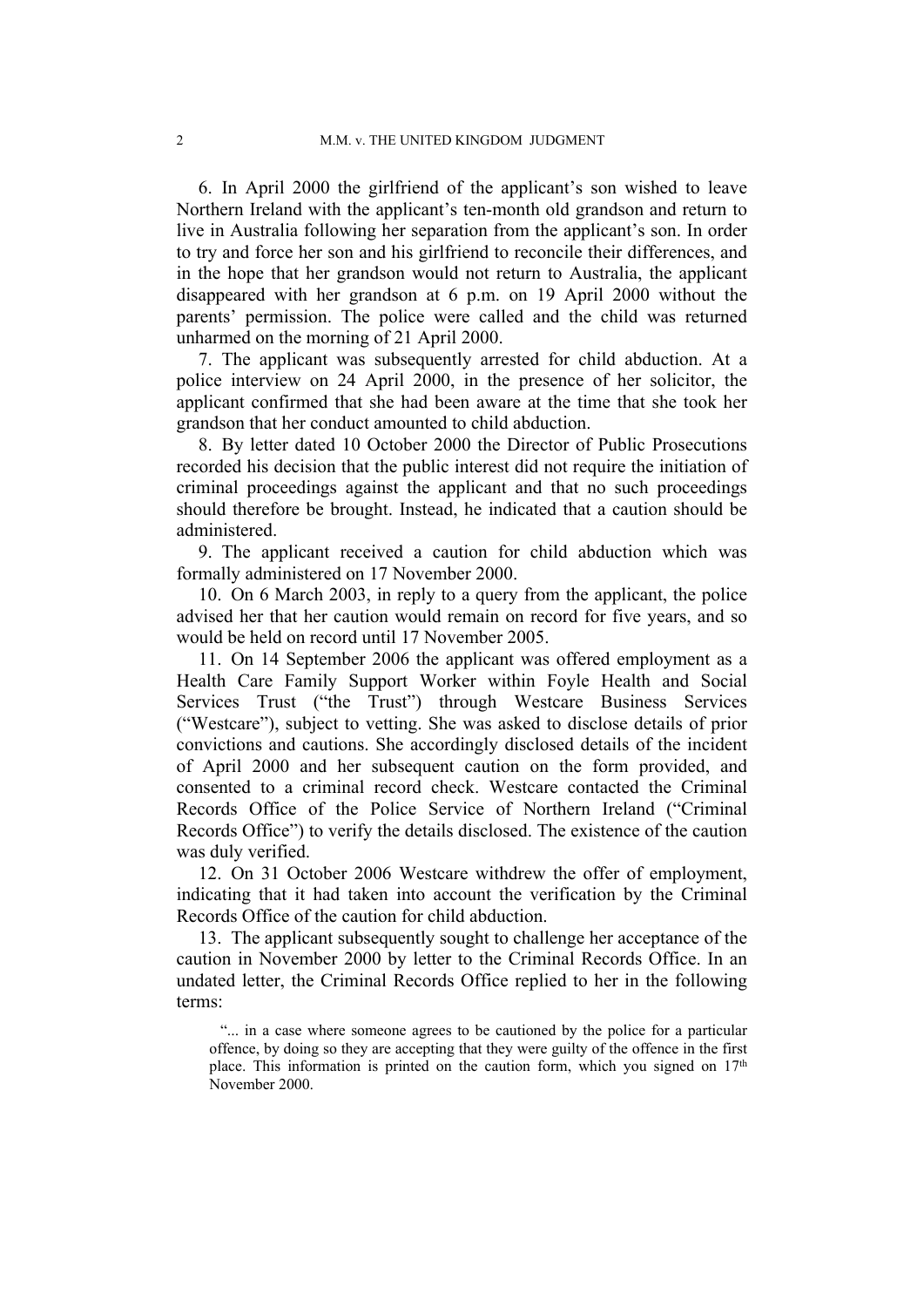Regrettably there is no way to change that. The case cannot be brought back to a court because the whole idea of the caution was to keep it out of court in the first instance.

I should also point out that the information given to Sgt Dunne and which he relayed to you in 2003, about the weeding date for an adult caution, was correct at that time but there has since been a policy change. Normally an adult caution will be weeded after a period of five years, provided the defendant has not been convicted of any further offences. However following the murder of the schoolgirls in Soham England and the subsequent Bichard Report the weeding policy was changed in relation to all cases where the injured party is a child. The current policy is that all convictions and cautions, where the injured party is a child, are kept on the record system for life."

#### 14. The letter concluded:

"I fully appreciate that the offence in your case was not the normal type of offence and that the child did not suffer any harm and that it was never your intention that he should suffer any harm. The offence code under which the offence comes for computing purposes classes the offence as 'child abduction' (by other person). Which means a person other than a parent of the child.

... Perhaps you would be good enough to contact me ... in order that we might discuss the matter and perhaps find some means of ameliorating the consequences of the information given above."

15. By letter dated 6 May 2006 to the applicant's solicitor, the Criminal Records Office confirmed that in signing the caution form the applicant had accepted guilt for the offence in question and that nothing could be done to change the criminal record. The applicant's solicitor subsequently informed her that there did not appear to be any action which she could take in relation to the removal of the caution.

16. By letter dated 6 December 2006 Detective Superintendent Thomson of the Northern Ireland Police Service confirmed that he would not delete the caution from police records. However he proposed, with the applicant's agreement, to add a comment to the effect that the incident was domestically related and that in any vetting context the applicant should be approached for an explanation.

17. In January 2007 the Northern Ireland Legal Services Commission ("the LSC") refused an application for legal aid, made by the applicant's solicitor, to review the Trust's decision not to employ the applicant. The solicitor informed the applicant that she could appeal the LSC's decision at a cost of GBP 500 for representation by counsel, but the applicant could not afford to instigate legal proceedings without public funding.

18. In February 2007 the applicant was interviewed for a position as a Family Support Worker. The interview letter advised that the position was a regulated one under Article 31 of the Protection of Children and Vulnerable Adults (Northern Ireland) Order 2003 and she was asked to complete a consent form and bring it to the interview.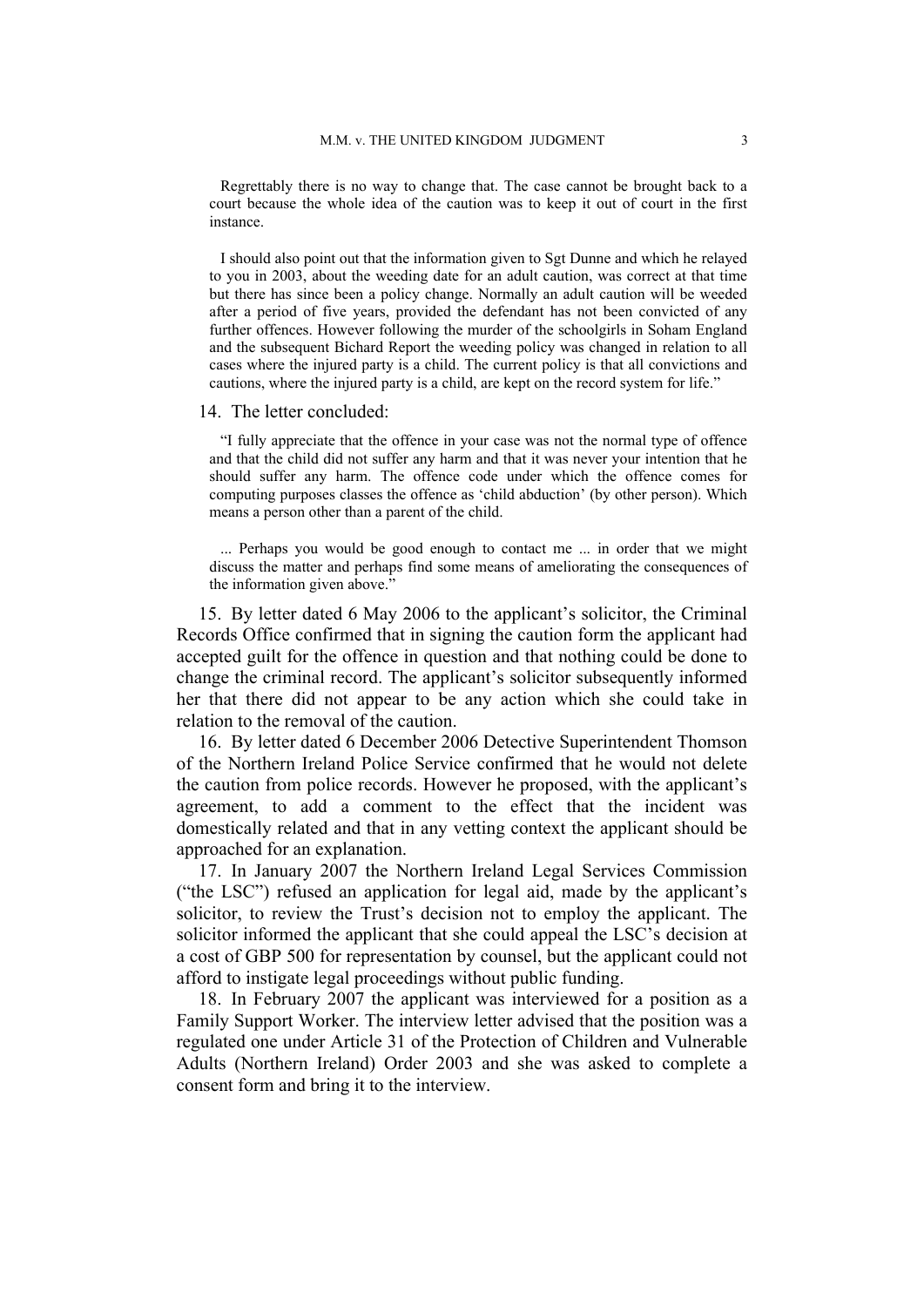19. On 29 March 2007 the applicant was informed that her application for the position was unsuccessful. No reasons were provided.

## II. RELEVANT DOMESTIC LAW AND PRACTICE

## **A. The aims and nature of a caution**

20. At the relevant time the purpose of a formal caution was set out in Police Force Order no. 9/96 issued by the Royal Ulster Constabulary, namely:

"(a) to deal quickly and simply with less serious offenders;

(b) to divert offenders in the public interest from appearance in the criminal courts; and

(c) to reduce the likelihood of re-offending."

21. The Order further noted:

"... a formal caution is not a form of sentence ...

(a) A formal caution is nonetheless a serious matter. It is recorded by police; it may be relevant in relation to future decisions as to prosecution, and it may be cited in any subsequent criminal prosecutions. Properly used, caution is an effective form of disposal.

 $\cdots$ 

## **B. Retention of conviction and caution data in police records**

## *1. The statutory background*

22. Article 29(4) of the Police and Criminal Evidence (Northern Ireland) Order 1989 (as subsequently amended) provides that:

"... the Secretary of State may by regulations make provision for recording in police records convictions for such offences as are specified in the regulations."

23. The regulations made by the Secretary of State under this provision are the Northern Ireland Criminal Records (Recordable Offences) Regulations 1989. These regulations identify the relevant convictions as being those for offences punishable by imprisonment, as well as a number of additional specified offences. The regulations do not make any reference to cautions.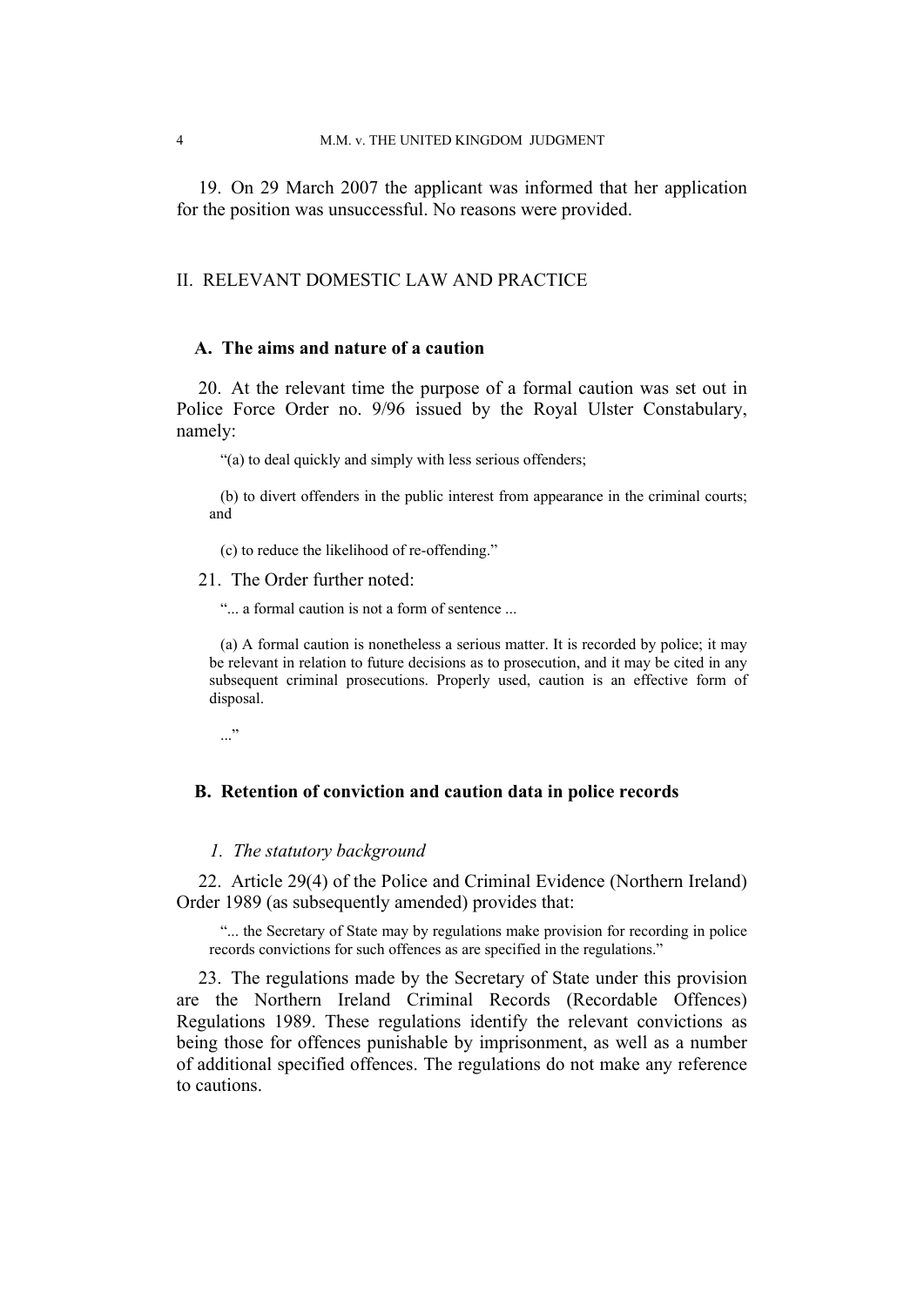24. According to the Government, the recording of cautions in Northern Ireland takes place under the police's common law powers to retain and use information for police purposes. That power is subject to the provisions of the Data Protection Act 1998 (see generally paragraphs 65-71 below).

### *2. Policy and practice*

### **(a) The policy and practice of the Police Service in Northern Ireland**

25. According to the Government, the policy and practice of the Police Service in Northern Ireland ("PSNI") at the time of the issue of the applicant's caution in 2000 was to delete cautions from the individual's criminal record after five years.

26. However, following publication of the Bichard Report in 2006 (see paragraphs 31-32 below), the PSNI changed its practice so as to retain information on adult cautions for the rest of a person's life.

## **(b) Relevant policy documents**

#### *(i) The ACPO Codes of Practice of 1995, 1999 and 2002*

27. The chief constable of PSNI is a member of the Association of Chief Police Officers of England and Wales and Northern Ireland ("ACPO").

28. Pursuant to the ACPO Code of Practice 1995 ("the 1995 ACPO Code"), in cases of conviction for an offence that carried the possibility of imprisonment, a record of the conviction had to be retained for a period of twenty years. Exceptions to this included cases where the conviction was for an offence against a child or young person, where the record was to be retained until the offender was 70 years old, subject to a minimum 20-year retention period; and cases involving rape, where the record was to be retained for the life of the offender.

29. Records of cautions (assuming there were no other convictions or further cautions) were to be retained for a five-year period.

30. The 1995 ACPO Code was updated in 1999 and subsequently replaced by another code of practice in 2002. Neither instrument substantially altered the provisions regarding retention of data relating to cautions.

#### *(ii) The Bichard Inquiry Report 2004*

31. Following the murders of two young girls in August 2002 by a caretaker employed at a local school, a review of the United Kingdom's police forces was announced by the Home Secretary. An inquiry was set up, to be conducted by Sir Michael Bichard.

32. The Bichard Inquiry Report ("the Bichard report") was published in June 2004. It reviewed current practice as regards retention of data on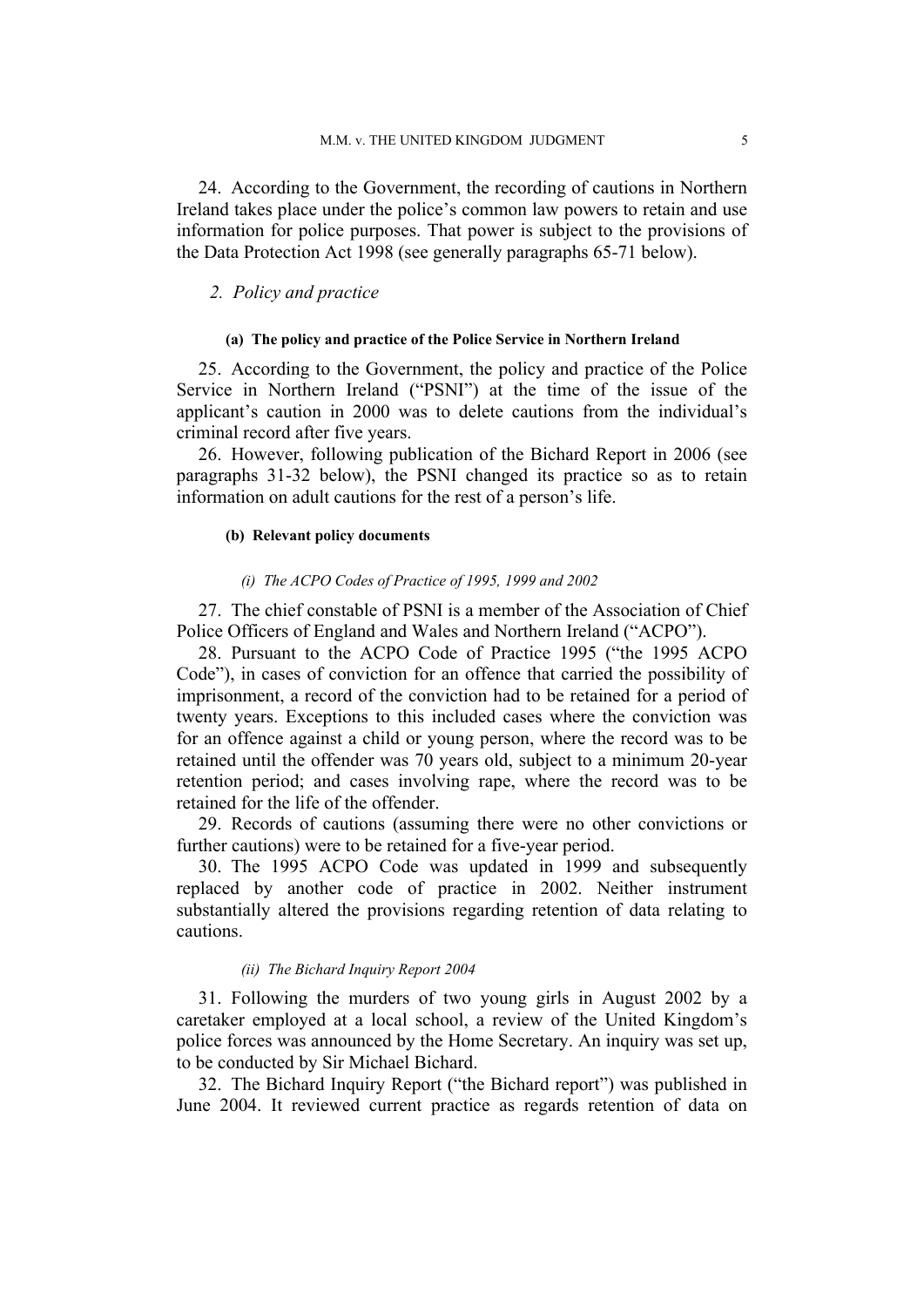convictions and cautions and concluded (at paragraph 4.41) that "there were a number of problems with the review, retention or deletion of records." The report recommended that:

"A Code of Practice should be produced covering record creation, review, retention, deletion and information sharing. This should be made under the Police Reform Act 2002 and needs to be clear, concise and practical. It should supersede existing guidance."

#### *(iii) Code of Practice on the Management of Police Information 2005*

33. In July 2005 the Secretary of State adopted a Code of Practice on the Management of Police Information ("the 2005 Code of Practice"). The Code applies directly to police forces in England and Wales and is available for adoption by other police forces. The Government did not clarify whether the Code has been adopted by the PSNI.

34. Paragraph 1.1.1 of the Code explains that police forces have a duty to obtain and use a wide variety of information, including personal information. The Code clarifies that responsibility for the management and use of information lies with the chief officer of the police force. It recognises the existing legislative framework for the management of information relating to data protection and human rights set out in the Data Protection Act (see paragraph 65-71 below).

35. The Code sets out a number of key principles including, *inter alia*, the duty to obtain and manage information; the importance of recording information considered necessary for a police purpose; and the need to review information and consider whether its retention remains justified, in accordance with any guidance issued.

#### *(iv) Guidance on the Management of Police Information 2006 and 2010*

36. In 2006 ACPO published Guidance on the Management of Police Information. This Guidance was applied by the PSNI. A second edition was published in 2010 ("the MOPI Guidance"), and is also applied by the PSNI.

37. Chapter 7 of the MOPI Guidance deals with review, retention and disposal of police information not contained on the Police National Computer ("PNC"). The PNC is the system for recording conviction data in England and Wales; the Causeway system is used in Northern Ireland. The MOPI Guidance notes at the outset that:

"7.2.1 ... Public authorities, including police forces, must act in a way that complies with the European Convention on Human Rights (ECHR) and the Human Rights Act 1998. In relation to record retention this requires a proportionate approach to the personal information held about individuals. The decision to retain personal records should be proportionate to the person's risk of offending, and the risk of harm they pose to others and the community. A higher proportionality test should be met in order to retain records about relatively minor offending."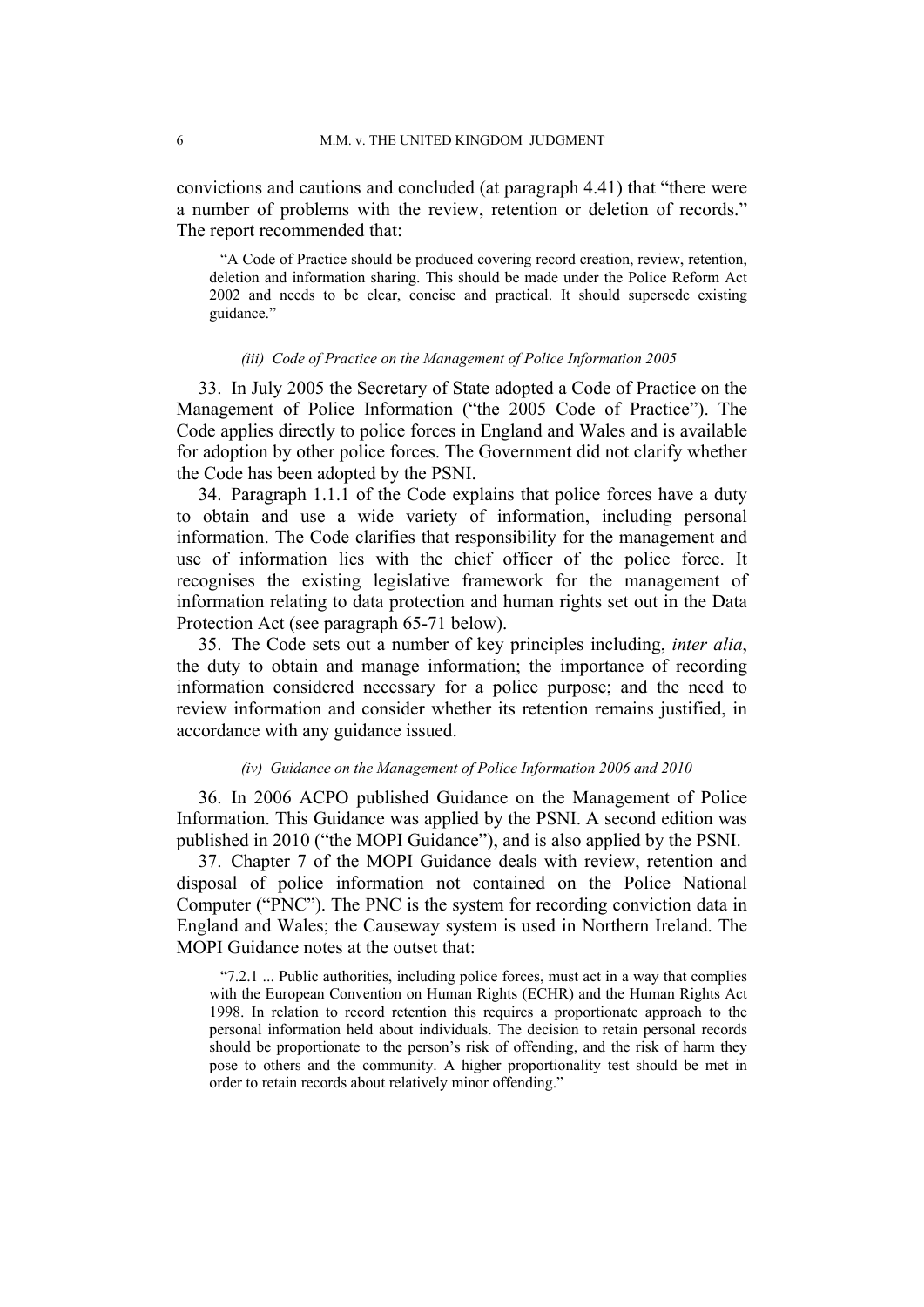38. The MOPI Guidance also refers to the need to comply with the principles of the Data Protection Act (see paragraph 65-71 below).

39. The MOPI Guidance sets out the framework for decision-making in respect of retention of police information. It provides that records should be kept for a minimum period of six years, beyond which time there is a requirement to review whether retention of the information remains necessary for a policing purpose. Relevant questions are whether there is evidence of a capacity to inflict serious harm, whether there are concerns relating to children or vulnerable adults, whether the behaviour involved a breach of trust, whether there is evidence of links or associations which might increase the risk of harm, whether there are concerns as to substance misuse and whether there are concerns that an individual's mental state might increase the risk. In any review, the MOPI Guidance notes that there is a presumption in favour of retention of police information provided that it is not excessive, is necessary for a policing purpose, is adequate for that purpose and is up to date.

40. The MOPI Guidance also contains a review schedule based on the seriousness of offences. Under the review schedule, information is divided into four categories. Group 1 is called "Certain Public Protection Matters", which includes information relating to individuals who have been convicted, acquitted, charged, arrested, questioned or implicated in relation to murder or a serious offence as specified in the Criminal Justice Act 2003 (or historical offences that would be charged as such if committed today). Such information should only be disposed of if it is found to be entirely inaccurate or no longer necessary for policing purposes. The MOPI Guidance continues:

"Forces must retain all information relating to certain public protection matters until such time as a subject is deemed to have reached 100 years of age (this should be calculated using the subject's date of birth). There is still a requirement, however, to review this information regularly to ensure that it is adequate and up to date. This must be done every ten years ...

Due to the seriousness of this group, no distinction is made between the type or classification of information that can be retained for 100 years; information retained under this grouping can include intelligence of any grading.

There may be extreme cases where the retention of records relating to certain public protection matters would be disproportionately injurious to the individual they are recorded against. For example, an individual arrested on suspicion of murder for a death that is subsequently found to have been the result of natural causes, or an entirely malicious accusation that has been proven as such, would both generate records that can only be adequate and up to date if they reflect what actually happened. Particular care must be exercised in disclosing any such records to avoid unnecessary damage to the person who is the subject of the record."

41. The other categories are "Other Sexual, Violent or Serious Offences (Group 2), in respect of which information should be retained for as long as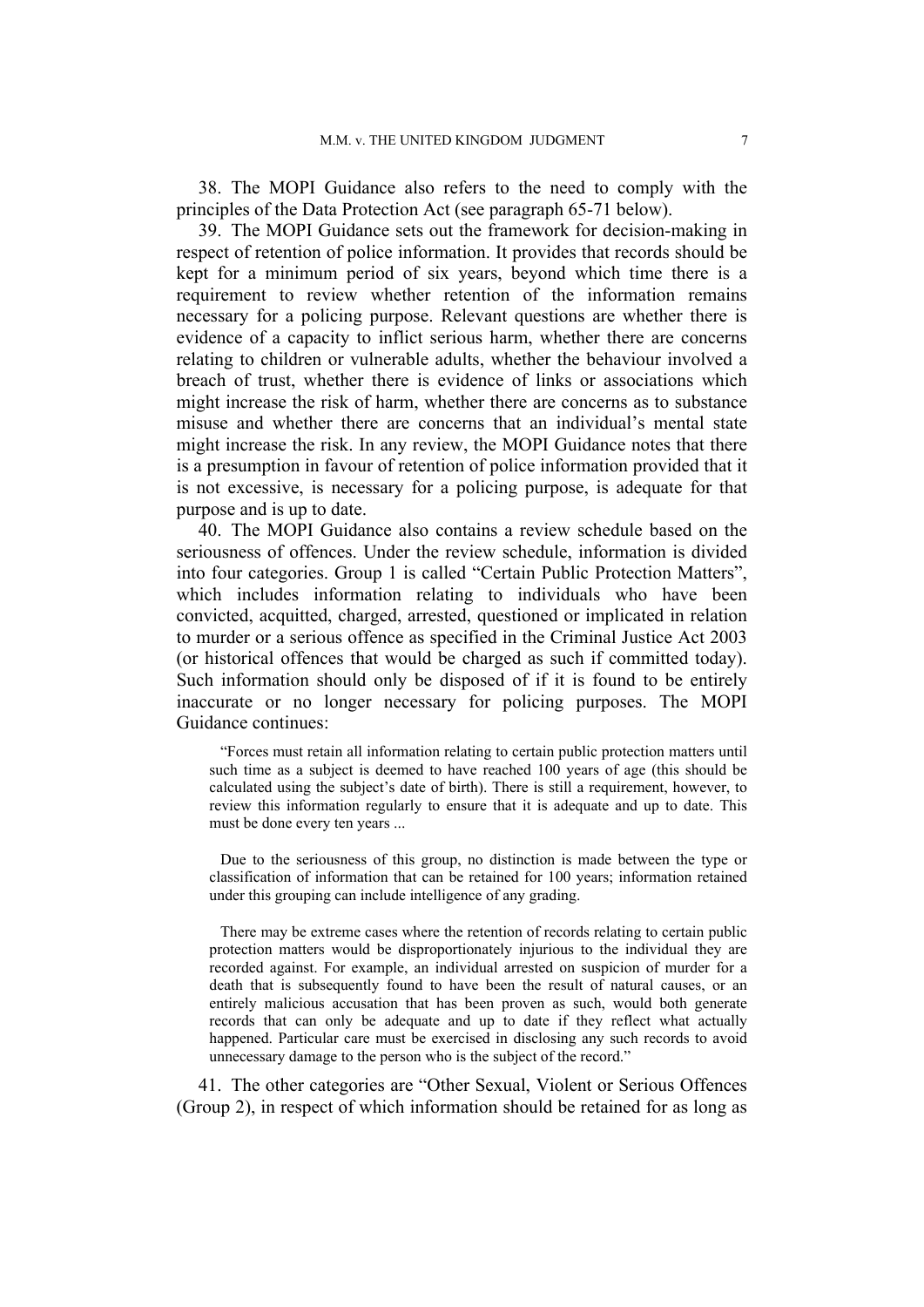the offender or suspected offender continues to be assessed as posing a risk of harm; "All Other Offences" (Group 3), in respect of which police forces may choose to use a system of time-based, automatic disposal if it is considered that the risk of disposal is outweighed by the administrative burden of reviewing the information or the cost of retaining it; and "Miscellaneous" (Group 4), which covers a variety of other cases and entails different guidance on retention in each one.

#### *(v) Retention Guidelines for Nominal Records on the Police National Computer 2006*

42. The ACPO Retention Guidelines for Nominal Records on the Police National Computer 2006 ("the ACPO Guidelines") came into effect on 31 March 2006. The ACPO Guidelines form part of the guidance issued under the MOPI Code and are applied by PSNI.

43. The ACPO Guidelines explain that:

"1.3 The Retention Guidelines are based on a format of restricting access to PNC data, rather than the deletion of that data. The restriction of access is achieved by setting strict time periods after which the relevant event histories will 'step down' and only be open to inspection by the police. Following the 'step down' other users of PNC will be unaware of the existence of such records, save for those occasions where the individual is the subject of an Enhanced Check under the Criminal Records Bureau vetting process ... "

#### 44. They continue:

"2.8 ...the Nominal records will now contain 'Event Histories' to reflect the fact that the subject may have been Convicted (including cautions, reprimands and warnings), dealt with by the issue of a Penalty Notice for Disorder, Acquitted, or dealt with as a 'CJ Arrestee' [a person who has been arrested for a recordable offence under the Criminal Justice Act 2003 but in respect of whom no further action was taken]."

45. The general principle set out in paragraph 3.1 of the ACPO Guidelines is that when a nominal record is created or updated on the PNC by virtue of an individual being convicted, receiving a Penalty Notice for Disorder, being acquitted or being a CJ Arrestee, the record will contain the relevant personal data together with details of the offence which resulted in the creation of the record. The record will be retained on PNC until that person is deemed to have attained 100 years of age.

46. Paragraph 4.32 of the ACPO Guidelines clarifies that chief officers are the "data controllers" (within the meaning of the Data Protection Act 1998 – see paragraphs 65-71 below) of all PNC records, including DNA and fingerprints associated with the entry, created by their forces and that they have the discretion in exceptional circumstances to authorise the deletion of any such data. Appendix 2 of the ACPO Guidelines outlines the procedure to be followed in deciding whether a particular case will be regarded as "exceptional" and states: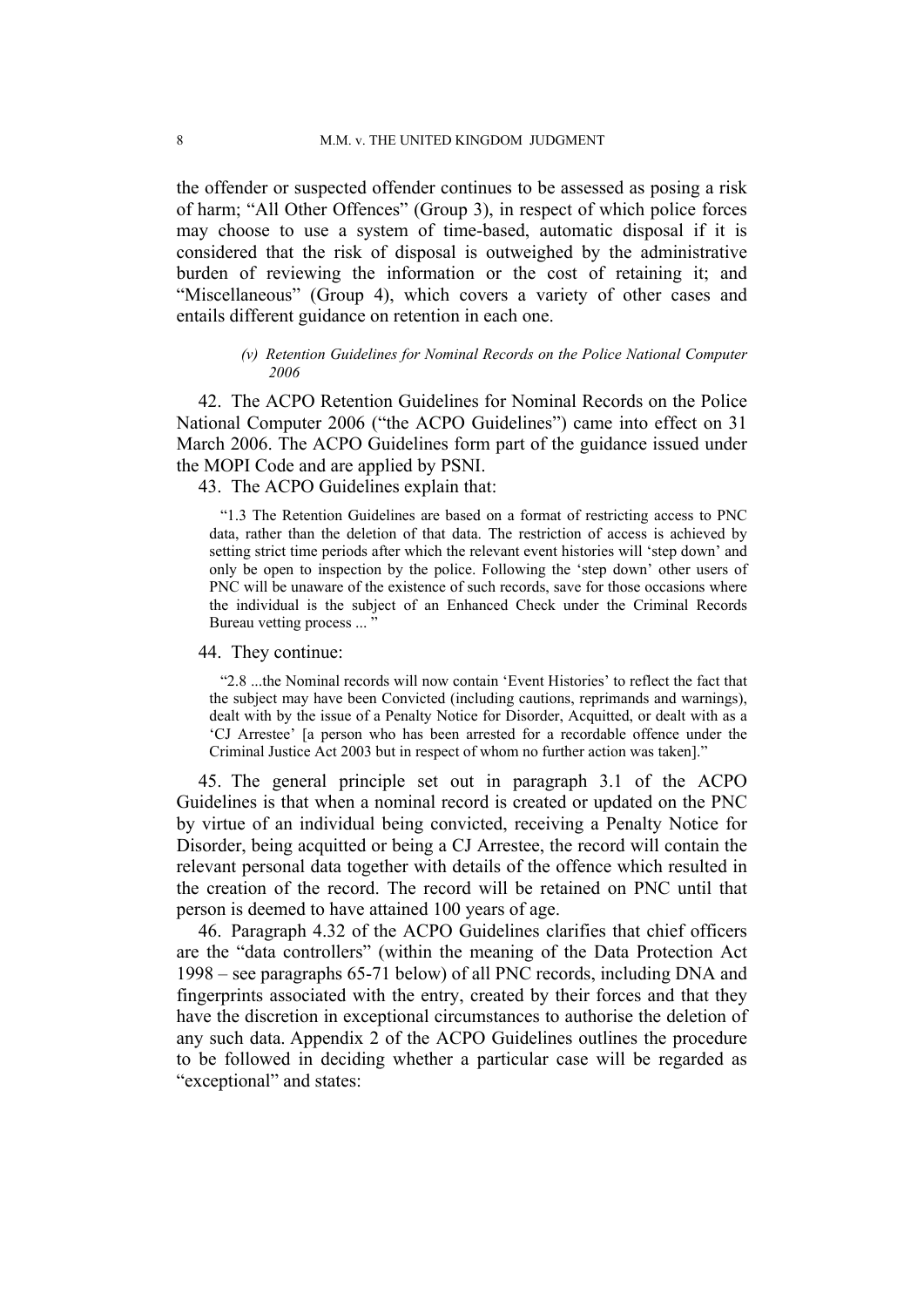"Exceptional cases by definition will be rare. They might include cases where the original arrest or sampling was found to be unlawful. Additionally, where it is established beyond reasonable doubt that no offence existed, that might, having regard to all the circumstances, be viewed as an exceptional circumstance."

## **C. Disclosure of a caution**

#### *1. The legal framework*

#### **(a) Prior to 1 April 2008**

47. According to the Government, from the date on which the caution was administered to the applicant until 1 April 2008, requests for disclosure of criminal record data in Northern Ireland were made on a consensual basis. Disclosure took place in accordance with well-established common law powers of the police for police purposes only.

#### **(b) After 1 April 2008**

48. Part V of the Police Act 1997 ("the 1997 Act") now sets out the legislative framework for the disclosure of criminal record information in Northern Ireland. The relevant provisions entered into force in Northern Ireland on 1 April 2008.

49. Section 113A deals with criminal record certificates ("CRCs"). Section 113A(3) defines a CRC as follows:

"A criminal record certificate is a certificate which–

(a) gives the prescribed details of every relevant matter relating to the applicant which is recorded in central records, or

(b) states that there is no such matter."

..."

50. Section 113A(6) defines "central records" as such records of convictions and cautions held for the use of police forces generally as may be prescribed. In Northern Ireland, the relevant records are prescribed in the Police Act 1997 (Criminal Record) (Disclosure) Regulations (Northern Ireland) 2008 as information in any form relating to: convictions held in the criminal history database of the Causeway System; and convictions and cautions on a names index held by the National Police Improvement Authority for the use of police forces generally. The term "relevant matter" is defined in section 113A(6) of the 1997 Act as including "spent" convictions and cautions (see paragraphs 61-64 below). Pursuant to section 65(9) of the Crime and Disorder Act 1998 , the reference to a "caution" in section 113A is to be construed as including warnings and reprimands.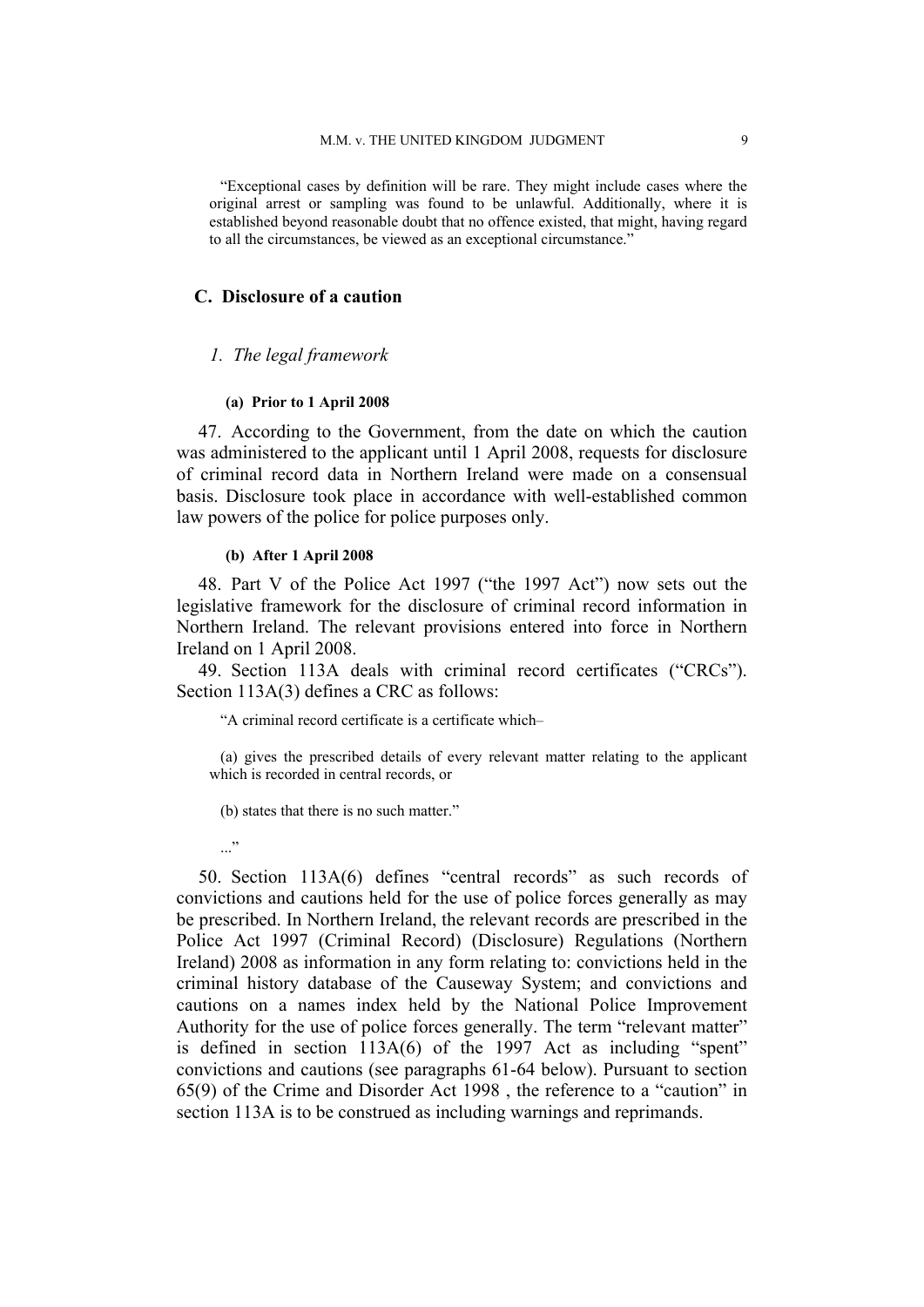51. The Secretary of State must issue a CRC to any individual who makes an application in the prescribed manner and form and pays the prescribed fee. The application must be countersigned by a registered person and accompanied by a statement by the registered person that the certificate is required for the purposes of an exempted question. Section 113A(6) defines "exempted question" as follows: in respect of a conviction, a question which the Secretary of State has by order excluded from the provisions on "spent" convictions under the 1974 Act or the 1978 Order; and in respect of a caution, a question which the Secretary of State has by order excluded from the provisions on "spent" cautions under the 1974 Act; as noted above there is no corresponding provision in Northern Ireland. In respect of Northern Ireland, the Secretary of State subsequently made an order excluding the provisions on "spent" convictions in relation to questions directed, *inter alia*, at assessing the suitability of persons to work with children and vulnerable adults.

52. Section 113B deals with enhanced criminal record certificates ("ECRCs"). As with a CRC, the Secretary of State must issue an ECRC to any individual who makes an application in the prescribed manner and form and pays the prescribed fee. The application must be countersigned by a registered person and accompanied by a statement by the registered person that the certificate is required for the purposes of an exempted question asked for a "prescribed purpose".

53. The "prescribed purposes" are defined in the Police Act 1997 (Criminal Records) (Disclosure) Regulations (Northern Ireland) 2008 as amended and include the purposes of considering the applicant's suitability to engage in any activity which is regulated activity relating to children or vulnerable adults, as defined in legislation.

54. Section 113B(3) provides:

"An enhanced criminal record certificate is a certificate which–

(a) gives the prescribed details of every relevant matter relating to the applicant which is recorded in central records and any information provided in accordance with subsection (4), or

(b) states that there is no such matter or information."

55. Section 113B(4) provides that before issuing an ECRC the Secretary of State must request the chief officer of every relevant police force to provide any information which, in the chief officer's opinion, might be relevant for the "prescribed purpose" and ought to be included in the certificate.

56. Pursuant to section 113B(5), the Secretary of State must also request the chief officer of every relevant police force to provide any information which, in the chief officer's opinion, might be relevant for the "prescribed purpose", ought not to be included in the certificate in the interests of the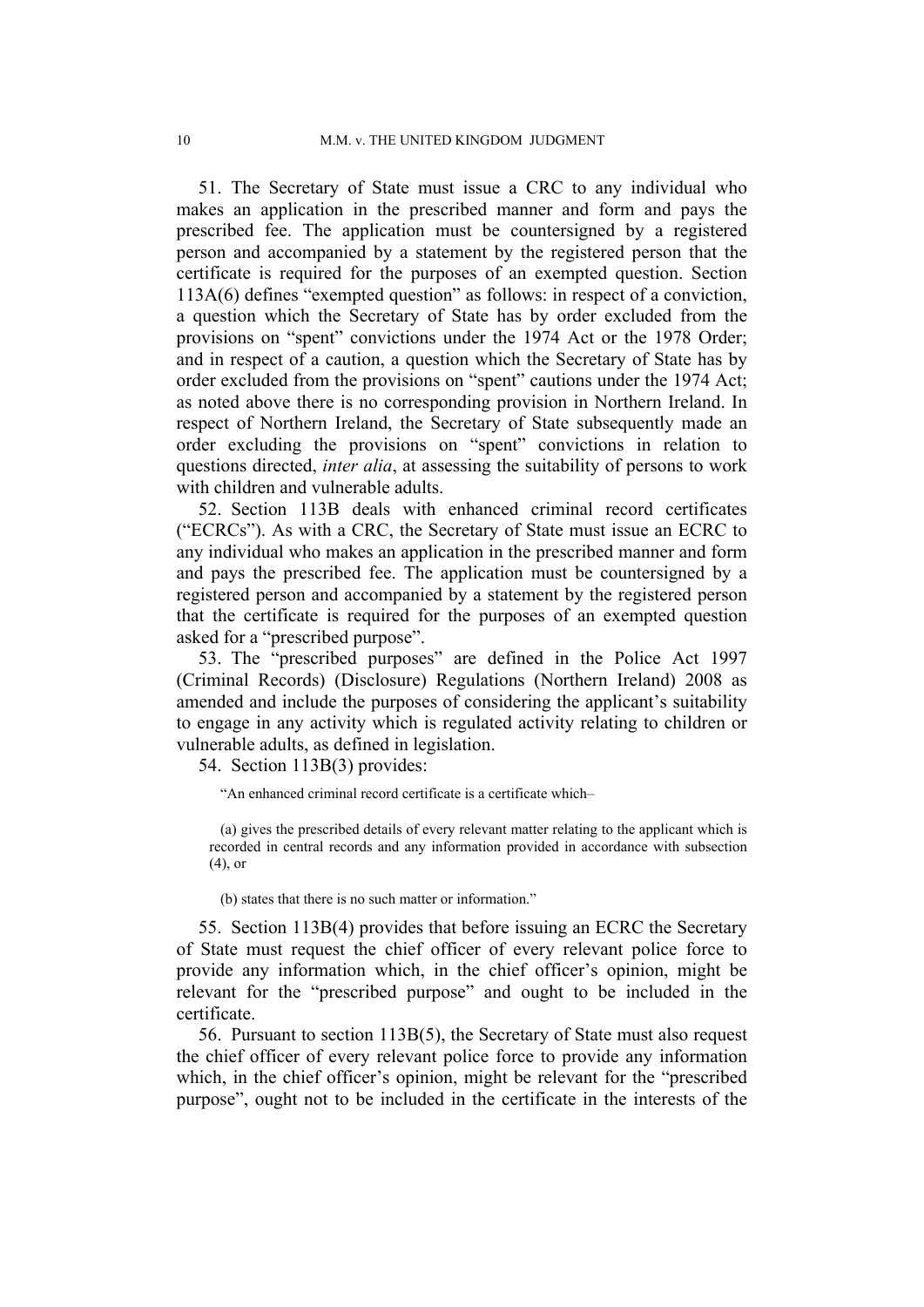prevention or detection of crime but can, without harming those interests, be disclosed to the registered person.

57. The Secretary of State must send to the registered person who countersigned the application a copy of the enhanced criminal record certificate, and any information provided in accordance with subsection (5).

## *2. Policy and practice*

58. The MOPI Guidance explains the circumstances in which police information will be disclosed:

"6.3.1. ... The Police Act 1997 creates a statutory scheme for the disclosure of criminal records and police information on potential employees to prospective employers. The CRB is responsible for the scheme and for ensuring that employers have sufficient information to make a judgment on the suitability of a potential employee to work with children or vulnerable adults."

59. The Guidance further refers to the possibility of sharing information under common law powers. In such cases, a policing purpose must be established and the decision to disclose data must strike a balance between the risk posed and the need for confidentiality of data under the Human Rights Act and the Data Protection Act.

60. As noted above, the ACPO Guidelines work on the basis of restricting access to police information rather than deleting data. Recordable offences are split into categories "A", "B" and "C" depending on the seriousness of the offence, with category A being the most serious offences. These categories mirror Groups 1, 2 and 3 set out in the MOPI Guidance. The Guidelines set strict time periods after which relevant data will "step down" and only be open to inspection by the police. The aim is to ensure that following step down, other users of the PNC will be unaware of the existence of the relevant records, save in cases of requests for criminal record checks. For example, the ACPO Guidelines state, at paragraph 4.19, that:

"4.19 In the case of an adult who is dealt with by way of a caution in respect of an offence listed in category 'A', the conviction history will 'step down' after a clear period of 10 years, and thereafter only be open to inspection by the police."

## **D. Rehabilitation of offenders**

61. Pursuant to legislation, those convicted of certain offences may become "rehabilitated" after a certain period of time has elapsed. The relevant legislation in England and Wales is the Rehabilitation of Offenders Act 1974 ("the 1974 Act"). The legislation which applies in Northern Ireland is the Rehabilitation of Offenders (Northern Ireland) Order 1978 ("the 1978 Order").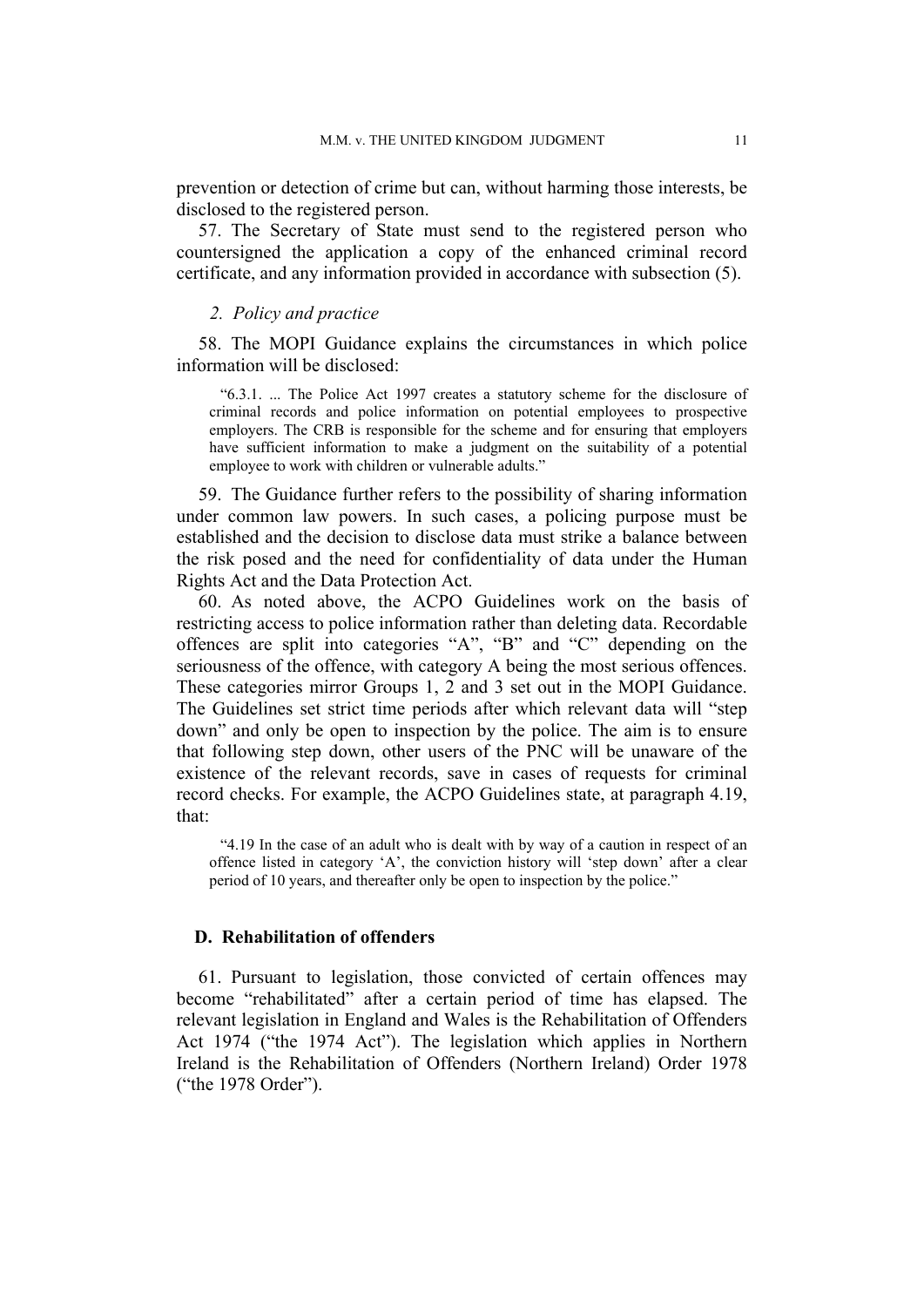62. Pursuant to the 1978 Order, any person who has been convicted of an offence capable of rehabilitation and has not committed any other offence during the rehabilitation period is to be treated as rehabilitated at the end of the rehabilitation period.

63. The effect of rehabilitation is that the person is treated for all purposes in law as a person who has not committed, or been charged with, prosecuted for or convicted of the offence in question, i.e. the conviction is considered "spent". If asked about previous convictions, a person is to treat the question as not relating to spent convictions and may frame his answer accordingly; he is not to be liable or prejudiced for his failure to acknowledge or disclose a spent conviction. Spent convictions are not a proper ground for dismissing or excluding a person from employment. However, the Secretary of State is empowered to provide for exclusions, modifications or exemptions from the provisions on the effect of rehabilitation.

64. The 1978 Order makes no reference to cautions. However, the 1974 Act (which does not apply in Northern Ireland) contains a Schedule introduced in 2008 which provides protection for spent cautions. According to Schedule 2, a caution is to be considered a spent caution at the time that it is given. The effects of rehabilitation in respect of a caution are the same as those described above which apply to a conviction. As with convictions, the Secretary of State may, by order, provide for exclusions or exemptions.

## **E. The Data Protection Act 1998**

65. The Data Protection Act ("the DPA 1998") was adopted on 16 July 1998. The main provisions of the Act entered into force on 1 March 2000.

66. The Act stipulates that the processing of personal data is subject to eight data protection principles listed in Schedule 1.

67. Pursuant to section 1 of the DPA 1998, "personal data" includes data which relate to a living individual who can be identified from those data. Section 2 of the Act defines "sensitive personal data" as personal data consisting, *inter alia*, of information as to the commission or alleged commission by him of any offence, or any proceedings for any offence committed or alleged to have been committed by him, the disposal of such proceedings or the sentence of any court in such proceedings.

68. Under the first principle personal data shall be processed fairly and lawfully and, in particular shall not be processed unless (a) at least one of the conditions in Schedule 2 is met; and (b) in case of sensitive personal data, at least one of the conditions in Schedule 3 is also met. Schedule 2 contains a detailed list of conditions, including that the processing of any personal data is necessary for the administration of justice or for the exercise of any other functions of a public nature exercised in the public interest by any person (paragraphs 5(a) and (d)). Schedule 3 contains a more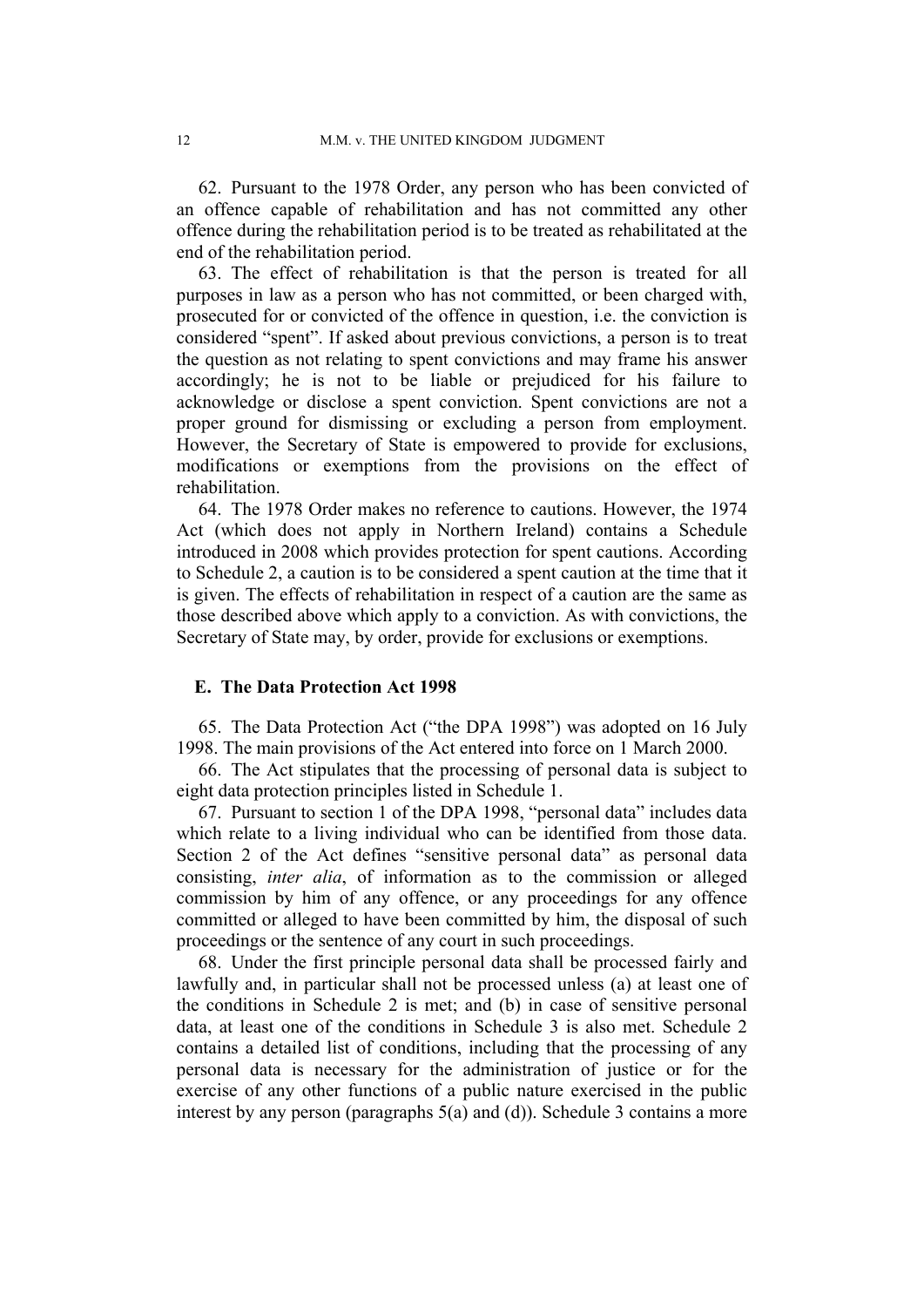detailed list of conditions, including that the processing is necessary for the purposes of performing an obligation imposed by law on the data controller in connection with employment (paragraph 1), the processing is necessary for the purpose of, or in connection with, any legal proceedings or is otherwise necessary for the purposes of establishing, exercising or defending legal rights (paragraph 6), or is necessary for the administration of justice or for the exercise of any functions conferred on any person by or under an enactment (paragraph 7). Section 29 provides a qualified exemption from the first data protection principle in the case of personal data processed, *inter alia*, for the prevention or detection of crime.

69. The third principle provides that personal data shall be adequate, relevant and not excessive in relation to the purpose or purposes for which they are processed.

70. The fifth principle stipulates that personal data processed for any purpose shall not be kept for longer than is necessary for that purpose.

71. The Information Commissioner created pursuant to the Act has an independent duty to promote the following of good practice by data controllers and has power under section 40 of the Act to make orders ("enforcement notices") in this respect. Section 47 of the Act makes it a criminal offence not to comply with an enforcement notice. Section 48 of the Act gives data controllers the right to appeal against an enforcement notice to the First Tier Tribunal, if an enforcement notice raises a point of law. Section 13 sets out a right to claim damages in the domestic courts in respect of contraventions of the Act.

## **F. The Human Rights Act 1998**

72. Section 3(1) of the Human Rights Act 1998 ("the Human Rights Act") provides as follows:

"So far as it is possible to do so, primary legislation and subordinate legislation must be read and given effect in a way which is compatible with the Convention rights."

#### 73. Section 4 of the Act provides:

"(1) Subsection (2) applies in any proceedings in which a court determines whether a provision of primary legislation is compatible with a Convention right.

(2) If the court is satisfied that the provision is incompatible with a Convention right, it may make a declaration of that incompatibility.

 $\ldots$   $\cdot$ 

74. Section 6(1) of the Act provides that it is unlawful for a public authority to act in a way which is incompatible with a Convention right. Section 6(2) clarifies that:

"Subsection (1) does not apply to an act if–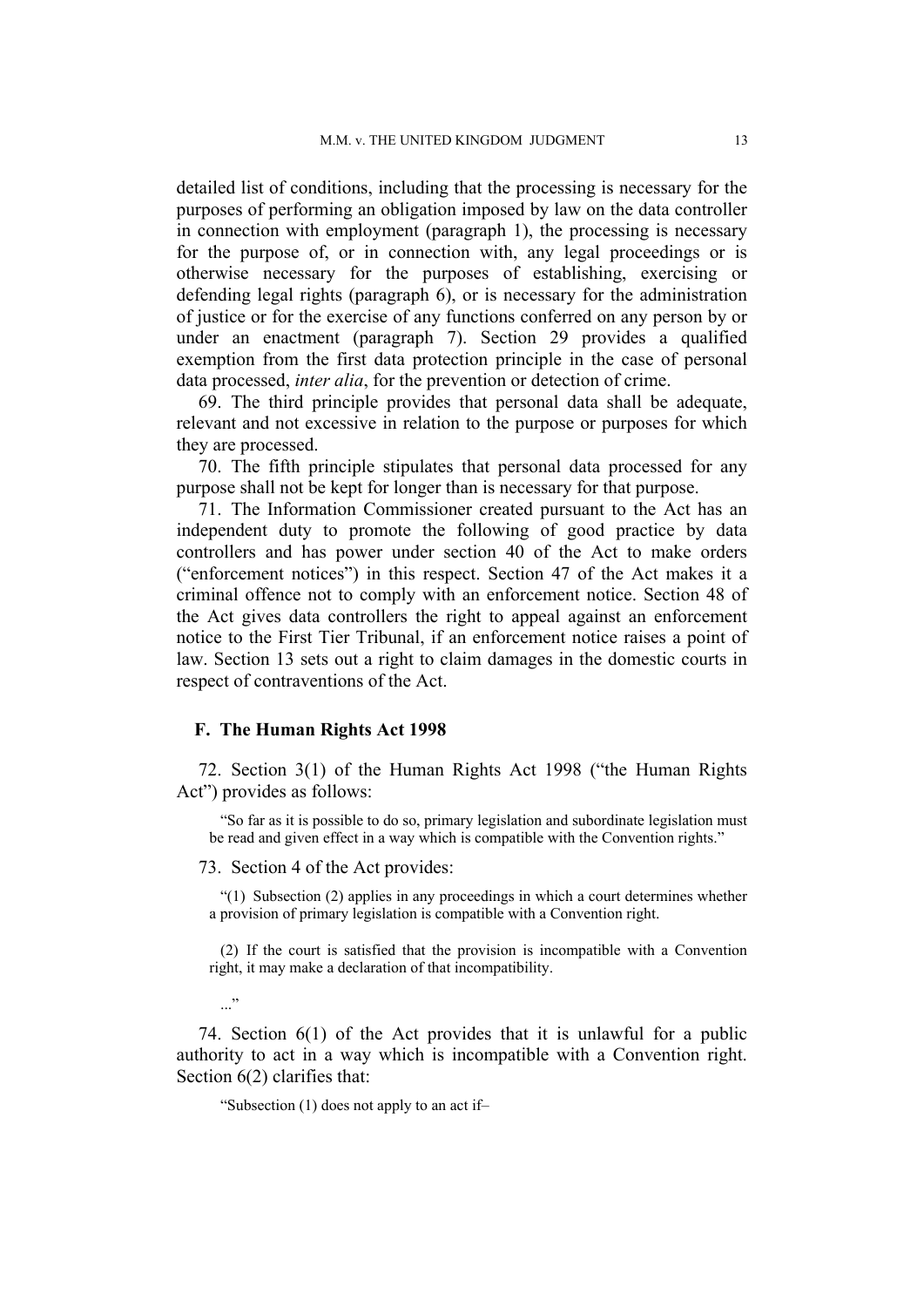(a) as the result of one or more provisions of primary legislation, the authority could not have acted differently; or

(b) in the case of one or more provisions of, or made under, primary legislation which cannot be read or given effect in a way which is compatible with the Convention rights, the authority was acting so as to give effect to or enforce those provisions."

75. Section 7(1) provides that a person who claims that a public authority has acted in a way made unlawful by section 6(1) may bring proceedings against the authority.

76. Section 8(1) of the Act permits a court to make a damages award in relation to any act of a public authority which the court finds to be unlawful.

## **G. Judicial consideration**

*1.* R (X) v Chief Constable of the West Midlands Police *[2004] EWCA Civ 1068*

77. In *R (X)*, the Court of Appeal considered the compatibility with Article 8 of the Convention of the disclosure of additional information under the predecessor of section 113B(4) of the 1997 Act in the context of an enhanced criminal records check. The appellant had applied for a job as a social worker and had no previous convictions. He had been charged with indecent exposure, but the proceedings were discontinued when the alleged victim failed to identify him. The social work agency which was dealing with his job application applied for an ECRC. The chief constable, as he was required to do, issued an ECRC. It contained details of the allegations of indecent exposure under the heading "other relevant information".

78. Lord Woolf CJ noted at the outset that while it was accepted by both parties that the information included in the ECRC might offend against Article 8 § 1, it was not suggested that the legislation itself contravened that Article. He explained:

"20. ... No doubt this is because disclosure of the information contained in the certificate would be 'in accordance with the law' and 'necessary in a democratic society', in the interests of public safety and for the prevention of crime and for the protection of the rights and freedoms of others. This country must, through its legislature, be entitled to enable information to be available to prospective employers, where the nature of the employment means that particular care should be taken to ensure that those who are working with the appropriate categories of persons can be relied on to do so, without those in their care coming to harm if they are under the age of 18 or vulnerable adults."

79. On the question of the balance between competing interests, Lord Woolf CJ indicated (at paragraph 36) that: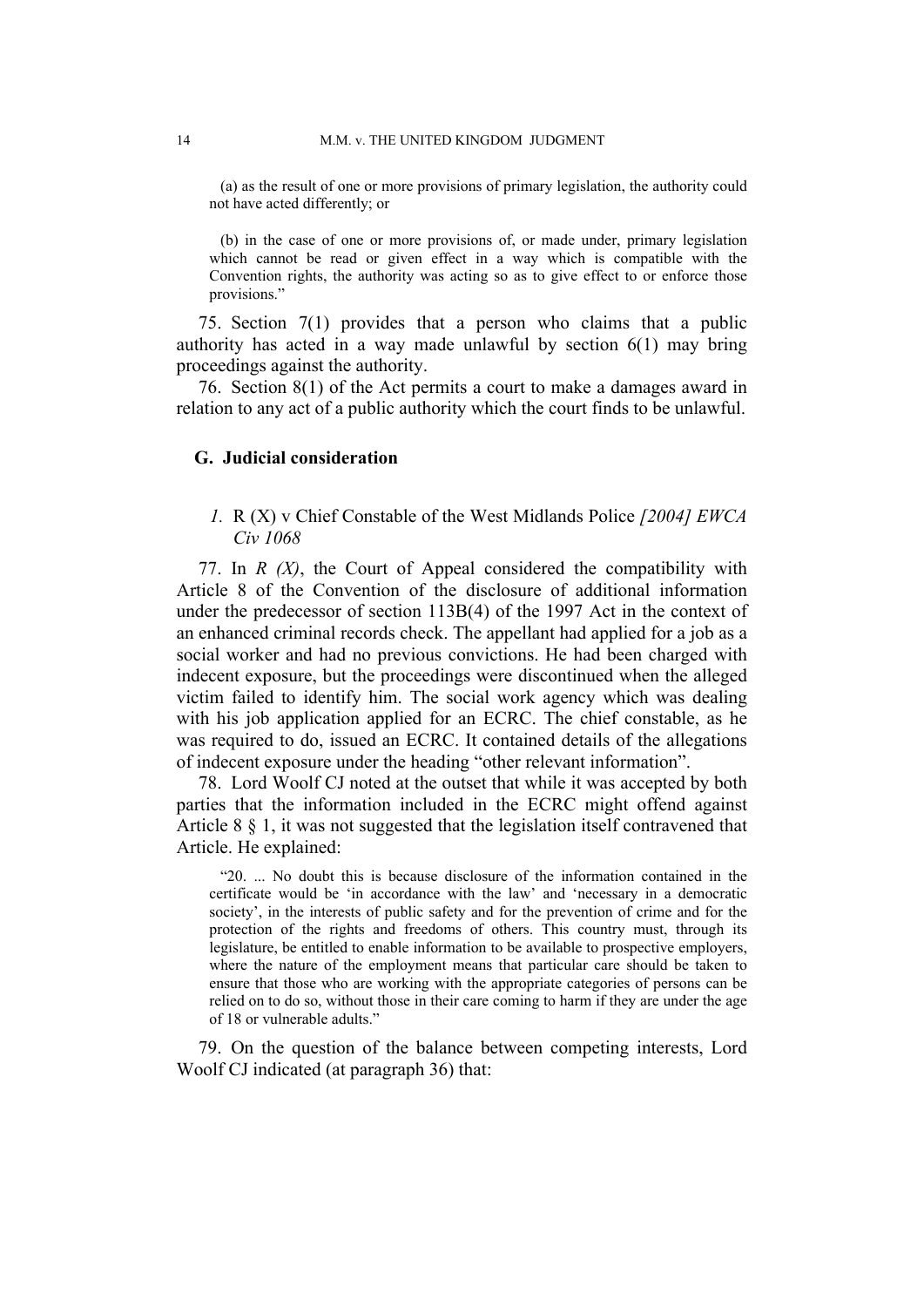"Having regard to the language of section 115 [the predecessor of section 113B], the Chief Constable was under a duty to disclose if the information might be relevant, unless there was some good reason for not making such a disclosure."

## 80. He continued (at paragraph 37):

"This was obviously required by Parliament because it was important (for the protection of children and vulnerable adults) that the information should be disclosed even if it only might be true. If it might be true, the person who was proposing to employ the claimant should be entitled to take it into account before the decision was made as to whether or not to employ the claimant. This was the policy of the legislation in order to serve a pressing social need. In my judgment it imposes too heavy an obligation on the Chief Constable to require him to give an opportunity for a person to make representations prior to the Chief Constable performing his statutory duty of disclosure."

81. On the application of Article 8, assuming that it was engaged, he noted (at paragraph 41):

"... [H]ow can the Chief Constable's decision to disclose be challenged under article 8? As already indicated, the Chief Constable starts off with the advantage that his statutory role is not in conflict with article 8, because the statute meets the requirements of article 8(2). It follows also, that as long as the Chief Constable was entitled to form the opinion that the information disclosed might be relevant, then absent any untoward circumstance which is not present here, it is difficult to see that there can be any reason why the information that 'might be relevant', ought not to be included in the certificate. I accept that it is possible that there could be cases where the information should not be included in the certificate because it is disproportionate to do so; the information might be as to some trifling matter; it may be that the evidence made it so unlikely that the information was correct, that it again would be disproportionate to disclose it. These were not, in my judgment, the situations on the facts before the Chief Constable."

## *2. R (R) v Durham Constabulary and another [2005] UKHL 21*

82. The case of *R (R)* concerned the issue of a "reprimand or warning" to a young person for alleged offences of indecent assault. Unlike the issue of a caution, the issue of a reprimand or warning did not require the person's consent. However, like a caution, the issue of a reprimand/warning required the individual to admit to the offence. The issue of the reprimand/warning in the case had given rise to an obligation that the young offender in question be subject to registration pursuant to the Sex Offenders Act 1977. The claimant alleged that the reprimand had violated Article 6 of the Convention because it had been issued without his consent and the consequences of its issue, including the need to register on the Sex Offender Register, had not been properly identified to him.

83. The House of Lords unanimously rejected the claim. Lord Bingham of Cornhill doubted whether Article 6 had been engaged at all, but even assuming that it was, he concluded that it had ceased to apply once the decision had been made not to prosecute the claimant. He noted that there was little case-law from this Court as to the meaning of "determination" of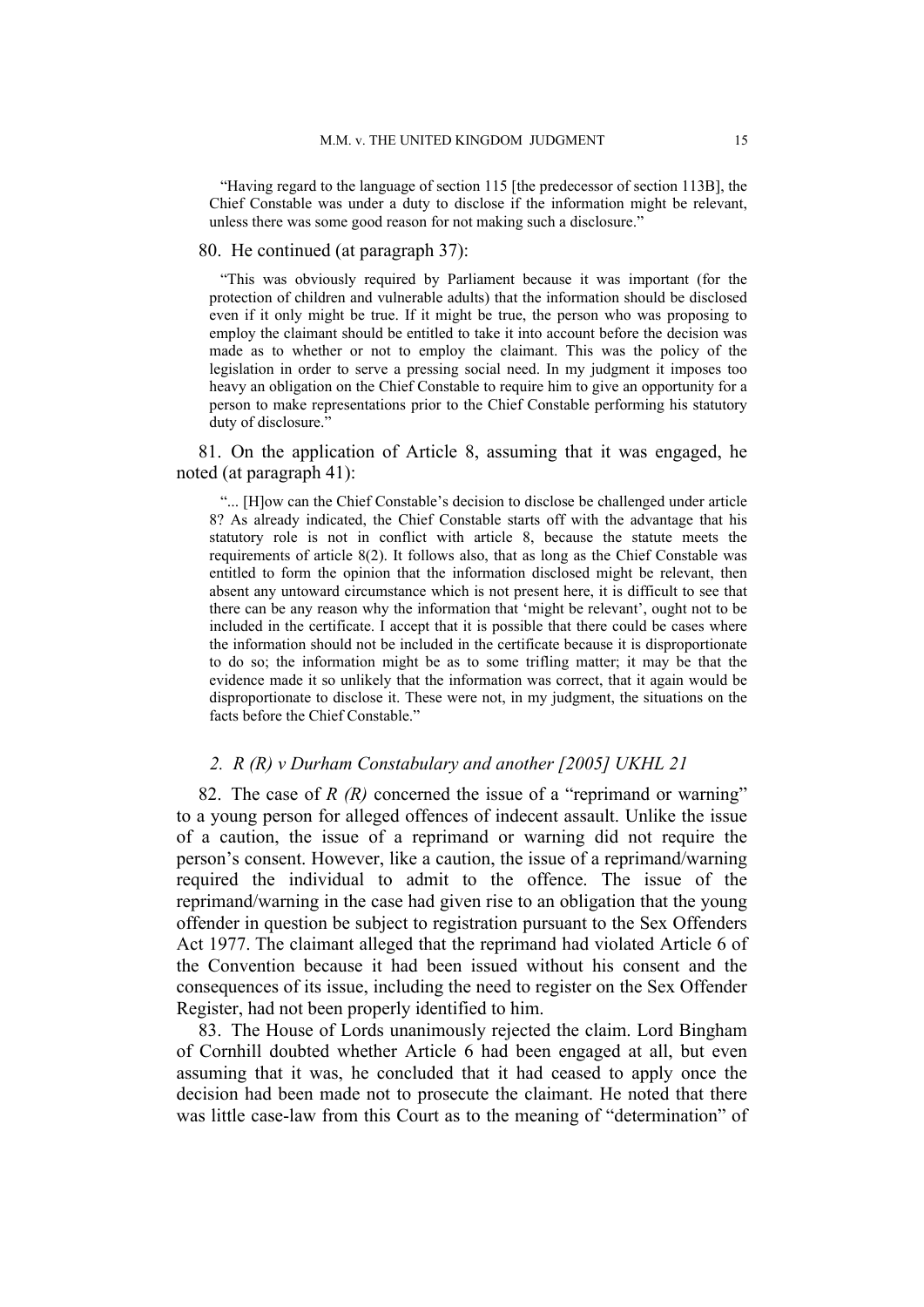criminal charges and expressed the view that the determination of a criminal charge, to be properly so regarded, must expose the subject of the charge to the possibility of punishment, whether in the event punishment was imposed or not. He considered therefore that a process which could only culminate in measures of a preventative, curative, rehabilitative or welfare-promoting kind would not ordinarily involve the determination of a criminal charge. He accordingly concluded that neither the warning of the claimant nor the decision to warn him involved the determination of a criminal charge against him. Had they done so, Lord Bingham noted, it was acknowledged by the police force that there had been no valid waiver by him of his fair trial right.

## *3. R (S) v Chief Constable of West Mercia and Criminal Records Bureau [2008] EWHC 2811 (Admin)*

84. The claimant challenged the inclusion under section 113B(4) of the 1997 Act of other information provided by the chief constable on an ECRC regarding alleged offences of which he had been found not guilty.

85. The High Court upheld the challenge and quashed the decision on the basis that the decision-maker had not taken reasonable steps to ascertain whether the allegations that had been made had been true and why the claimant had been acquitted. On the facts of the case it was clear that the Magistrates' Court had acquitted the claimant because it took the view that he was innocent in the full sense of the word. The High Court observed:

"I stress, however, that this decision is very specific to the facts of this case. I do not suggest for one minute that allegations should not be disclosed in an ECRC simply because the alleged offender has been acquitted. The circumstances surrounding the acquittal are all important. There will be instances where an alleged offender is acquitted but only because the Magistrates (or Jury) entertain a reasonable doubt about the alleged offender's guilt. The tribunal of fact may harbour substantial doubts. In such circumstances, however, it might well be perfectly reasonable and rational for a Chief Constable to conclude that the alleged offender might have committed the alleged offence ..."

## *4. R (Pinnington) v Chief Constable of Thames Valley Police [2008] EWHC 1870 (Admin)*

86. The Divisional Court considered a claim by an individual aggrieved by the disclosure in an ECRC of three allegations of sexual abuse of autistic persons in his care, where he had been interviewed by the police about one of the allegations but no charges were pursued.

87. The judge conducted a detailed analysis of the allegations and concluded:

58. It follows that in my judgment the decision to disclose the three allegations was lawful ... I recognise how painful such disclosure must be for the claimant, and how damaging its consequences may be. It seems to me, however, that all this follows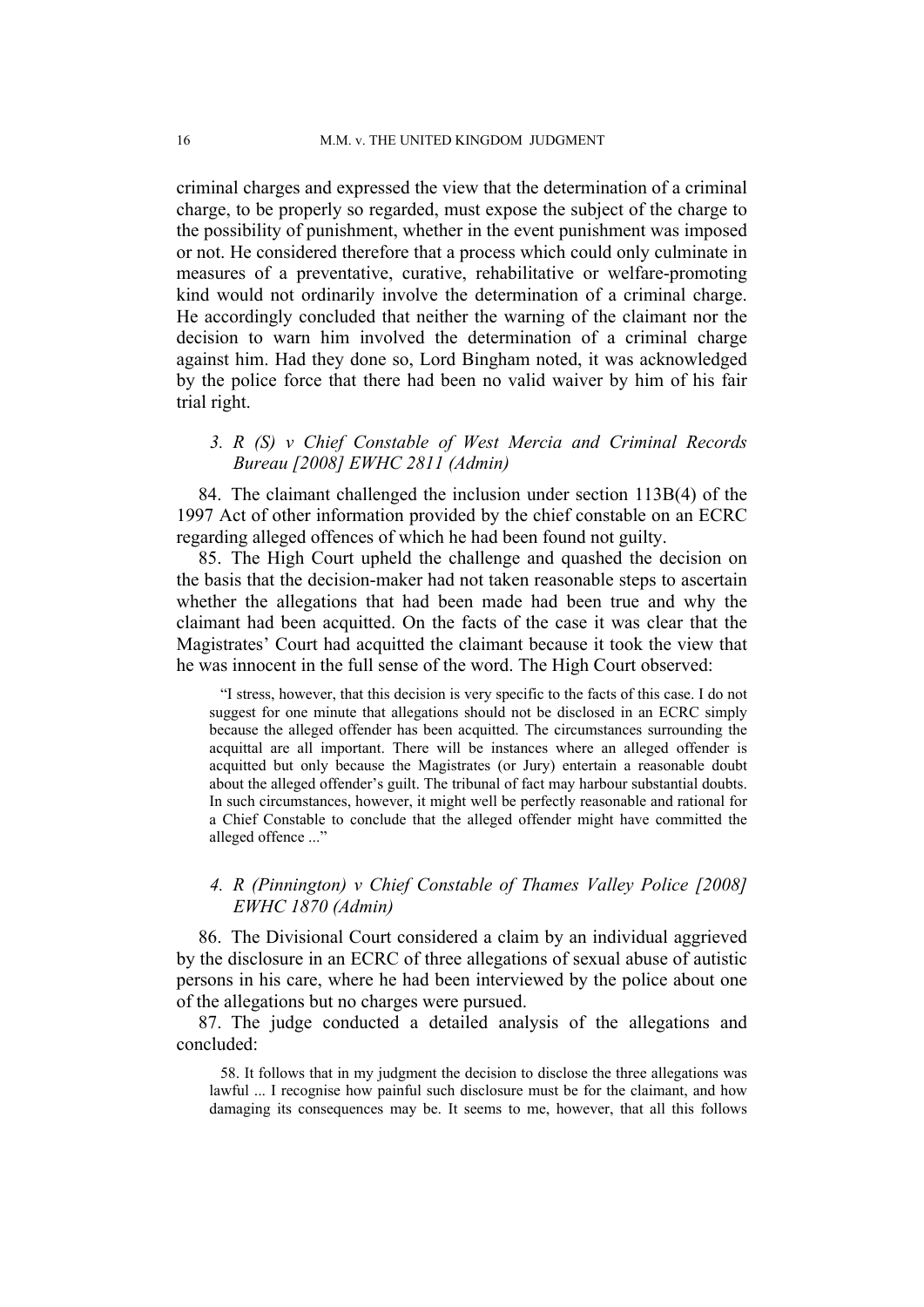inevitably from the terms of the legislation and is fully in line with the legislative policy as explained by Lord Woolf *in R (X) v Chief Constable of the West Midlands Police*. In relation to employment with children or vulnerable adults, it is information of which an employer should be aware. It is then for the employer to decide whether the employment of the person concerned involves an unacceptable risk.

59. I am troubled by the fact that the claimant's new employer in this case apparently operated a blanket policy of insisting on a 'clean' certificate, so that the disclosure of the three allegations led inevitably to the claimant's dismissal on the transfer of his employment to that employer on a reorganisation at work. The legislation imposes a relatively low threshold for disclosure in the certificate in order to enable an employer to make a properly informed decision. But it is important that employers understand how low that threshold is and the responsibility that it places in practice upon them. A properly informed decision requires consideration not only of the information disclosed in the certificate but also of any additional information or explanation that the employee may provide. The operation of a blanket policy of insisting on a 'clean' certificate leaves no room for taking into account what the employee may have to say. That is a matter of particular concern if it leads to the dismissal of an existing employee or of someone whose employment is transferred to the employer on a reorganisation. On the basis of the limited material available to the court, I confess to some surprise that the claimant was advised in this case that he had no reasonable prospect of success in a claim for unfair dismissal resulting from the application of such a policy ..."

## *5. Chief Constable of Humberside & Others v The Information Commissioner & Another [2009] EWCA Civ 1079*

88. The question for examination by the Court of Appeal in its judgment handed down on 19 October 2009 was whether certain principles of the Data Protection Act 1998, namely principle 1 (personal data shall be processed fairly and lawfully), principle 3 (personal data shall be adequate relevant and not excessive) and principle 5 (personal data shall not be kept for longer than necessary), required the police to delete certain old convictions from the PNC. Lord Justice Waller noted at the outset:

"1. ... The complaint in each case follows the disclosure of the convictions pursuant to a request by the ... CRB ... or, in one case, a request by one of the individuals herself, and it is important to emphasise at the outset that the complaint about retention flows in reality not from the retention itself but from the fact that, if retained, disclosure may follow. In respect of each of those convictions the Information Tribunal (the IT) has upheld the view of the Information Commissioner (the IC) that they should be deleted. However the ramifications are far wider than these five cases since, if these convictions must be deleted and if the police are to treat people consistently, the application of any viable system of weeding would probably lead to the deletion of around a million convictions."

89. He clarified the effect of the "stepping down" policy on disclosure in the context of criminal records checks, noting:

"3. ... [I]t seems that both the Police and the IT understood that the result of stepping down would be that in certain circumstances the CRB would not have access to 'stepped down' convictions when preparing 'standard disclosure certificates' (as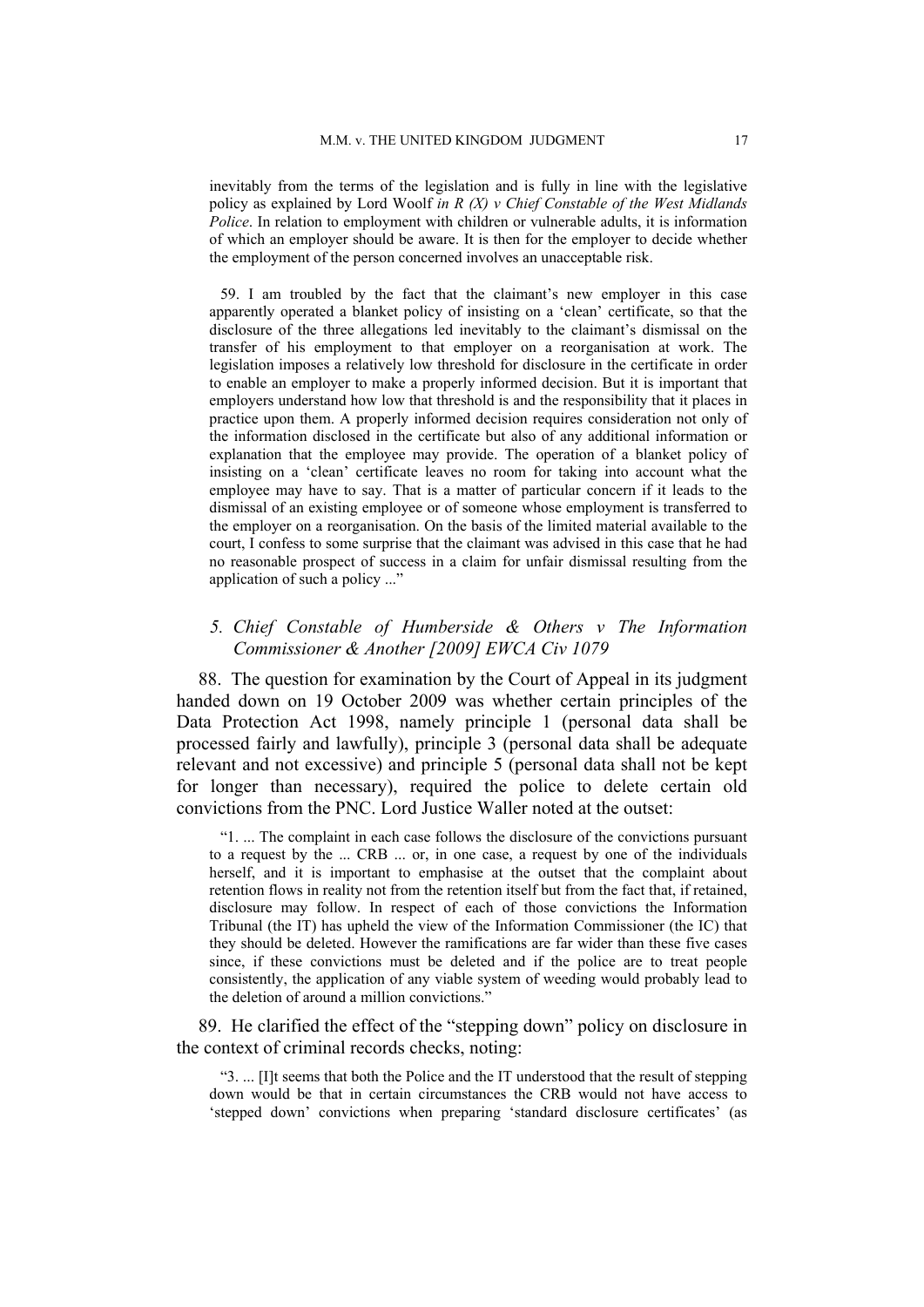opposed to 'enhanced disclosure certificates') under Part V of the Police Act 1997. It is now accepted that that is not accurate. Under Part V of the 1997 Act 'stepped down' convictions are required to be revealed even on 'standard disclosure certificates', and thus although 'stepping down' prevents disclosure in many circumstances to persons other than the police, it does not prevent disclosure by the police in many others including the circumstances under which disclosure was made of four of the convictions the subject of this appeal."

90. Waller LJ noted that PNC information was used for employment vetting. He observed that CRCs and ECRCs would contain details of spent convictions which, he indicated, provided an important protection to employers. He noted:

"... Some emphasis is placed by [counsel for the intervenor] that no statutory obligation is placed on the police to retain data under the Police Act 1997, but on any view Part V of the Act seems to recognise that the data will be there to be provided."

91. Taking as an example the case of one of the individuals concerned, Waller LJ considered the purposes for which the data had been recorded:

"35. ... [I]t seems to me to be clear that one of the purposes for which the police retained the data on the PNC was to be able to supply accurate records of convictions to the CPS, the courts and indeed the CRB. 'Rendering assistance to the public in accordance with force policies' clearly covers the roles the police seek to perform in those areas and if there was any doubt about it the recipients include 'Employers' 'the courts' and 'law enforcement agencies'."

#### 92. He continued:

"36. If one then poses the question whether the Data being retained is excessive or being retained for longer than necessary for the above purposes there is, it seems to me, only one answer, since for all the above a complete record of convictions spent and otherwise is required. That seems to me to be a complete answer to the appeal ..."

93. Even if a narrower approach to police purposes were adopted, Waller LJ considered that the retention of the data was lawful under the DPA 1998. He noted:

"43. ... If the police say rationally and reasonably that convictions, however old or minor, have a value in the work they do that should, in effect, be the end of the matter ... It is simply the honest and rationally held belief that convictions, however old and however minor, can be of value in the fight against crime and thus the retention of that information should not be denied to the police."

#### 94. He continued:

"44. I emphasise the word 'retention' because if there is any basis for complaint by the data subjects in this case, it seems to me to relate to the fact that in certain circumstances this information will be disclosed, but that is because Parliament has made exceptions to the Rehabilitation of Offenders Act. What is more, the circumstances in which there will be disclosure are circumstances in which the Data Subject would be bound to give the correct answer if he or she were asked. It is not as it seems to me the purpose of the 1998 [Data Protection] Act to overrule the will of Parliament by a side wind."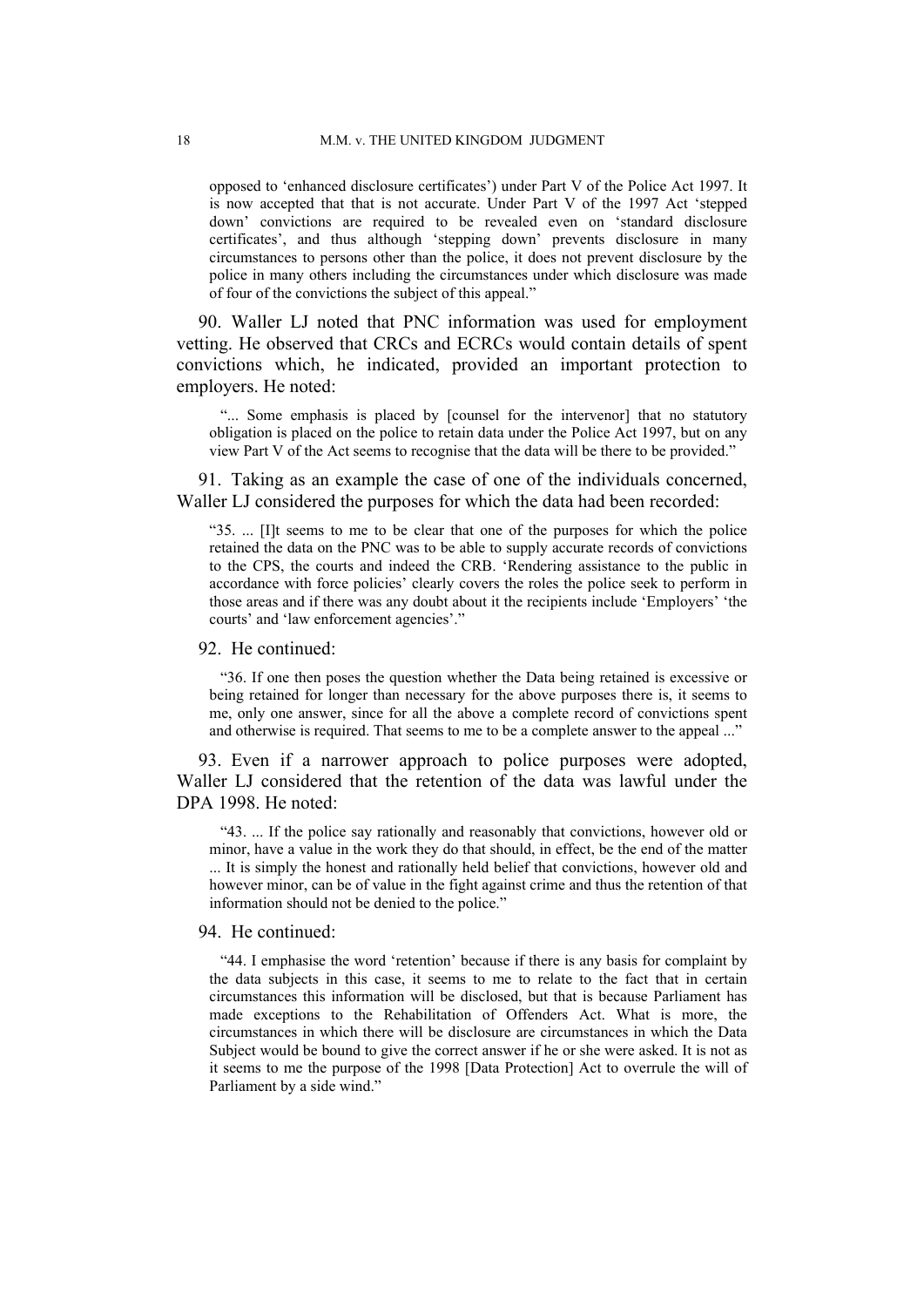95. As to the complaint of one of the individuals concerned, S.P., that she had been assured in 2001 that the reprimand she had received aged thirteen would be removed from her record when she was eighteen if she did not get into anymore trouble and that the retention of the reprimand on the PNC after her eighteenth birthday was therefore unfair under the first data protection principle, Waller LJ, with whom Lord Justice Hughes agreed, held:

"48. ... It seems to me that if it is fair to retain convictions under the new policy it does not become unfair to do so simply because the data subject was told of what the policy then was when being convicted or reprimanded. Furthermore, the deletion of this reprimand leading (as it would have to) to deletion of many others would be likely to prejudice the prevention and detection of crime and the apprehension or prosecution of offenders. The court and the CPS need the full information, never mind the fact the police are of the view that for their operational purposes they need the same"

96. Finally, on the argument raised by the individuals that retention of the data violated Article 8 of the Convention, Waller LJ indicated that he was not persuaded that Article 8 § 1 was engaged at all in relation to the retention of the record of a conviction. He was of the view that disclosure might be another matter, but reiterated that the appeal before him was not about disclosure. Even if his conclusion were wrong, he considered that the processing was in accordance with the law and necessary in a democratic society.

97. On the Article 8 question, Lord Justice Carnwath noted as follows:

"78. ... [W]ith regard to the Human Rights Convention, it is significant that the [Data Protection] Directive is itself specifically linked to the need to respect 'fundamental rights and freedoms, notably the right to privacy...', and that it refers in that respect to the European Convention on Human Rights (Preamble (2), (10)). This suggests that the maintenance of such a complete register of convictions, as implicitly endorsed by Article 8(5) of the Directive, should not normally raise any separate issues under the Convention."

98. He referred to "considerable doubt" as to whether recording the mere fact of a conviction could ever engage Article 8 in any case, distinguishing *S. and Marper v. the United Kingdom* [GC], nos. 30562/04 and 30566/04, ECHR, on the basis that it concerned the data of unconvicted persons and was, in his view, accordingly no authority for the proposition that a record of the mere fact of a conviction engaged Article 8.

99. As regards the specific facts of S.P.'s case, given the assurance that she had received from the police that the reprimand would be removed when she reached the age of 18 and the manner in which the police had sought to justify their subsequent decision not to do so, Carnwath LJ considered that the decision of the first-instance tribunal that the retention of the data was unfair and in breach of the first data protection principle could not be faulted in law.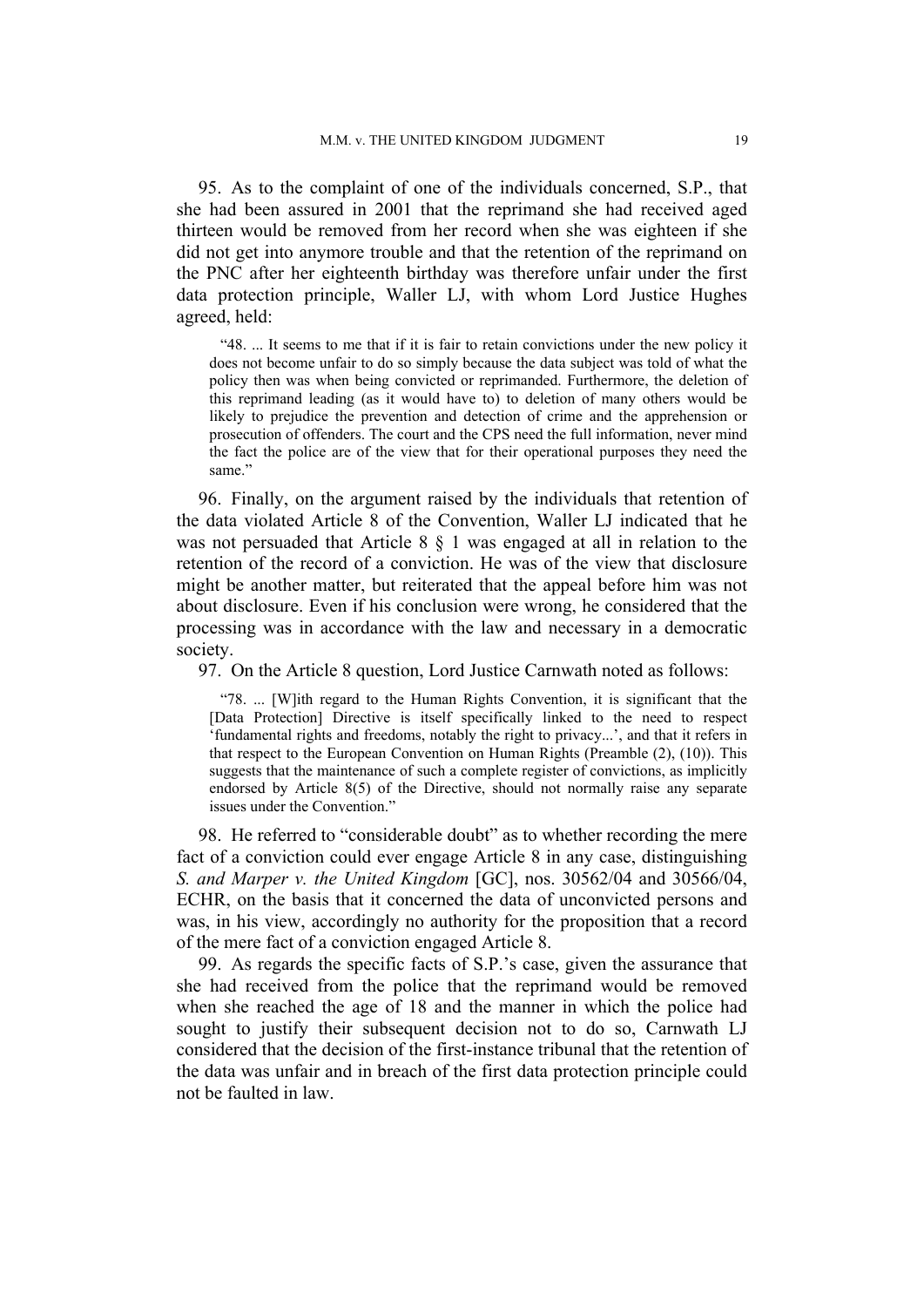100. Permission to appeal was refused by the Supreme Court on 24 February 2010.

## *6. R (L) v Commissioner of Police of the Metropolis [2009] UKSC 3*

101. In its judgment in *R (L)*, handed down on 29 October 2009, ten days after the Court of Appeal's ruling in *Chief Constable of Humberside*, the Supreme Court considered the Court of Appeal's ruling in *R (X)* (see paragraphs 77-81 above) in the context of a case concerning disclosure of police information under the predecessor of section 113B(4) in the context of an ECRC. The appellant had secured a job as a playground assistant and the school required an ECRC to which the appellant consented. The ECRC disclosed that the appellant had been suspected of child neglect and noncooperation with social services. The appellant had not been charged with, or convicted of, any offence, nor had she received a caution. Her employment was subsequently terminated and she brought judicial review proceedings, arguing that the disclosure of the information had violated her rights under Article 8. At issue was whether the requirement in the 1997 Act that chief officers provide information which "might be relevant" and "ought to be disclosed" when an ECRC was requested, was proportionate.

102. As to whether Article 8 was engaged by the mere retention of data, after reviewing the case-law of this Court, Lord Hope indicated (at paragraph 27):

"This line of authority from Strasbourg shows that information about an applicant's convictions which is collected and stored in central records can fall within the scope of private life within the meaning of article 8(1), with the result that it will interfere with the applicant's private life when it is released. It is, in one sense, public information because the convictions took place in public. But the systematic storing of this information in central records means that it is available for disclosure under Part V of the 1997 Act long after the event when everyone other than the person concerned is likely to have forgotten about it. As it recedes into the past, it becomes a part of the person's private life which must be respected. Moreover, much of the other information that may find its way into an ECRC relates to things that happen behind closed doors. A caution takes place in private, and the police gather and record information from a variety of sources which would not otherwise be made public. It may include allegations of criminal behaviour for which there was insufficient evidence to prosecute ... It may even disclose something that could not be described as criminal behaviour at all. The information that was disclosed on the appellant's ECRC was of that kind."

103. He therefore considered that decisions taken by chief constables in the context of ECRCs were likely to fall within the scope of Article 8 in every case as the information in question was stored in files held by the police. He noted that the approach taken by the police to questions of disclosure at the time was modelled on Lord Woolf CJ's ruling in *R (X)* (see paragraphs 77-81 above).

104. Lord Hope indicated that the approach to disclosure under the applicable legislation involved a two-part test. In the first instance, the chief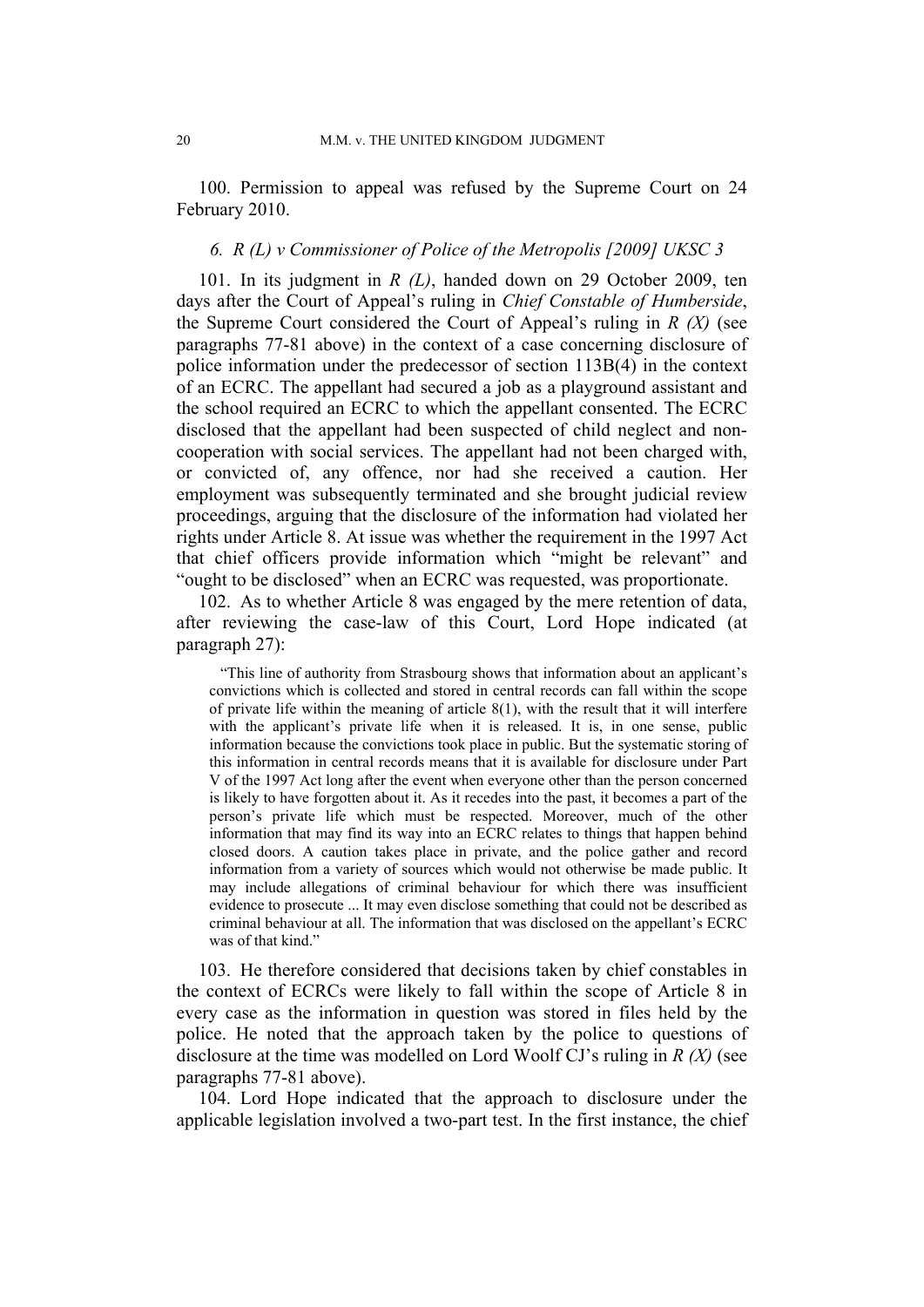constable was required to consider whether the information might be relevant. Having concluded in the affirmative, he then had to turn his mind to the question whether the information ought to be included in the certificate. This required consideration of whether there was likely to be an interference with the individual's private life and, if so, whether the interference could be justified. This raised the question whether the Court of Appeal in *R (X)* had struck the balance between the competing interests in the right place.

105. Turning to examine the approach of the Court of Appeal in that case, Lord Hope first endorsed the views expressed there as to the compatibility of the legislation itself with Article 8 (see paragraph 77 above). He noted that, as in that case, the appellant in the present case did not argue that the legislation itself contravened Article 8 and accepted that it could be interpreted and applied in a manner that was proportionate. Lord Hope continued:

"42. So the issue is essentially one of proportionality. On the one hand there is a pressing social need that children and vulnerable adults should be protected against the risk of harm. On the other there is the applicant's right to respect for her private life. It is of the greatest importance that the balance between these two considerations is struck in the right place ... [T]he use that is being made of the requirement to obtain an ECRC has increased substantially since the scheme was first devised. The number of disclosures of information by means of ECRCs has exceeded 200,000 for each of the last two years (215,640 for 2007/2008; 274,877 for 2008/2009). Not far short of ten per cent of these disclosures have had section  $115(7)$  [now section  $113B(4)$  – see paragraphs 55 above] information on them (17,560 for 2007/2008; 21,045 for 2008/2009). Increasing use of this procedure, and the effects of the release of sensitive information of this kind on the applicants' opportunities for employment or engaging in unpaid work in the community and their ability to establish and develop relations with others, is a cause of very real public concern ..."

106. He noted in this regard that it was no answer to these concerns that the ECRC was issued on the application of the persons concerned. While he accepted that they could choose not to apply for a position of the kind that required a certificate, he considered that they had, in reality, no free choice in the matter if an employer in their chosen profession insisted, as he was entitled to, on an ECRC. He observed:

"43. ... The answer to the question whether there was any relevant information is likely to determine the outcome of their job application. If relevant information is disclosed they may as a result be cut off from work for which they have considerable training and experience. In some cases they could be excluded permanently from the only work which is likely to be available to them. They consent to the application, but only on the basis that their right to private life is respected."

107. Lord Hope considered that the effect of the approach taken to the issue in *R (X)* had been to tilt the balance against the applicant too far. The correct approach, he explained, was that neither consideration had precedence over the other. He proposed that the relevant guidance to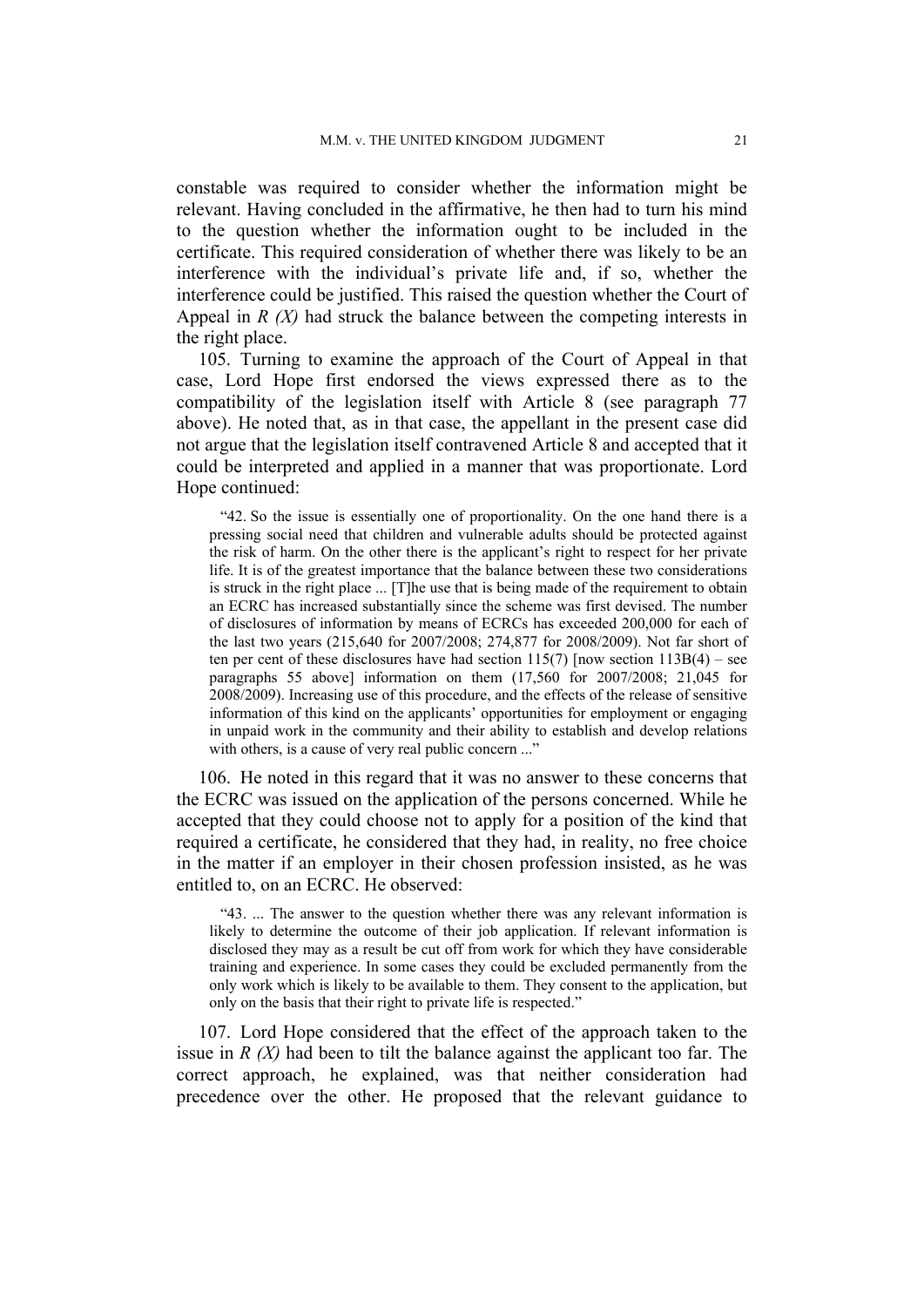officers making a decision on disclosure under the provisions should be amended:

"45. ...so that the precedence that is given to the risk that failure to disclose would cause to the vulnerable group is removed. It should indicate that careful consideration is required in all cases where the disruption to the private life of anyone is judged to be as great, or more so, as the risk of non-disclosure to the vulnerable group. The advice that, where careful consideration is required, the rationale for disclosure should make it very clear why the human rights infringement outweighs the risk posed to the vulnerable group also needs to be reworded. It should no longer be assumed that the presumption was for disclosure unless there was a good reason for not doing so."

108. Lord Neuberger, who indicated that his judgment largely echoed that of Lord Hope, was also firmly of the view that Article 8 was engaged in the case, noting:

"68. ...An enhanced criminal record certificate ... which contains particulars of any convictions (potentially including spent convictions) or cautions ..., or any other information 'which might be relevant' and which 'ought to be included in the certificate' ...will often have a highly significant effect on the applicant. In the light of the wide ambit of section 115 (extending as it does to social workers and teachers, as well as to those 'regularly caring for, training, supervising or being in sole charge of children), an adverse ECRC ... will often effectively shut off forever all employment opportunities for the applicant in a large number of different fields ..."

109. He further observed:

"69. ... Even where the ECRC records a conviction (or caution) for a relatively minor, or questionably relevant, offence, a prospective employer may well feel it safer, particularly in the present culture, which, at least in its historical context, can be said to be unusually risk-averse and judgmental, to reject the applicant ..."

110. Lord Neuberger also rejected the argument that Article 8 was not engaged because under the relevant legislation the claimant herself had requested the ECRC, noting:

"73. ... Where the legislature imposes on a commonplace action or relationship, such as a job application or selection process, a statutory fetter, whose terms would normally engage a person's Convention right, it cannot avoid the engagement of the right by including in the fetter's procedural provisions a term that the person must agree to those terms. Apart from this proposition being right in principle, it seems to me that, if it were otherwise, there would be an easy procedural device which the legislature could invoke in many cases to by-pass Convention rights."

111. He considered the aim of Part V of the 1997 Act, namely to protect vulnerable people, to be unexceptionable and explained how this was achieved by the requirement that relevant information available to the police about an applicant for a post involving responsibility for such vulnerable people be provided to the prospective employer. He continued:

"75. ... It is then for that employer to decide whether the information is relevant, and, if so, whether it justifies refusing to employ the applicant. As already mentioned, however, it seems to me realistic to assume that, in the majority of cases, it is likely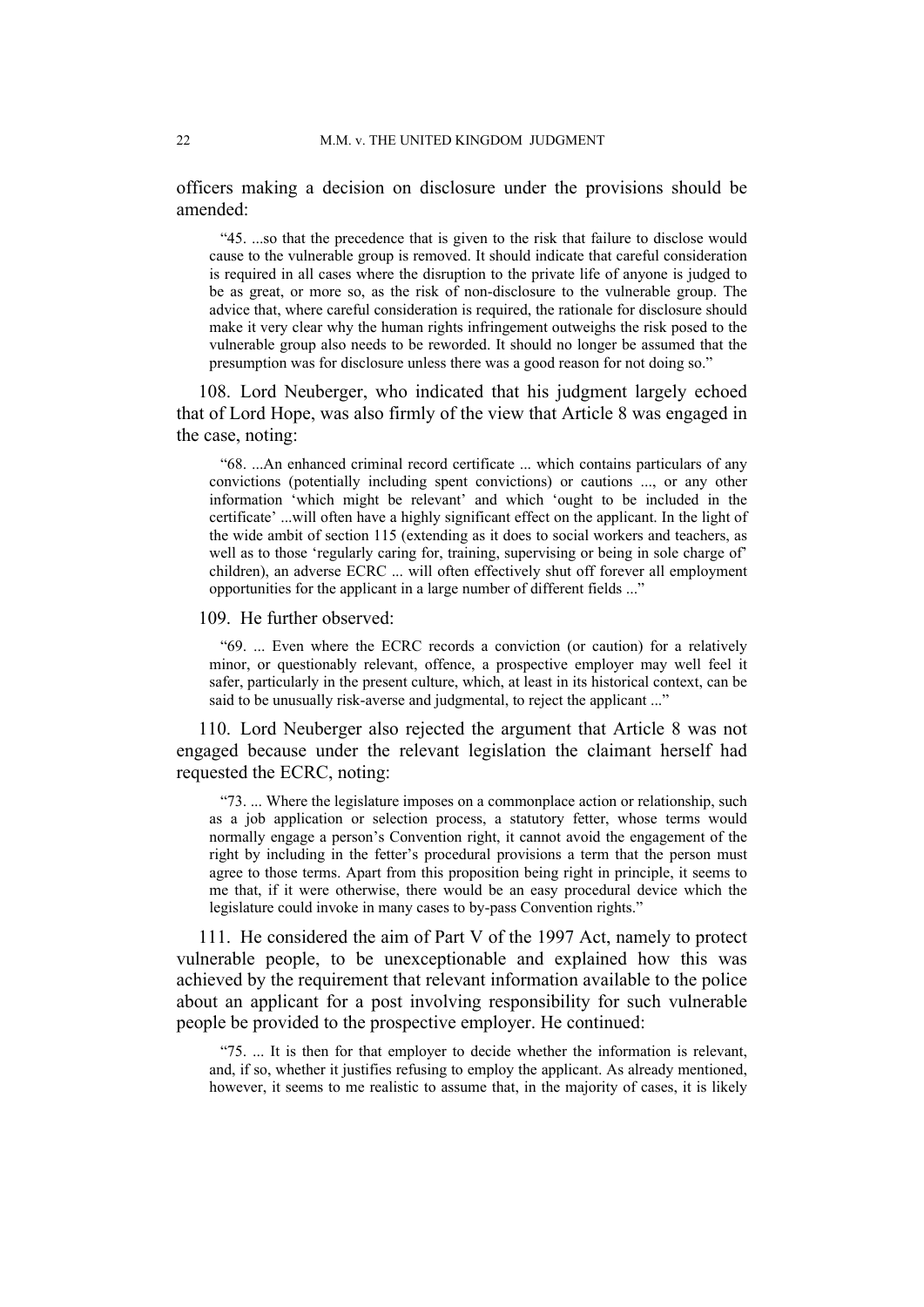that an adverse ECRC ... will represent something close to a killer blow to the hopes of a person who aspires to any post which falls within the scope of the section ..."

112. Turning to consider whether there was an infringement of Article 8 in the case, Lord Neuberger was prepared to proceed on the basis that there was "nothing objectionable" in the requirement that an ECRC had to contain details of convictions and cautions, even though, he noted, it might on occasions be "rather harsh" on the person concerned. However, like Lord Hope, he was of the view that where other information provided by the chief constable was concerned, the decision on whether to include it in an ECRC had to incorporate a proportionality assessment and it might well be necessary to seek the prior views of the person concerned.

113. Lords Saville and Brown agreed with Lord Hope and, in the case of Lord Brown, Lord Neuberger.

114. Lord Scott, in the minority, considered (at paragraph 57) that if the compilation and retention of the information was unexceptionable, and the information was relevant to the appellant's suitability for the employment sought, then it was difficult to see on what basis her attack on the inclusion of the information in the ECRC could succeed. He continued:

"58. It is at this point, as it seems to me, that it becomes necessary to remember that it was she who applied for the certificate. I do not doubt that the need for the certificate would have been impressed on her by CSE and that she would have realised that unless she agreed to make the application her chances of obtaining the employment position she desired would be reduced. She may or may not have had in mind the full implications of subsection (7) of section 115 and it would probably not have occurred to her that the history of her delinquent 13 year old son and her failure to have controlled his delinquency would be known to the police and might be considered relevant information. But it cannot, in my opinion, possibly be said that the police response showed a lack of respect for her private life. It was she who, in making the application for an ECRC, invited the exercise by the chief police officer of the statutory duty imposed by section 115(7)."

115. Lord Scott accordingly endorsed the approach taken in *R (X)*.

## *7. R (C) v Chief Constable of Greater Manchester and Secretary of State for the Home Department [2010] EWCA 1601 and [2011] EWCA Civ 175*

116. Following *R (L)*, the High Court quashed a decision by the chief constable to disclose details of a sexual allegation made against the claimant in an ECRC on grounds of procedural impropriety, because the claimant's views had not been sought and because the decision to disclose was disproportionate to the level of risk disclosed. The court granted an injunction to prevent future disclosure.

117. On appeal, the Court of Appeal upheld the decision to quash the disclosure on grounds of procedural impropriety but, emphasising that the primary decision-maker was the chief constable who would take a fresh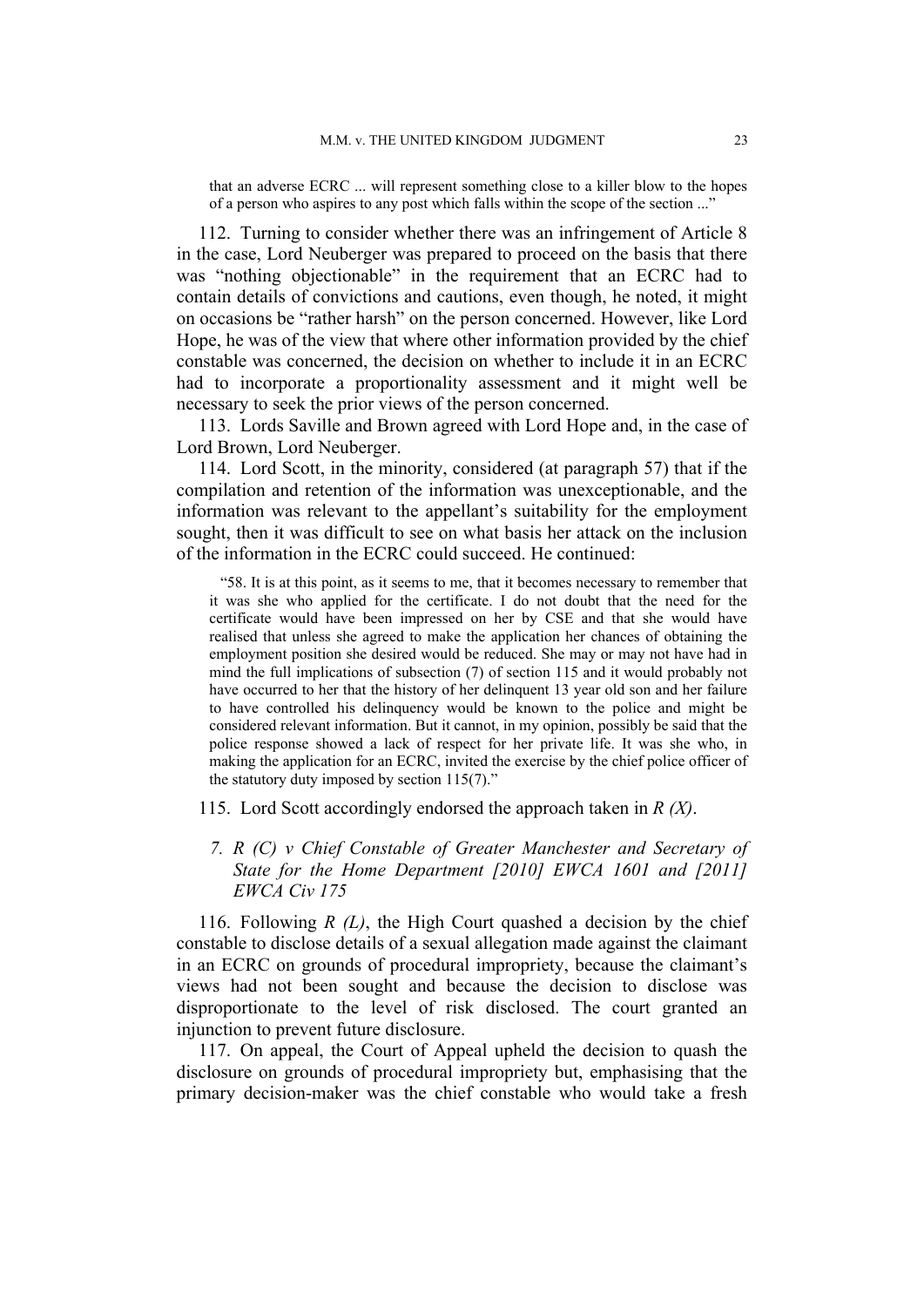decision on the basis of the material now before him, allowed the appeal against the injunction.

## *8. R (F and another) v Secretary of State for the Home Department [2010] UKSC 17*

118. In *R (F and another) v Secretary of State for the Home Department*, the respondents were convicted sex offenders subject to notification requirements under section 82 of the Sexual Offences Act 2003 (SOA 2003), whereby all those sentenced to 30 months' imprisonment or more for a sexual offence are registered on the sex offenders register and subject to a lifelong duty to notify police of their living and travelling arrangements, with no right for review. The question in the appeal was whether the absence of any right to review rendered the notification requirements disproportionate to the legitimate aims they sought to pursue and thus incompatible with Article 8 of the Convention. Lord Phillips noted:

"41. The issue in this case is one of proportionality. It is common ground that the notification requirements interfere with offenders' article 8 rights, that this interference is in accordance with the law and that it is directed at the legitimate aims of the prevention of crime and the protection of the rights and freedoms of others. The issue is whether the notification requirements, as embodied in the 2003 Act, and without any right to a review, are proportionate to that aim. That issue requires consideration of three questions. (i) What is the extent of the interference with article 8 rights? (ii) How valuable are the notification requirements in achieving the legitimate aims? and (iii) To what extent would that value be eroded if the notification requirements were made subject to review? The issue is a narrow one. The respondents' case is that the notification requirements cannot be proportionate in the absence of any right to a review. The challenge has been to the absence of any right to a review, not to some of the features of the notification requirements that have the potential to be particularly onerous."

119. He found that the notification requirements were capable of causing significant interference with Article 8 rights. However, he continued (at paragraph 51):

"... This case turns, however, on one critical issue. If some of those who are subject to lifetime notification requirements no longer pose any significant risk of committing further sexual offences and it is possible for them to demonstrate that this is the case, there is no point in subjecting them to supervision or management or to the interference with their article 8 rights involved in visits to their local police stations in order to provide information about their places of residence and their travel plans. Indeed subjecting them to these requirements can only impose an unnecessary and unproductive burden on the responsible authorities. We were informed that there are now some 24,000 ex-offenders subject to notification requirements and this number will inevitably grow."

## 120. He concluded:

"56. No evidence has been placed before this court or the courts below that demonstrates that it is not possible to identify from among those convicted of serious offences, at any stage in their lives, some at least who pose no significant risk of re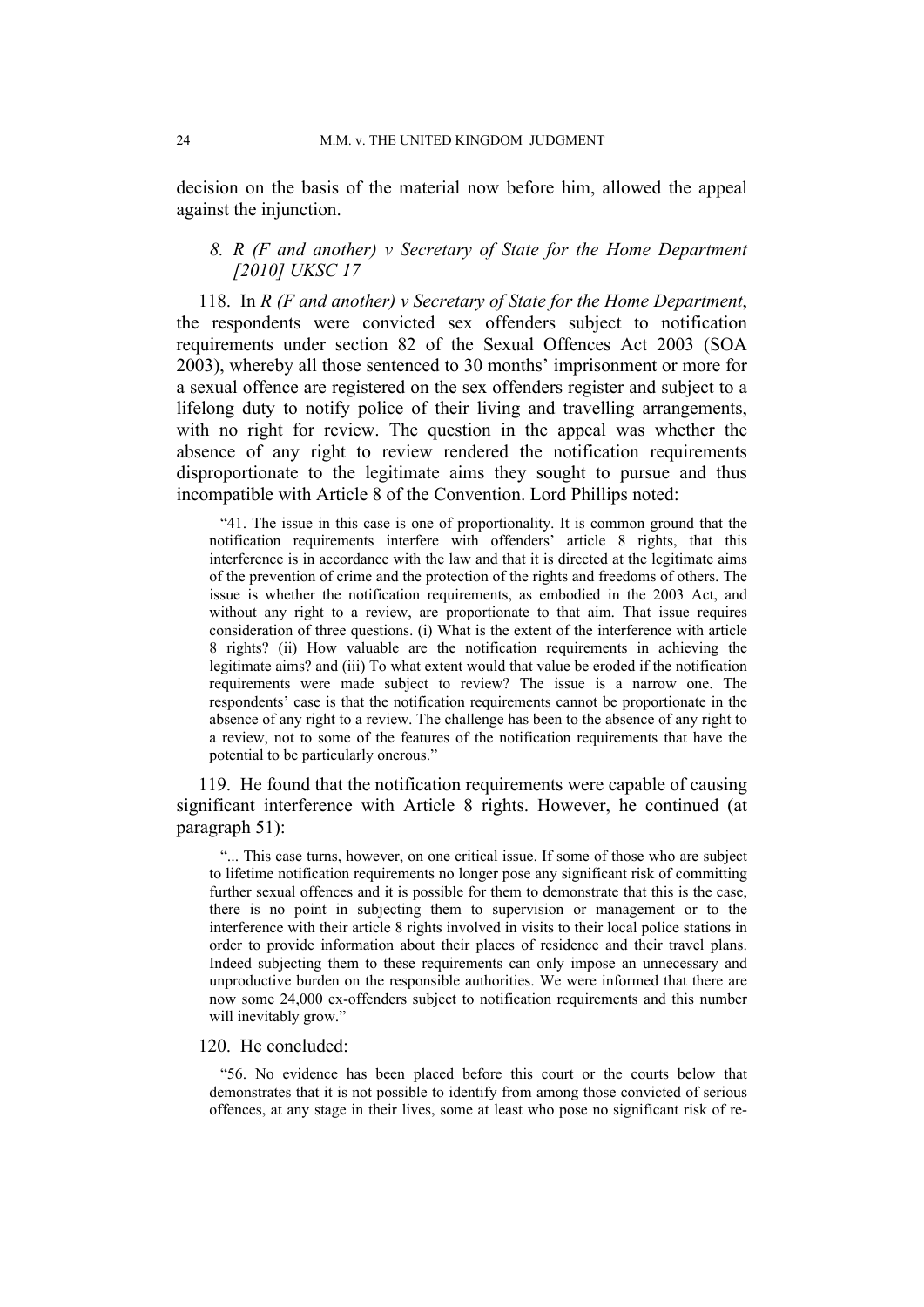offending. It is equally true that no evidence has been adduced that demonstrates that this is possible. This may well be because the necessary research has not been carried out to enable firm conclusions to be drawn on this topic. If uncertainty exists can this render proportionate the imposition of notification requirements for life *without review* under the precautionary principle? I do not believe that it can.

57. ... I think that it is obvious that there must be some circumstances in which an appropriate tribunal could reliably conclude that the risk of an individual carrying out a further sexual offence can be discounted to the extent that continuance of notification requirements is unjustified. As the courts below have observed, it is open to the legislature to impose an appropriately high threshold for review. Registration systems for sexual offenders are not uncommon in other jurisdictions. Those acting for the first respondent have drawn attention to registration requirements for sexual offenders in France, Ireland, the seven Australian States, Canada, South Africa and the United States. Almost all of these have provisions for review. This does not suggest that the review exercise is not practicable.

58. For these reasons I have concluded that ... the notification requirements constitute a disproportionate interference with article 8 rights because they make no provision for individual review of the requirements."

121. The Supreme Court issued a declaration that section 82 of the SOA 2003 was incompatible with the Convention.

## III. RELEVANT COUNCIL OF EUROPE TEXTS

#### **A. Data protection**

122. The Council of Europe Convention of 1981 for the protection of individuals with regard to automatic processing of personal data ("the Data Protection Convention"), which entered into force for the United Kingdom on 1 December 1987, defines "personal data" as any information relating to an identified or identifiable individual ("data subject"). Article 5, which deals with quality of data, provides:

"Personal data undergoing automatic processing shall be:

a. obtained and processed fairly and lawfully;

b. stored for specified and legitimate purposes and not used in a way incompatible with those purposes;

c. adequate, relevant and not excessive in relation to the purposes for which they are stored;

...

e. preserved in a form which permits identification of the data subjects for no longer than is required for the purpose for which those data are stored."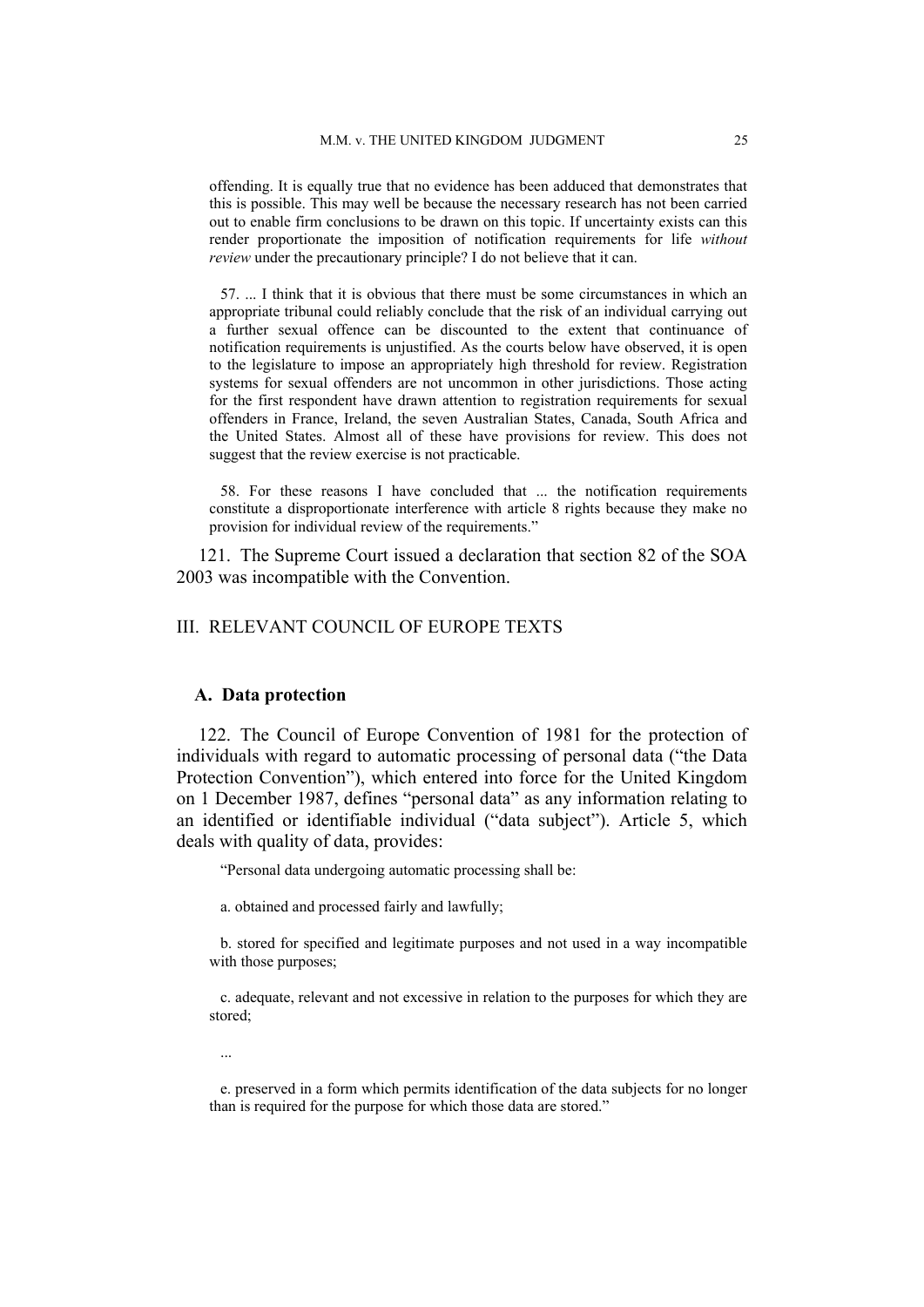123. Article 6 deals with "special categories of data" and stipulates that personal data relating to criminal convictions may not be processed automatically unless domestic law provides appropriate safeguards.

124. Pursuant to Article 9, derogations are permitted where they are necessary in a democratic society in the interests of, *inter alia*, public safety, the suppression of criminal offences or protecting the rights and freedoms of others.

125. The Committee of Ministers adopted Recommendation No. R (87) 15 regulating the use of personal data in the police sector on 17 September 1987, in the context of a sectoral approach to data protection intended to adapt the principles of the Data Protection Convention to the specific requirements of particular sectors. An Explanatory Memorandum ("EM") sets out the background to the Recommendation's adoption, and notes at paragraph 4:

"Given the increased activities of police forces in the lives of individuals necessitated by new threats to society posed by terrorism, drug delinquency, etc as well as a general increase in criminality, it was felt even more necessary to establish clear guidelines for the police sector which indicate the necessary balance needed in our societies between the rights of the individual and legitimate police activities when the latter have recourse to data-processing techniques."

126. It further observes that concerns which prompted the elaboration of the Data Protection Convention in regard to the increasing recourse to automation in all sectors are most acutely felt in the police sector, for it is in this domain that the consequences of a violation of the basic principles laid down in the Convention could weigh most heavily on the individual.

127. As regards the derogations permitted under Article 9 of the Data Protection Convention, the EM reiterates that they are only permitted if provided for by law and necessary in a democratic society in the interests of, *inter alia*, the "suppression of criminal offences". It continues:

"20 ... Bearing in mind that the European Court of Human Rights in its judgment in the Malone Case laid down a number of strict criteria (precision, certainty, foreseeability, etc), it is thought that the principles contained in this non-binding legal instrument can provide helpful guidance to the legislator as to the interpretation of the derogation in Article 9, paragraph 2, of the Data Protection Convention when regulating the collection, use, etc of personal data in the police sector. This point should be borne in mind, for example, in the context of paragraph 2.1."

128. Principle 1.1 of the Recommendation provides:

"Each member state should have an independent supervisory authority outside the police sector which should be responsible for ensuring respect for the principles contained in this recommendation."

129. The EM emphasises the importance of such supervisory authority enjoying genuine independence from police control.

130. Principle 2 concerns collection of data and includes the following: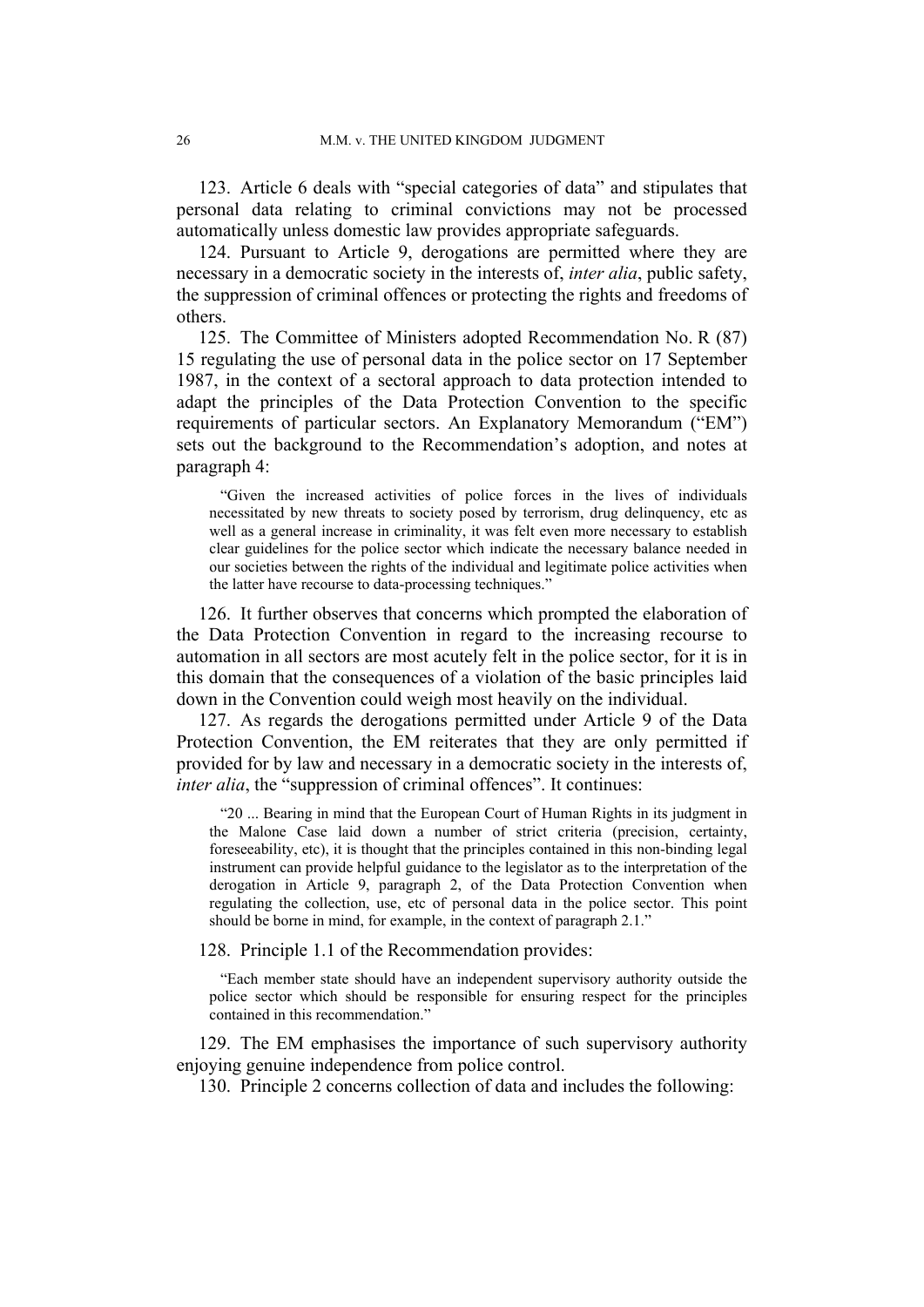"2.1 The collection of personal data for police purposes should be limited to such as is necessary for the prevention of a real danger or the suppression of a specific criminal offence. Any exception to this provision should be the subject of specific national legislation."

131. The EM explains that Principle 2.1 excludes an "open-ended, indiscriminate" collection of data by the police and expresses a "qualitative and quantitative" approach to Article 5(c) of the Data Protection Convention. The Principle attempts to fix the boundaries to the exception in Article 9 of the Data Protection Convention by limiting the collection of personal data to such as are necessary for the prevention of a real danger or the suppression of a specific criminal offence, unless domestic law clearly authorises wider police powers to gather information.

132. Storage of data is addressed in Principle 3. Principle 3.1 provides that as far as possible, the storage of personal data for police purposes should be limited to accurate data and to such data as are necessary to allow police bodies to perform their lawful tasks within the framework of national law and their obligations arising from international law. The EM explains:

"49. Personal data when collected will subsequently be the subject of a decision concerning their storage in police files. *Principle 3.1* addresses the requirements of accuracy and storage limitation. The data stored should be accurate and limited to such data as are necessary to enable the police to perform its lawful tasks ...

 50. This principle is important given the fact that the commitment of personal data to a police file may lead to a permanent record and indiscriminate storage of data may prejudice the rights and freedoms of the individual. It is also in the interests of the police that it has only accurate and reliable data at its disposal."

133. Principle 5 deals with communication of data. Principle 5.1 permits communication of data between police bodies, to be used for police purposes, if there exists a legitimate interest for such communication within the framework of the legal powers of these bodies. In respect of communication to other public bodies, Principle 5.2 stipulates:

"5.2.i. Communication of data to other public bodies should only be permissible if, in a particular case:

a. there exists a clear legal obligation or authorisation, or with the authorisation of the supervisory authority, or if

b. these data are indispensable to the recipient to enable him to fulfil his own lawful task and provided that the aim of the collection or processing to be carried out by the recipient is not incompatible with the original processing, and the legal obligations of the communicating body are not contrary to this.

5.2.ii. Furthermore, communication to other public bodies is exceptionally permissible if, in a particular case: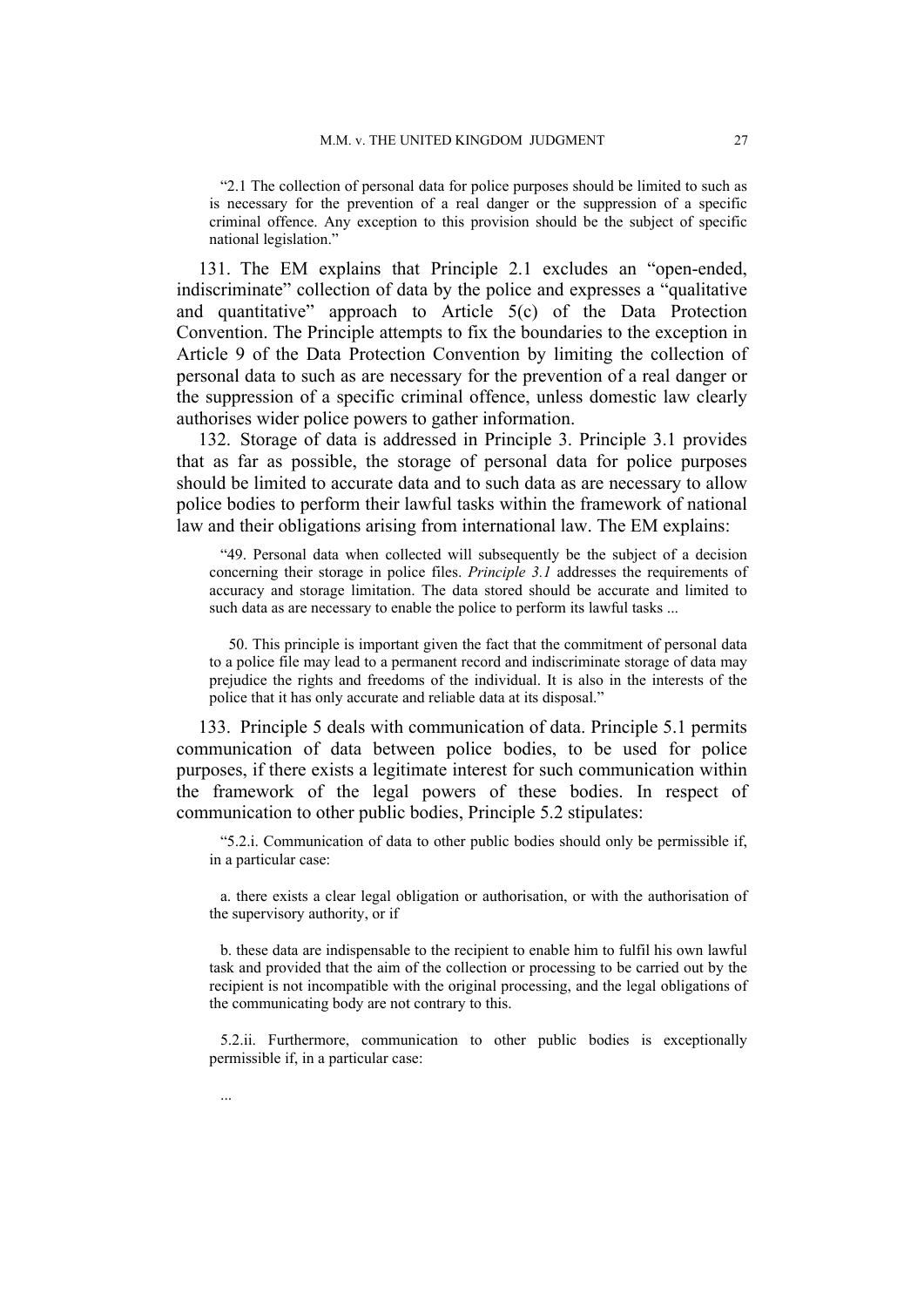b. the communication is necessary so as to prevent a serious and imminent danger."

134. As to the possibility of communicating indispensable data to public bodies under Principle 5.2.i.b, the EM explains that it is recognised that certain public bodies engage in activities which are similar in some ways to police activities and that information held by the police may be of value to those activities. Regarding the possibility of communicating data to prevent a serious and imminent danger, the EM recalls that this will only "exceptionally" allow communication and that the danger must be both serious and imminent, given that Principle 5.2.ii is only concerned with exceptional cases justifying communication.

135. As regards communication to private parties, Principle 5.3 provides:

"5.3.ii. The communication of data to private parties should only be permissible if, in a particular case, there exists a clear legal obligation or authorisation, or with the authorisation of the supervisory authority.

5.3.ii. Communication to private parties is exceptionally permissible if, in a particular case:

...

b. the communication is necessary so as to prevent a serious and imminent danger."

136. The EM acknowledges that it may occasionally be necessary for the police to communicate data to private bodies, although not on the same scale as envisaged in the case of mutual assistance between the police and other public bodies. It continues:

"Once again, *Principle 5.3* treats these as exceptional cases, requiring a clear legal obligation or authorisation (for example the consent of a magistrate), or the consent of the supervisory authority. In the absence of these factors, Principle 5.3 repeats the same conditions set out in Principle 5.2.ii."

137. Concerning Principle 5 generally, the EM notes:

"Outside the framework of communication within the police sector, the conditions governing transfer are stricter, given the fact that the communication may be for nonpolice purposes *stricto sensu.* The exceptional nature of the circumstances allowing communication set out in *Principles 5.2 and 5.3* is stressed. It will be noted that circumstances *a* and *b* in both *Principles 5.2.ii and 5.3.ii* are specifically referred to as 'exceptional'."

138. Principle 7 deals with length of storage and updating of data. Pursuant to Principle 7.1 measures should be taken so that personal data kept for police purposes are deleted if they are no longer necessary for the purposes for which they were stored. It further provides:

"... For this purpose, consideration shall in particular be given to the following criteria: the need to retain data in the light of the conclusion of an inquiry into a particular case; a final judicial decision, in particular an acquittal; rehabilitation; spent convictions; amnesties; the age of the data subject, particular categories of data."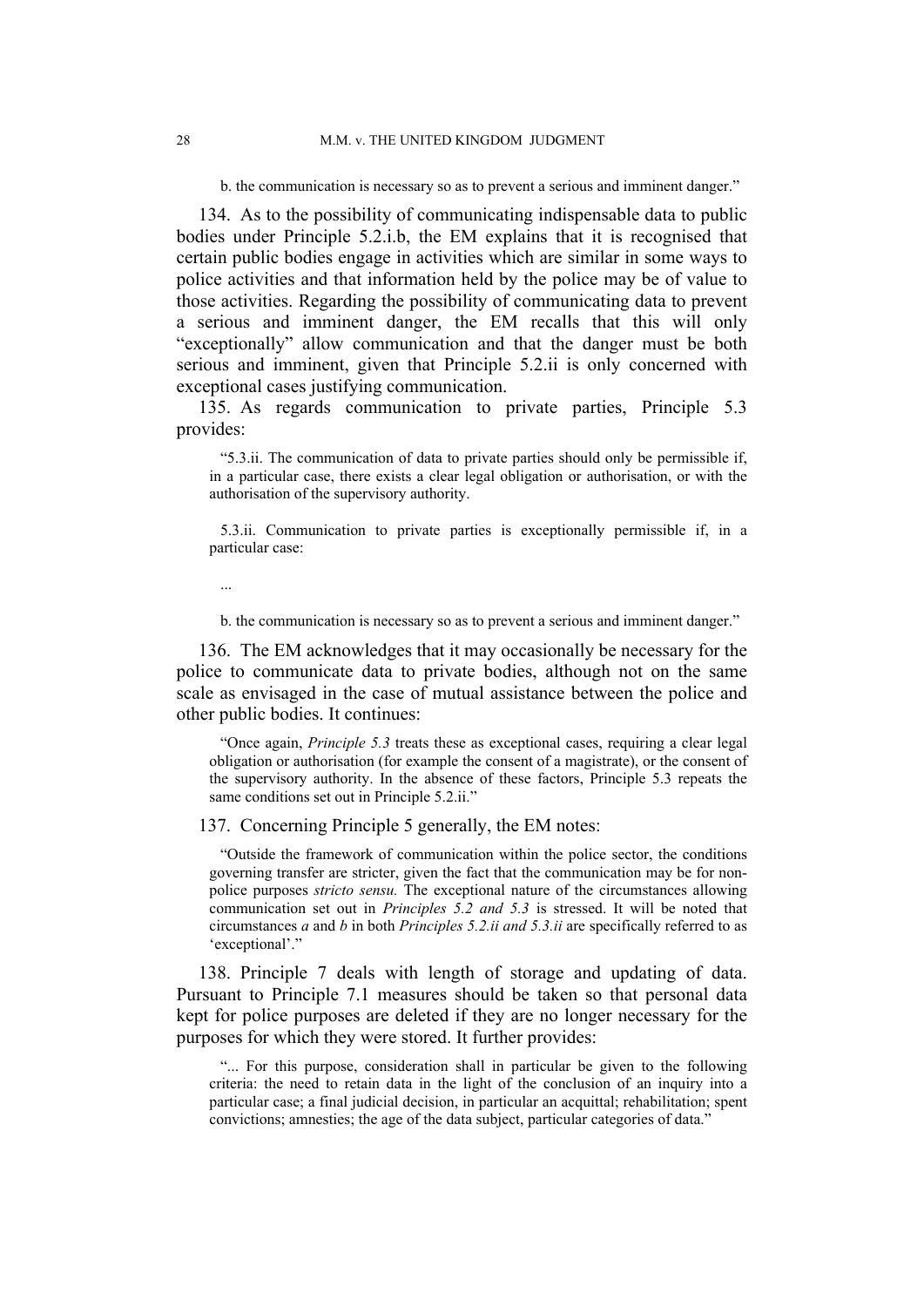139. The EM explains that it is essential that periodic reviews of police files are undertaken to ensure that they are purged of superfluous or inaccurate data and kept up to date. It notes that Principle 7.1 lists certain considerations which should be borne in mind when determining whether or not data continue to be necessary for the prevention and suppression of crime or for the maintenance of public order.

140. Principle 7.2 provides:

"Rules aimed at fixing storage periods for the different categories of personal data as well as regular checks on their quality should be established in agreement with the supervisory authority or in accordance with domestic law."

141. The EM notes that domestic law may authorise the means for laying down such rules or that, alternatively, rules could be formulated by the supervisory authority itself in consultation with police bodies. It explains that where the police themselves elaborate rules, the supervisory authority should be consulted as to their content and application.

## **B. Rehabilitation of offenders**

142. Recommendation No. R (84) 10 of the Committee of Ministers on the criminal record and rehabilitation of convicted persons (adopted on 21 June 1984) notes in its preamble that any use of criminal record data outside the criminal trial context may jeopardise the convicted person's chances of social reintegration and should therefore be restricted "to the utmost". It invited member States to review their legislation with a view to introducing a number of measures where necessary, including provisions limiting the communication of criminal record information and provisions on rehabilitation of offenders, which would imply the prohibition of any reference to the convictions of a rehabilitated person except on compelling grounds provided for in national law.

## IV. RELEVANT EUROPEAN UNION TEXTS

## **A. The Treaty on the Functioning of the European Union ("TFEU")**

143. The TFEU sets out in Article 16 the right to the protection of personal data concerning them. It requires the European Parliament and the Council to lay down the rules relating to the protection of individuals with regard to the processing of personal data by Union institutions, bodies, offices and agencies, and by the Member States when carrying out activities which fall within the scope of Union law; and the rules relating to the free movement of such data.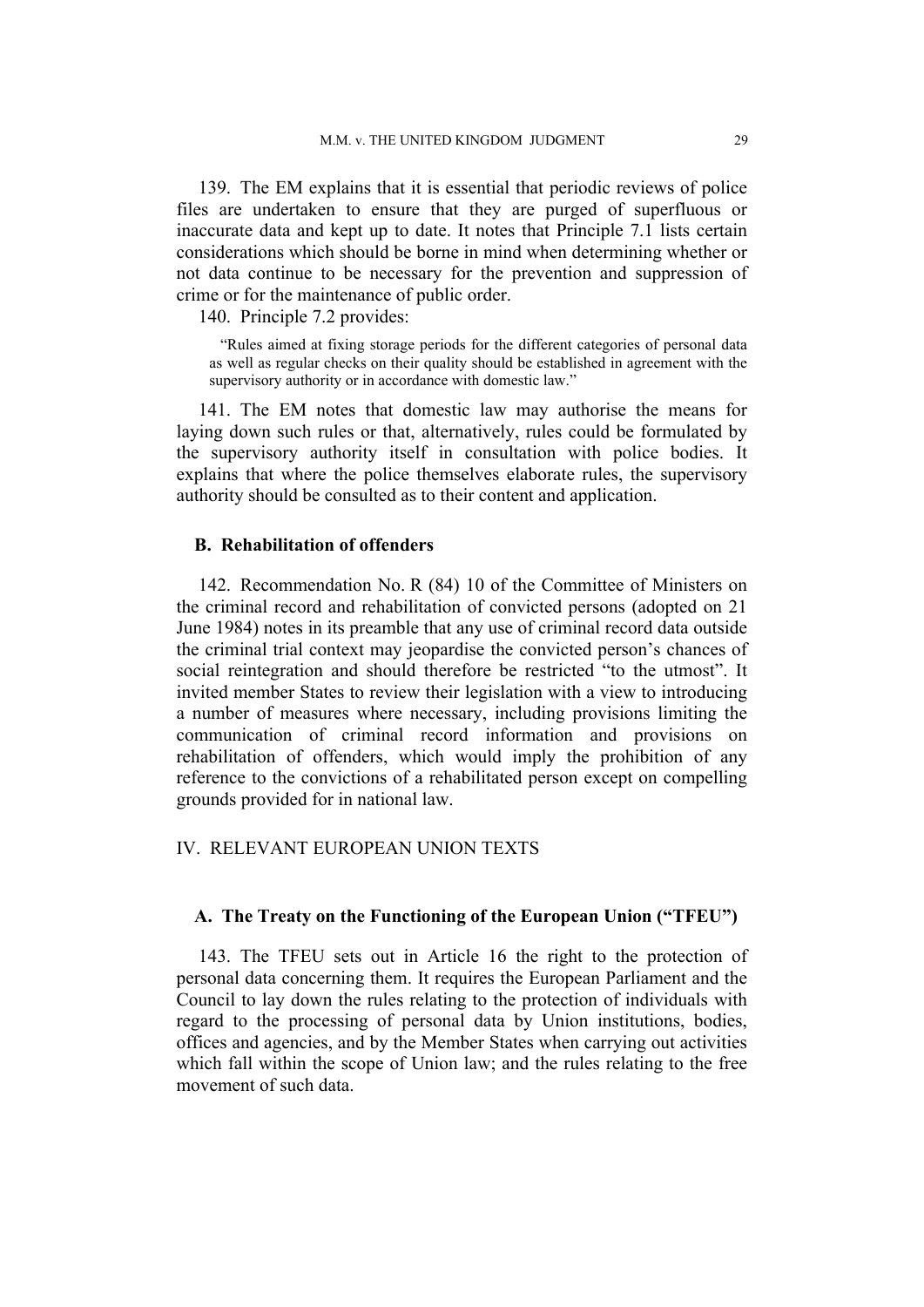## **B. Charter of Fundamental Rights of the European Union (2000)**

144. The EU Charter of Fundamental Rights includes the right to protection of personal data. Article 8 of the Charter reads:

"1. Everyone has the right to the protection of personal data concerning him or her.

2. Such data must be processed fairly for specified purposes and on the basis of the consent of the person concerned or some other legitimate basis laid down by law. Everyone has the right of access to data which has been collected concerning him or her, and the right to have it rectified.

3. Compliance with these rules shall be subject to control by an independent authority."

#### **C. Other instruments**

145. Directive 95/46/EC of the European Parliament and of the Council of 24 October 1995 on the protection of individuals with regard to the processing of personal data and on the free movement of such data ("the Data Protection Directive") provides that the object of national laws on the processing of personal data is notably to protect the right to privacy as recognised both in Article 8 of the European Convention on Human Rights and in the general principles of Community law. The Directive sets out a number of principles in order to give substance to and amplify those contained in the Data Protection Convention of the Council of Europe. It allows Member States to adopt legislative measures to restrict the scope of certain obligations and rights provided for in the Directive when such a restriction constitutes notably a necessary measure for the prevention, investigation, detection and prosecution of criminal offences (Article 13).

146. Framework Decision 2008/977/JHA on the protection of personal data processed in the framework of police and judicial cooperation in criminal matters ("the Data Protection Framework Decision") was adopted on 27 November 2008. Its purpose is to ensure a high level of protection of the fundamental rights and freedoms of natural persons, and in particular their right to privacy, with respect to the processing of personal data in the framework of cross-border police and judicial cooperation in criminal matters while guaranteeing a high level of public safety.

147. Article 3 of the Data Protection Framework Decision provides that personal data may be collected by the competent authorities only for specified, explicit and legitimate purposes and may be processed only for the same purpose for which data were collected. Processing of the data must be lawful and adequate, relevant and not excessive in relation to the purposes for which they are collected. Article 5 provides that appropriate time-limits must be established for the erasure of personal data or for a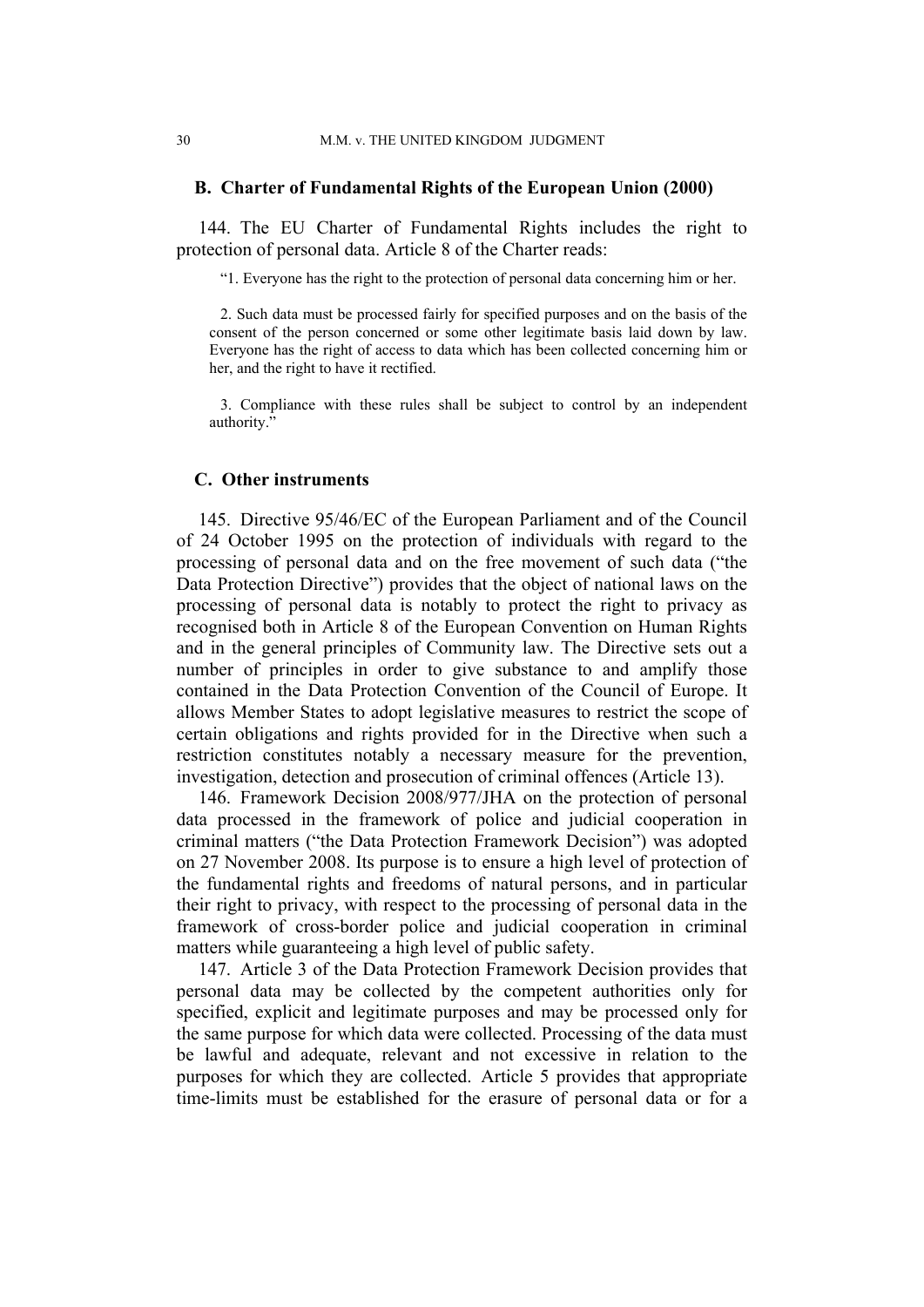periodic review of the need for the storage of the data. Procedural measures must be in place to ensure that these time-limits are observed.

148. In January 2012 the European Commission published proposals, based *inter alia* on Article 16 TFEU, for the comprehensive reform of the EU's data protection framework. The proposals are currently under negotiation.

## THE LAW

## I. ALLEGED VIOLATION OF ARTICLE 8 OF THE CONVENTION

149. The applicant complained under Article 7 about the retention and disclosure of her caution data, referring in particular to the change in policy subsequent to the administration of the caution, which has led to her caution being retained for life, and the impact on her employment prospects.

150. The Court reiterates that it is master of the characterisation to be given in law to the facts of the case (see *Guerra and Others v. Italy*, judgment of 19 February 1998, *Reports of Judgments and Decisions* 1998-I, p. 223, § 44; *Tătar and Tătar v. Romania* (dec.), no. 67021/01, § 47, 5 July 2007; and *Scoppola v. Italy (no. 2)* [GC], no. 10249/03, § 54, 17 September 2009). By virtue of the *jura novit curia* principle, it has, for example, previously considered of its own motion complaints under Articles not relied on by the parties (see, for example, *Scoppola (No. 2)*, cited above, §§ 54-55; *B.B. v. France*, no. 5335/06, § 56, 17 December 2009 and *Şerife Yiğit v. Turkey* [GC], no. 3976/05, §§ 52-53, 2 November 2010). The Court considers that in the light of its case-law (see, for example, *Leander v. Sweden*, 26 March 1987, Series A no. 116; *S. and Marper*, cited above; and *B.B.*, cited above) it is appropriate to examine the applicant's complaints first from the standpoint of Article 8 of the Convention, which provides:

"1. Everyone has the right to respect for his private and family life, his home and his correspondence.

2. There shall be no interference by a public authority with the exercise of this right except such as is in accordance with the law and is necessary in a democratic society in the interests of national security, public safety or the economic well-being of the country, for the prevention of disorder or crime, for the protection of health or morals, or for the protection of the rights and freedoms of others."

151. The Government contended that no issue under Article 8 arose.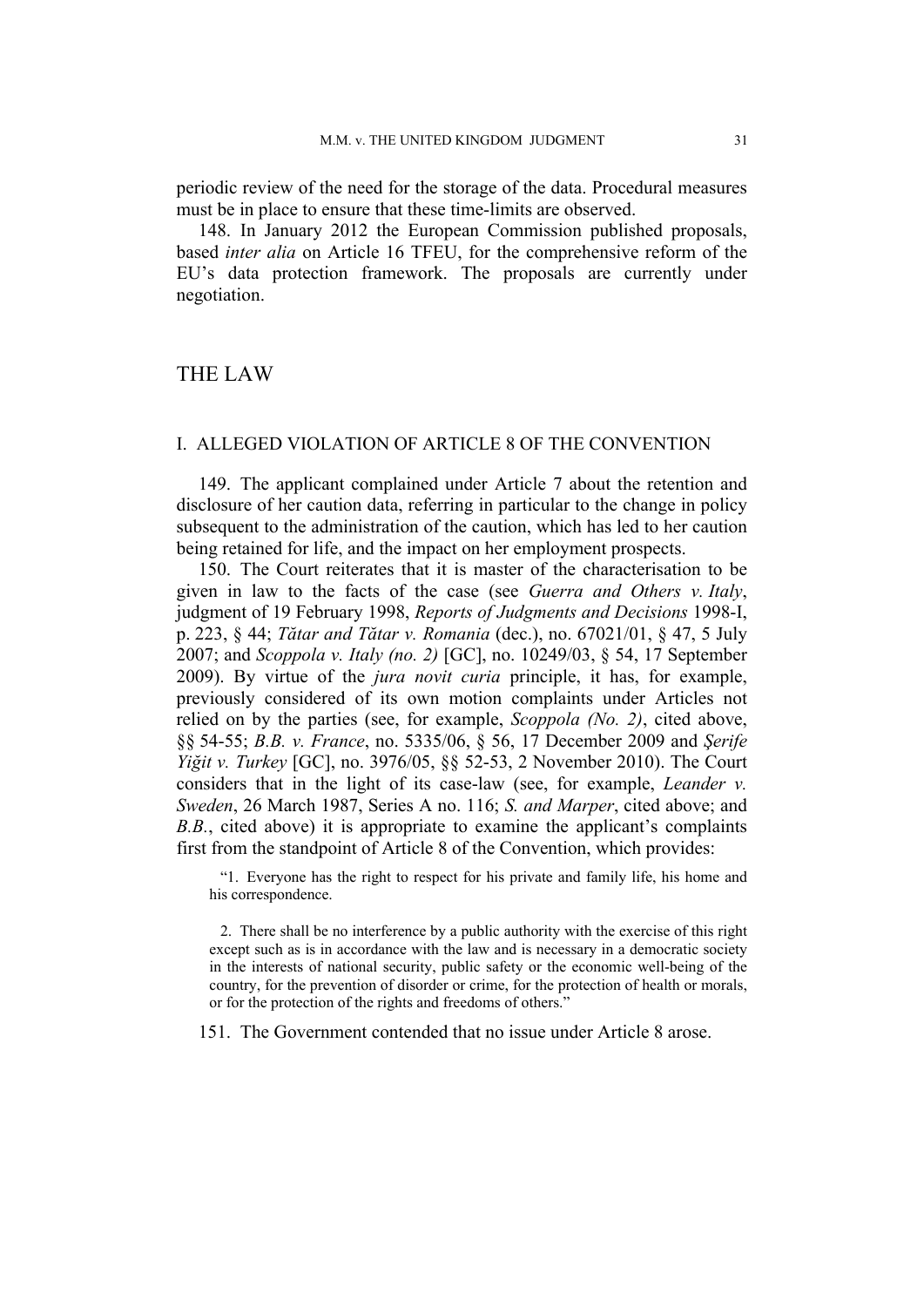## **A. Admissibility**

### *1. The parties' submissions*

#### **(a) The Government**

152. The Government invited the Court to declare the application inadmissible pursuant to Article 35 §§ 1 and 4 of the Convention for failure to exhaust domestic remedies, emphasising the importance of allowing the State the opportunity to prevent or put right the alleged violations.

153. They noted that the applicant had not attempted to bring any legal proceedings to challenge the police retention of the caution or its inclusion on the criminal record certificate. Her reference to an application for legal aid was in respect of a potential claim against the Trust for failing to employ her, not a challenge to the retention or disclosure of the caution data. The advice from her lawyer in 2006 related to whether the issue of the caution itself could be revisited and not the legality of its retention beyond the fiveyear period.

154. The Government emphasised that as a matter of both principle and precedent, judicial review was available for an aggrieved individual to challenge police retention of the data in question. They contended that in light of the Human Rights Act (see paragraphs 72-76 above), the applicant could have pursued any allegation of a violation of a Convention right. She could have made a similar complaint to the Information Commissioner under the Data Protection Act (see paragraph 71 above). Neither of these remedies had been pursued. As a consequence of her failure, the domestic courts had not been able to examine her complaints and to take action if they agreed that a violation had occurred. The Government referred to the judicial review cases listed above concerning ECRCs as well as the Court of Appeal's consideration in *Chief Constable of Humberside* of the retention of police information as evidence that the courts in England adopted a careful and considered analysis of the competing rights. In particular, the recent case of *R (L)* was evidence that the courts were willing to give careful scrutiny to the lawfulness and proportionality of retention and disclosure of information under the 1997 Act by reference to Convention rights. The same general principles would be expected to be applied by the Northern Irish courts.

155. Then Government further explained that in any judicial review proceedings, the defendant, who would be the relevant chief constable, would be entitled to adduce evidence to explain why a particular retention decision was made, and what ameliorating measures might be operated.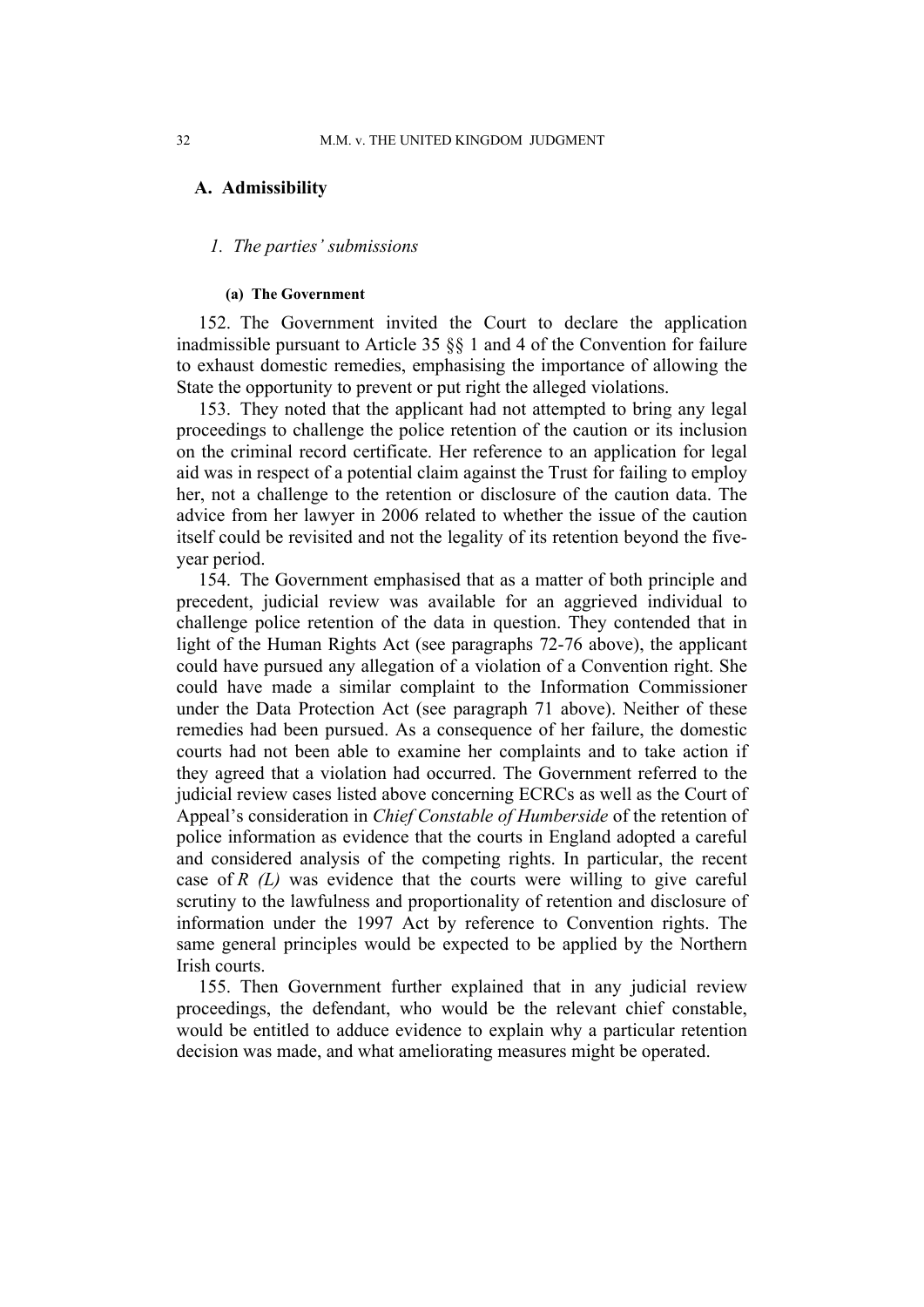### **(b) The applicant**

156. The applicant emphasised that the burden of proof was on a Government claiming non-exhaustion to satisfy the Court that an effective remedy was available in theory and in practice at the relevant time. Further, she noted that the rule of exhaustion was neither absolute nor capable of being applied automatically: it had to be applied with some degree of flexibility and without excessive formalism in the human rights context.

157. The applicant also disputed the suggestion that a remedy was provided by the Data Protection Act. She noted the possibility for an individual to check the accuracy of data held about them and to seek amendment of inaccurate data, but emphasised that she did not dispute the accuracy of the data in her case.

158. She explained that she had sought legal advice on the merits of judicial review and had applied for legal aid, which had been refused. In her view this had determined her attempt to exhaust domestic remedies.

## *2. The Court's assessment*

159. The Court observes that the applicant's complaint to the Court was lodged following the withdrawal of an offer of employment which had been made to her after she had disclosed, and the Criminal Records Office had verified, the existence of a caution. The Court is satisfied that the job offer was withdrawn on account of the disclosure of the caution; the Government have not sought to argue otherwise. The applicant complained about the change in policy regarding retention of caution data, which means that it would now be retained for life, and the impact of this change on her employment prospects. It is clear that for as long as her data are retained and capable of being disclosed, she remains a victim of any potential violation of Article 8 arising from retention or disclosure. As Waller LJ noted in *Chief Constable of Humberside*, the complaint about retention in reality flows not from the retention itself but from the fact that, if retained, disclosure may follow (see paragraph 94 above). It is clear that if the applicant was able to have her data deleted, then it would no longer be available for disclosure. Alternatively, a remedy which prevented the disclosure of the data might have provided adequate redress. The Court's examination of whether she has exhausted available remedies must therefore necessarily encompass alleged past, present and potential future violations in respect of the retention and disclosure of the applicant's data.

160. In this regard the Court observes that the framework governing retention and disclosure of criminal record data in Northern Ireland has undergone a number of changes, both legislative and policy-based, since the administration of the applicant's caution in 2000. As the applicant's complaint is of a continuing nature, the Court must consider the Government's objection in the context of the different applicable regimes.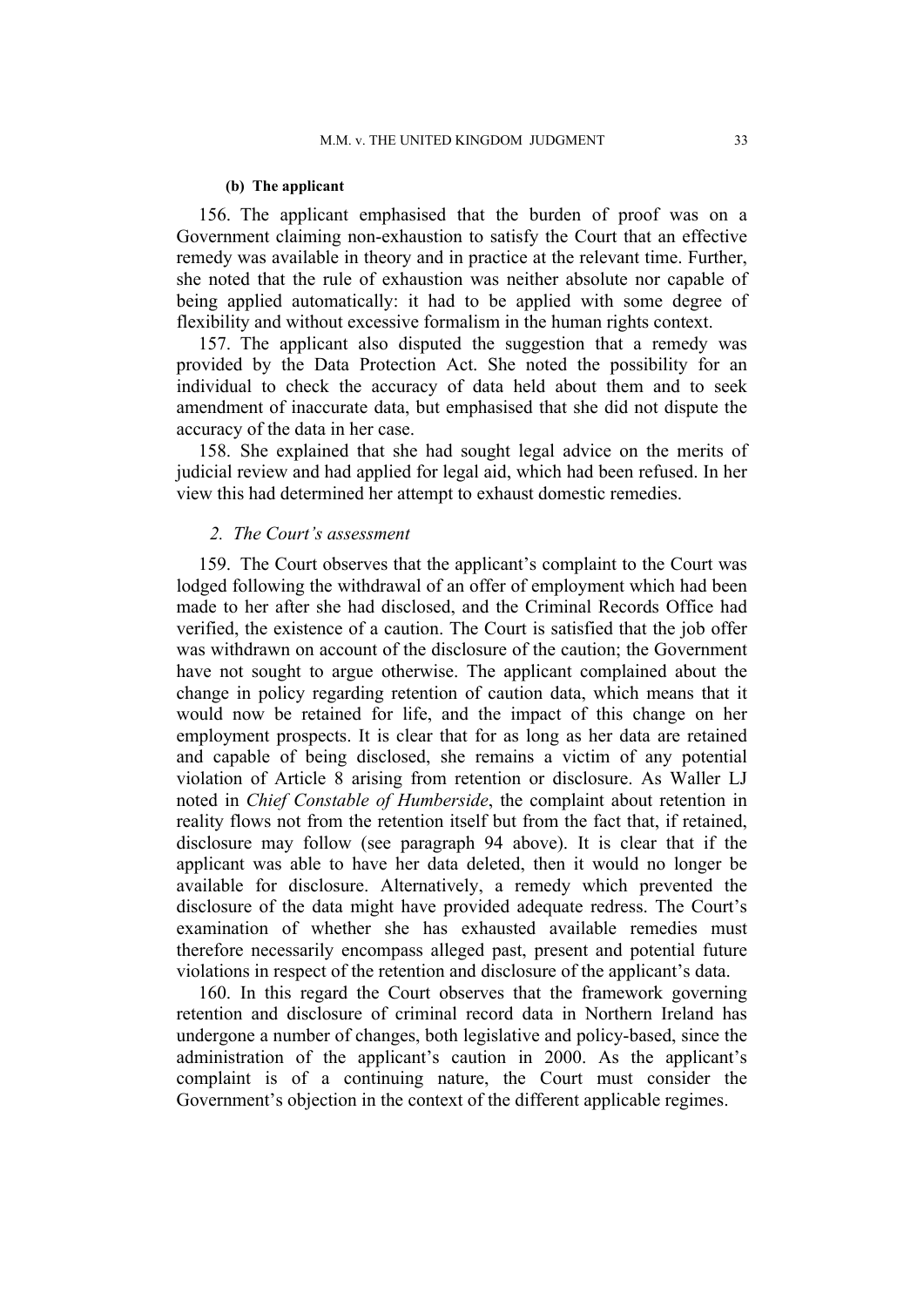161. It is appropriate to address first the applicant's contention that she sought legal advice and legal aid with a view to challenging the retention and disclosure of her caution data. In this regard, the Court notes, as the Government pointed out, that the legal advice she received from her solicitors in 2006 concerned the prospects of a challenge to the issue of the caution, and not its retention or disclosure (see paragraph 15 above). Similarly, as the Government explained, the applicant's attempt to secure legal aid in 2007 was in respect of a potential claim against the Trust for refusing to employ her, and not against the chief constable for retention and disclosure of her caution data (see paragraph 17 above). The Court therefore accepts that she has not sought to pursue legal proceedings against the police in respect of the retention or disclosure of her data.

162. Article 35 § 1 requires that the applicant exhaust available and effective domestic remedies before seeking redress before this Court. The Court recalls that where the Government claim non-exhaustion they must satisfy the Court that the remedy proposed was an effective one available in theory and in practice at the relevant time, that is to say, that it was accessible, was capable of providing redress in respect of the applicant's complaints and offered reasonable prospects of success (see, *inter alia*, *Akdivar and Others v. Turkey*, 16 September 1996, § 68, *Reports of Judgments and Decisions* 1996-IV; *Sejdovic v. Italy* [GC], no. 56581/00, § 46, ECHR 2006-II; and *Kennedy v. the United Kingdom*, no. 26839/05, § 109, 18 May 2010).

163. The application of the rule of exhaustion of domestic remedies must make due allowance for the fact that it is being applied in the context of machinery for the protection of human rights that the Contracting States have agreed to set up. The Court has accordingly recognised that Article 35 § 1 must be applied with some degree of flexibility and without excessive formalism. It has further recognised that the rule of exhaustion is neither absolute nor capable of being applied automatically; for the purposes of reviewing whether it has been observed, it is essential to have regard to the circumstances of the individual case. This means, in particular, that the Court must take realistic account not only of the existence of formal remedies in the legal system of the Contracting State concerned but also of the general context in which they operate, as well as the personal circumstances of the applicant. It must then examine whether, in all the circumstances of the case, the applicant did everything that could reasonably be expected of him or her to exhaust domestic remedies (see *İlhan v. Turkey* [GC], no. 22277/93, § 59, ECHR 2000-VII; *D.H. and Others v. the Czech Republic* [GC], no. 57325/00, § 116, ECHR 2007-IV; and *Demopoulos and Others v. Turkey* (dec.) [GC], nos. 46113/99, 3843/02, 13751/02, 13466/03, 10200/04, 14163/04, 19993/04 and 21819/04, § 70, ECHR 2010).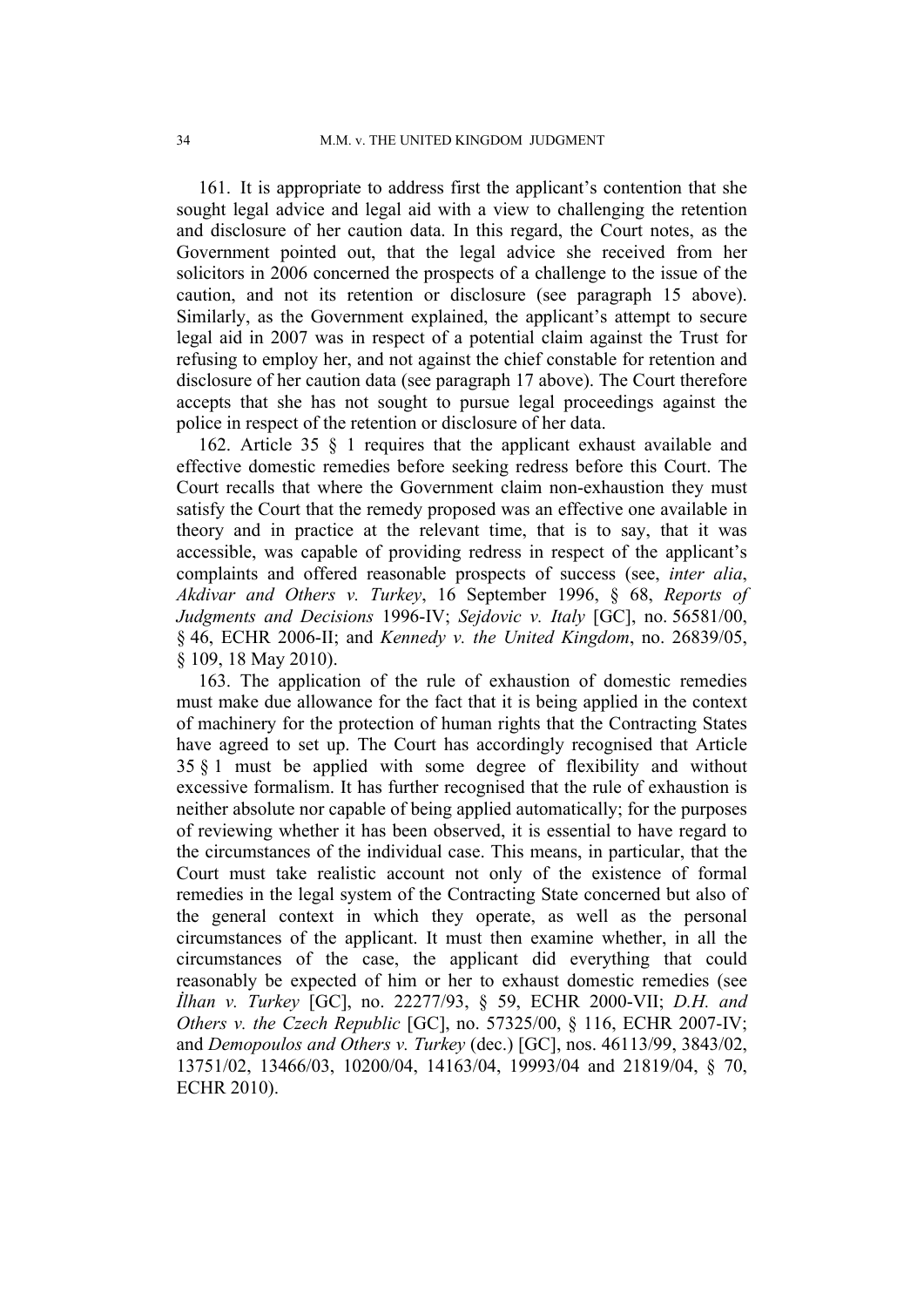164. The Government argued that the applicant could have brought legal proceedings to challenge the police retention of the caution or its inclusion in any criminal record certificate. Such an action could have proceeded by way of judicial review or by way of a complaint to the Information Commissioner under the Data Protection Act. In support of their submissions, the Government have referred to a number of cases decided by the domestic courts as illustrative of the courts' jurisdiction and willingness to assess compliance of retention or disclosure of criminal record data with Article 8 of the Convention (see paragraphs 77-121 above).

165. The Court observes, first, that the majority of these cases concerned only disclosure, and not retention, of criminal record data. Second, the disclosure in the cases related to other "information" pursuant to section 113B(4) (or its predecessor section) of the 1997 Act (see paragraph 55 above), and not disclosure of caution or conviction information either under common law police powers or pursuant to section 113A(3) or section 113B(3) of the Act (see paragraphs 49 and 54 above). Third, none of the cases to which the Government have referred were brought in respect of the legal framework in place in Northern Ireland. It is with these considerations in mind that the Court now turns to examine, in the circumstances of the applicant's case and in light of the judgments identified, whether either of the remedies proposed by the Government was an effective one available in theory and in practice, that is to say, that it was accessible, was capable of providing redress in respect of the applicant's complaints and offered reasonable prospects of success.

166. The Court notes that in 2006 retention and disclosure of caution data in Northern Ireland were carried out on the basis of the common law powers of the police (see paragraphs 24 and 47 above), and that the general principles of the Data Protection Act applied to the processing of any data. Guidance was available in the form of the MOPI Guidance (see paragraph 36-41 and 58-59 above) and the ACPO Guidelines (see paragraphs 42-46 and 60 above); it is not clear whether the 2005 Code of Practice was adopted by the PSNI (see paragraphs 33-35 above).

167. The guidance demonstrates that in deciding whether to retain data, the police enjoy a certain degree of discretion (see paragraphs 37, 39-41 and 46 above). However, the MOPI Guidance refers to a "presumption" in favour of retention where the data are considered necessary and recommends that in cases concerning serious offences, records be retained until the subject has reached one hundred years of age (see paragraphs 39- 40 above). The ACPO Guidelines specify in their general principles that records are to be retained until a subject reaches one hundred years of age; it appears that no distinction is drawn between offences for the purpose of the length of the retention period (see paragraph 45 above). Although the Guidelines refer to the discretion enjoyed by chief constables in "exceptional circumstances" to authorise deletion of data, the circumstances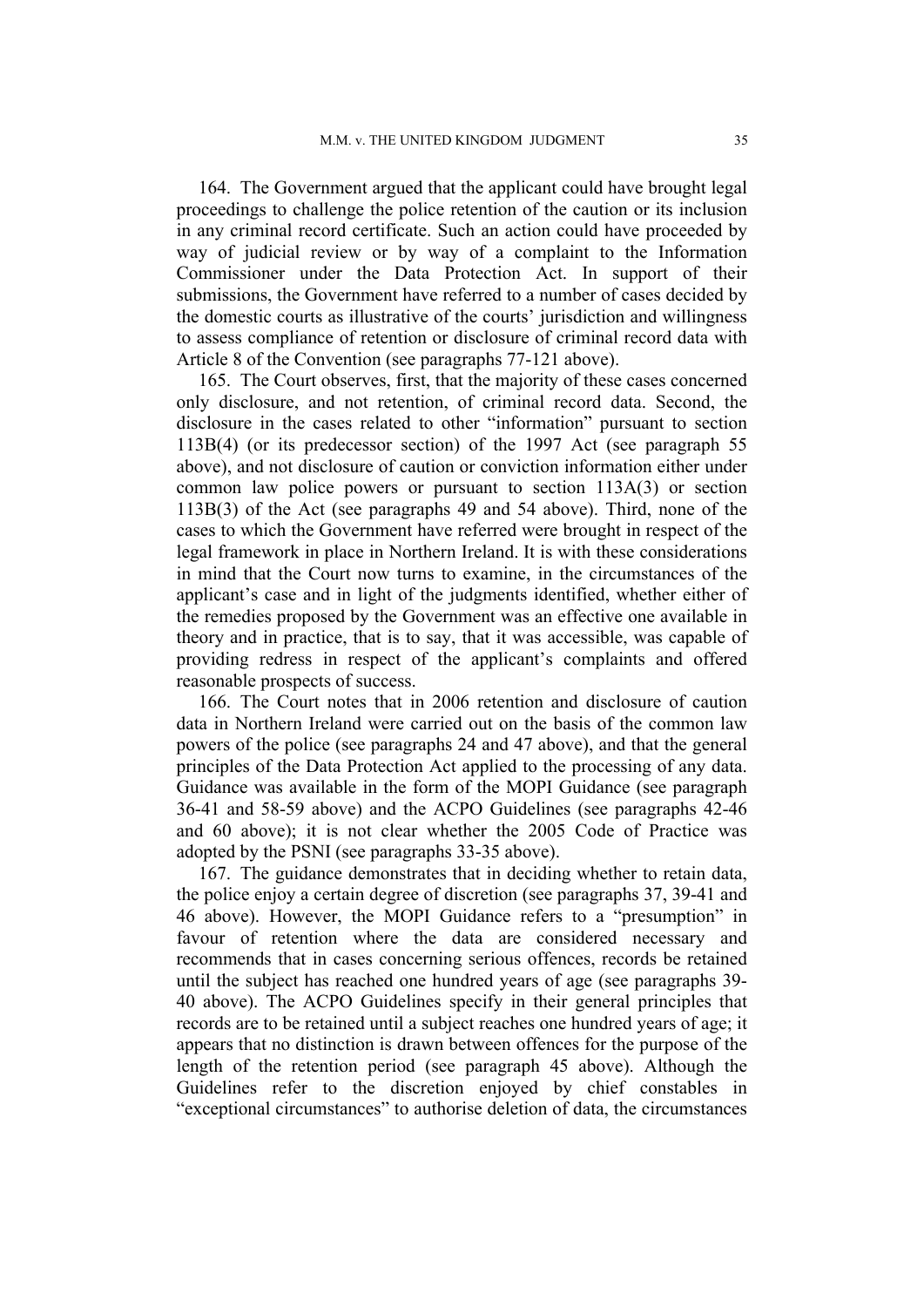envisaged are very limited: Appendix 2 indicates that exceptional cases will be rare and gives the example of where it is established beyond reasonable doubt that no offence existed (see paragraph 46 above).

168. As regards disclosure of criminal record information for employment purposes, the MOPI Guidance refers to the statutory scheme for disclosure created by the 1997 Act and to the need for a balancing exercise to be conducted in the context of the common law powers of the police to disclose data (see paragraphs 58-59 above). The ACPO Guidelines set out the "stepping down" policy of limiting access to certain data after a certain time period has elapsed; however, it appears that the "stepping down" policy does not apply to cases concerning requests for criminal record checks (see paragraphs 60 and 89 above).

169. In these circumstances, and having regard in particular to the provisions of the Human Rights Act (see paragraphs 72-76 above) and the Data Protection Act (see paragraphs 65-71 above), the Court is satisfied that the applicant could in theory have sought to commence judicial review proceedings in respect of a decision to retain or disclose her caution data or could have made a complaint to the Information Commissioner, seeking to have the caution data deleted or to prevent its disclosure. In any such proceedings she could have sought to rely on the data protection principles and Article 8 of the Convention. It is therefore necessary to examine whether such proceedings offered reasonable prospects of success.

170. First, as regards retention of criminal record data, no judgment handed down by late 2006 or early 2007 in which individuals sought to challenge retention of criminal record data, and in particular data relating to a caution, relying on the Convention or on the data protection principles has been brought to the attention of the Court. Given the nature of the guidance on retention to which the Court has referred above (see paragraph 167 above) and the generous approach to the powers of the police to retain data set out therein, this is not surprising. The potential for a successful challenge to the exercise of the chief constable's discretion to retain data, or indeed to the policy itself, was further diminished by the position of the domestic courts at the time, which tended to consider that Article 8 did not apply to mere retention of data or, if it did, that any interference was minor (see the House of Lords' judgment regarding retention of DNA data which was challenged in *S. and Marper*, cited above, summarised at §§ 15-25 of that judgment).

171. As regards a challenge to the disclosure of the caution data, the Court observes that in its 2004 judgment in *R (X)* dealing with disclosure under the 1997 Act of other "information" on an ECRC under the 1997 Act, the Court of Appeal took a robust approach to the exercise of discretion by the chief constable in choosing to disclose information in the context of a criminal record check. Lord Woolf CJ indicated that the chief constable was "under a duty" to disclose any information which might be relevant unless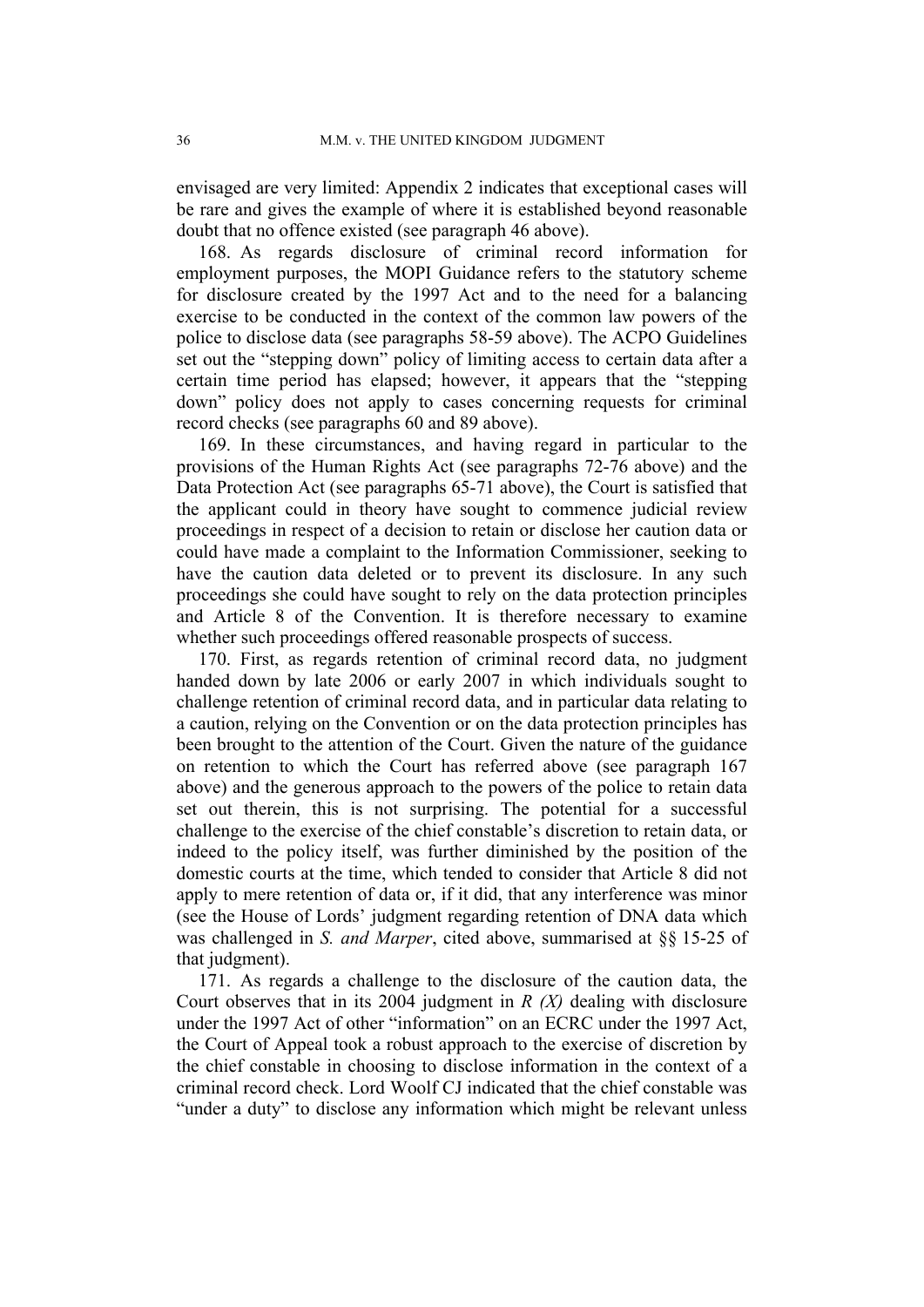there was some good reason for not making the disclosure (see paragraph 79 above). He further found that the chief constable was not required to invite representations from the subject of the criminal record check before deciding what to include in the certificate (see paragraph 80 above). Specifically on the question of Article 8 considerations, the Court of Appeal expressed the view that it was difficult to see how a chief constable's decision to disclose could ever be challenged (see paragraph 81 above). The Court observes that the case was decided against the backdrop of a clearlydefined legislative framework (i.e., the 1997 Act, which was in force in England and Wales at the time) which the court took to be in compliance with Article 8 (see paragraph 78 above). However, it considers that the court's approach to the exercise of discretion is nonetheless indicative of a wide discretion afforded to the police to decide on questions of disclosure and a rejection of any need for the participation of the data subject in the decision to disclose criminal record data. It is also relevant to emphasise that the applicant's case did not concern disclosure of other information under section 113B(4) but of caution data, the mandatory disclosure of which required by the 1997 Act reveals the view of the legislature that such information will always be relevant. It is significant that the Government have not pointed to any case decided at that time in which an individual had successfully challenged a decision to disclose criminal record data, either concerning convictions and caution data or in respect of section 113B(4) information. Further, no details of any specific guidance setting out the factors which had to be taken into account in making any disclosure decision in the employment context in Northern Ireland at the time have been provided to the Court.

172. Having regard to the continuing nature of the applicant's complaint about the retention and potential future disclosure of her data (see paragraph 159 above), it is also relevant to examine developments which have occurred since the applicant's case was lodged.

173. First, as regards retention of criminal record data, in 2009 the Court of Appeal handed down its judgment in the case of *Chief Constable of Humberside*, which considered whether the Data Protection Act or Article 8 required deletion of old convictions following a decision by the Information Commissioner that it did. While the case was brought by a number of individuals seeking to have their own data deleted, Waller LJ emphasised that the ramifications of the cases were far wider than the cases themselves, since if the convictions at issue were to be deleted and the police were to treat people consistently, the result would be the deletion of around one million convictions (see paragraph 88 above). It follows that the scope of the appeals went beyond the personal interests of the individuals directly involved in the proceedings so that, in that sense, the decision of the Court of Appeal was of more general application and affected others, such as the applicant, in a similar position.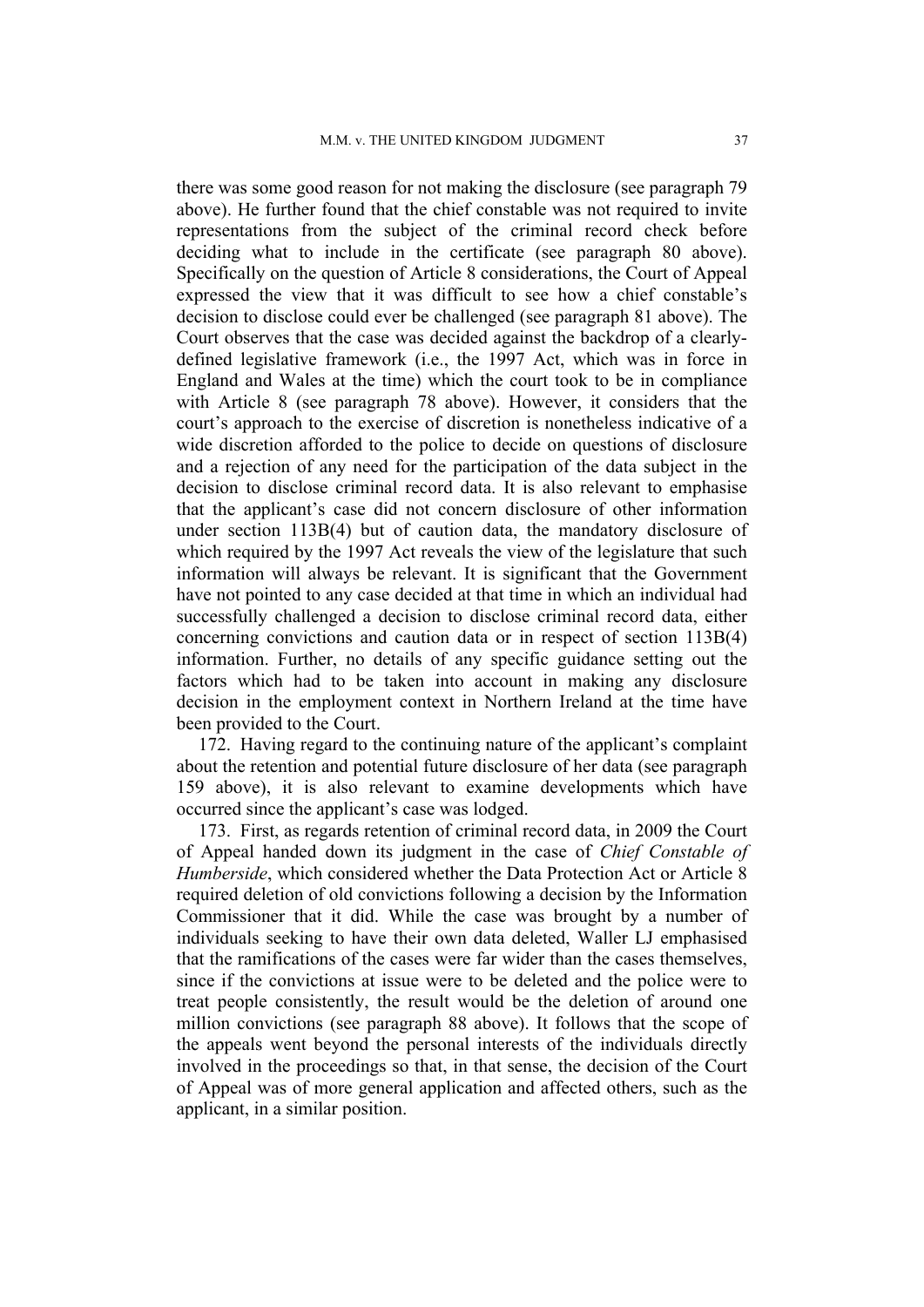174. Waller LJ considered the argument that there was no statutory obligation on the police to retain data under the Police Act, but noted that "on any view" the Act seemed to recognise that the data would be there to be provided (see paragraph 90 above). He was of the opinion that in assessing whether the data retained were excessive or were being retained for longer than necessary, there was "only one answer" since in order to be able to supply accurate records of convictions, a complete record of conviction, spent or otherwise, was required. This was, he said, a "complete answer to the appeal" (see paragraph 92 above). Even if a narrower approach to police purposes were to be adopted, Waller LJ indicated that the retention of the data would remain lawful because if the police said rationally and reasonably that convictions, however old or minor, had a value in the work they did, then that should be the end of the matter (see paragraph 93 above). As to whether the retention of data violated Article 8 of the Convention, Waller LJ doubted whether Article 8 applied but, even if it did, considered that the retention was in accordance with the law and necessary in a democratic society (see paragraph 96 above). Carnwath LJ also expressed some doubt as to whether Article 8 applied to the recording of a conviction (see paragraph 98 above).

175. It is also of relevance that one of the individuals in that case sought to argue that continued retention of data relating to a reprimand was unfair because she had been assured that it would be removed when she reached the age of eighteen. Waller LJ, with whom Hughes LJ agreed, dismissed this argument, indicating that if it was fair to retain data under the new policy then it did not become unfair simply because the individual had been told what the policy was at the time she was reprimanded. He further referred to the fact that the deletion of her reprimand would lead to the deletion of many others and would therefore be likely to prejudice the prevention and detection of crime and the apprehension and prosecution of offenders (see paragraph 95 above).

176. Following the Court of Appeal's findings in *Chief Constable of Humberside*, and the refusal of leave by the Supreme Court (see paragraph) 100 above), it is not clear how any proceedings commenced or complaint lodged by the applicant in order to challenge the retention of her caution data could seek to distinguish that case and thus offer her reasonable prospects of success in obtaining deletion of her data. The Government have not specified how she could have done so, nor have they clarified whether, in their view, in the light of that judgment, the judicial review remedy proposed by them offered to the applicant "reasonable prospects of success" in respect of the continued retention of her data.

177. Second, as regards the disclosure of the applicant's data, the position changed significantly with the entry into force in Northern Ireland of the relevant provisions of the Police Act 1997. While the applicant does not allege that her data have been disclosed pursuant to these provisions, as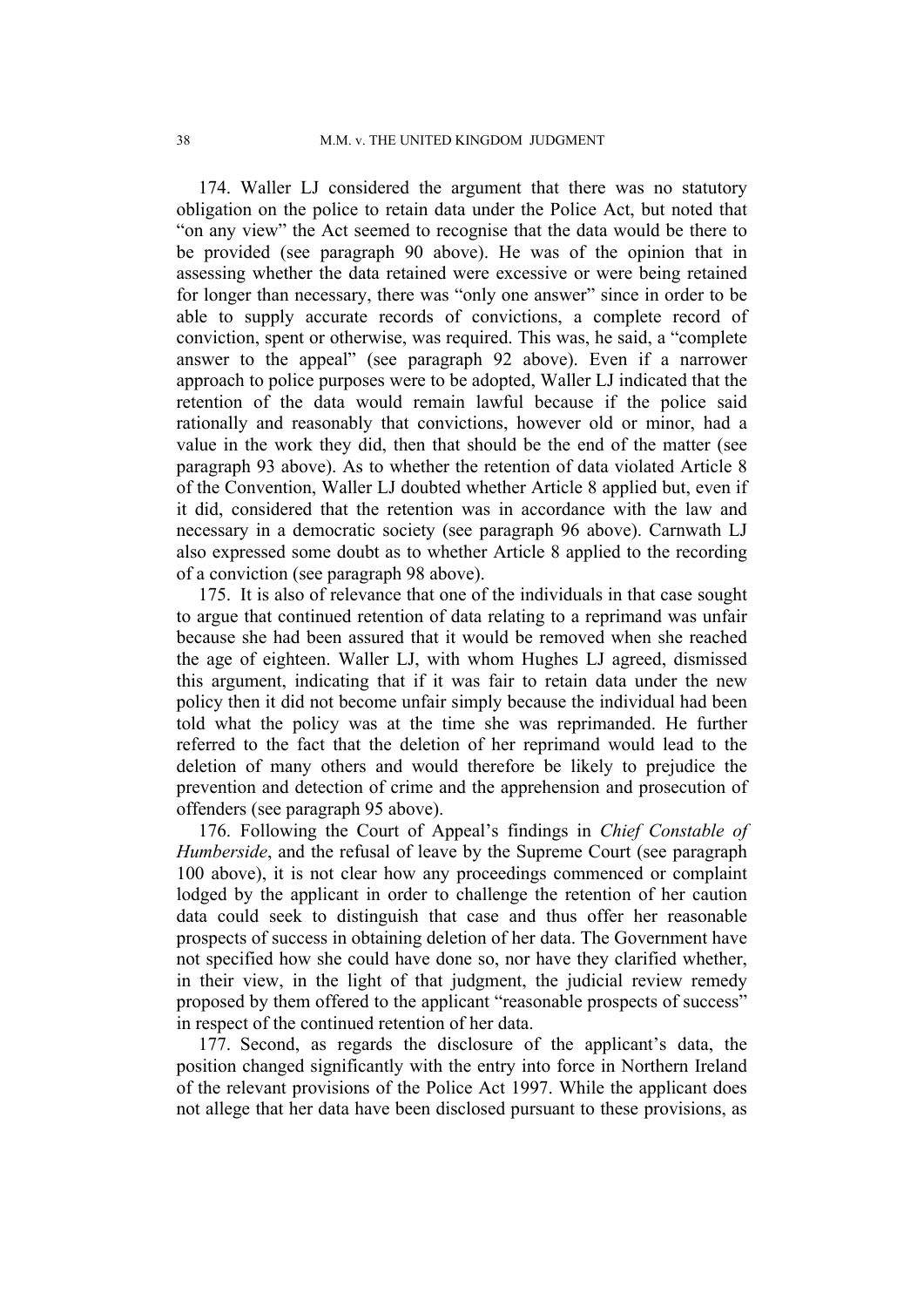the Court has noted above her complaint clearly encompasses the continuing threat of disclosure arising from the fact that her data have been retained (see paragraph 159 above). Sections 113A(3) and 113B(3) impose a mandatory obligation to disclose data pertaining to cautions held in central records, including cautions which are spent pursuant to legislation covering rehabilitation of offenders, in both CRCs and ECRCs (see paragraphs 49 and 54 above). Unlike the case of other information included in an ECRC pursuant to section 113B(4) (see paragraph 55 above), there is no discretion afforded to chief constables to choose to omit data pertaining to cautions, and any such data retained in central records must accordingly be disclosed.

178. In these circumstances, the Court is satisfied that a challenge to the disclosure of caution data following the entry into force of the 1997 Act in Northern Ireland would necessarily have to proceed by way of a challenge to sections 113A and 113B themselves. Pursuant to the Human Rights Act, it would be open to the applicant to request that the provisions be interpreted in a manner compatible with the Convention or to seek a declaration of incompatibility pursuant to section 4(2) of Act (see paragraphs 72-73 above). The Government did not comment on whether, in their view, the relevant provisions could be interpreted in a compatible manner. In light of the information before it, and in particular given the clear terms of the legislation, the Court is not persuaded that the possibility of proceedings seeking a compliant interpretation under the Human Rights Act offered reasonable prospects of success. Although a declaration of incompatibility could be sought, there is no obligation following the making of such a declaration for the Government to amend the legislation and no entitlement to damages arises. The Court has therefore previously indicated that a declaration of incompatibility cannot be considered an effective remedy for the purposes of Article 35 § 1 of the Convention (see *Burden v. the United Kingdom* [GC], no. 13378/05, §§ 43-44, ECHR 2008; and *Kennedy*, cited above, § 109) and it sees no reason to reach a different conclusion in the present case.

179. Having regard to its review of the case-law above, to the failure of the Government to point to any case where a claim for judicial review of a decision to retain data or a complaint under the Data Protection Act regarding retention was successful, and to the provisions of sections 113A and 113B of the Police Act, the Court is not satisfied that the Government have demonstrated the existence of a remedy apt to afford the applicant redress for her complaints or offering reasonable prospects of success either in 2007, when she lodged her case with this Court, or at the present time. The Government's objection is accordingly dismissed.

180. The Court further notes that this complaint is not manifestly illfounded within the meaning of Article 35 § 3 (a) of the Convention and is not inadmissible on any other grounds. It must therefore be declared admissible.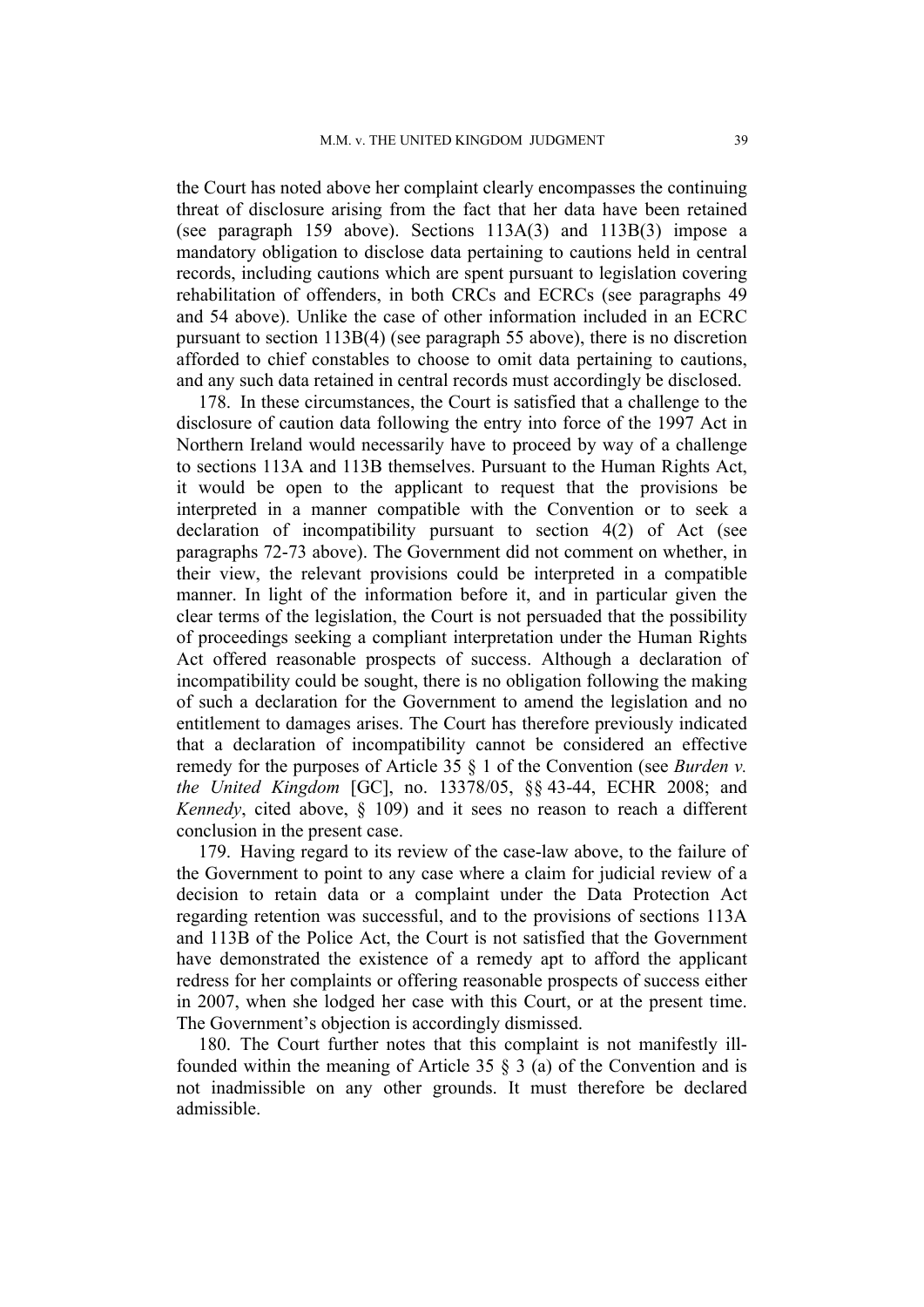## **B. Merits**

### *1. The parties' submissions*

## **(a) The applicant**

181. The applicant argued that retention of the caution data engaged her right to respect for her private life because it had affected her ability to secure employment in her chosen field.

182. Although she accepted that she had disclosed the caution herself, she had done so because she was obliged to and she considered that it was simply not arguable that she could have simply concealed the fact of the caution.

183. She contended that it was necessary to examine the proportionality of the retention of the caution data on the criminal record for a prolonged period. For this purpose, individual circumstances had to be considered. While the applicant accepted that the change in policy was intended to secure the protection of children, the automatic nature of the rule was problematic. In the applicant's case, the caution related to action taken in the heat of the moment in a family situation with very specific circumstances. There was no suggestion that the applicant represented a general threat to children and the continued retention of her data therefore did not, she contended, pursue the legitimate aim of protecting children. It was clear from the correspondence with the police that the only relevant factor was the code applied to her caution (see paragraph 14 above). She further argued that there was no review process to assess the necessity of continued retention of the caution data.

## **(b) The Government**

184. The Government submitted that there was a distinction between the mere retention of data and their subsequent disclosure. They contended that mere retention had no particular effect on an individual or his rights under Article 8, referring to Waller LJ's comments in *Chief Constable of Humberside* (see paragraph 97 above). They distinguished the Court's judgment in *S. and Marper* on the grounds that the retention of the caution data in the present case did not concern any latent information about an individual of the type that might exist in cellular samples. In their view, retention of criminal record data by the police was an inevitable and commonplace feature of any effective and proper criminal justice system and did not interfere with Article 8 rights in any meaningful way.

185. In any event the Government argued that both retention and disclosure of the caution data complied with Article 8 § 2 of the Convention. As regards retention, the Government emphasised that it occurred in accordance with the law in a number of well-established ways,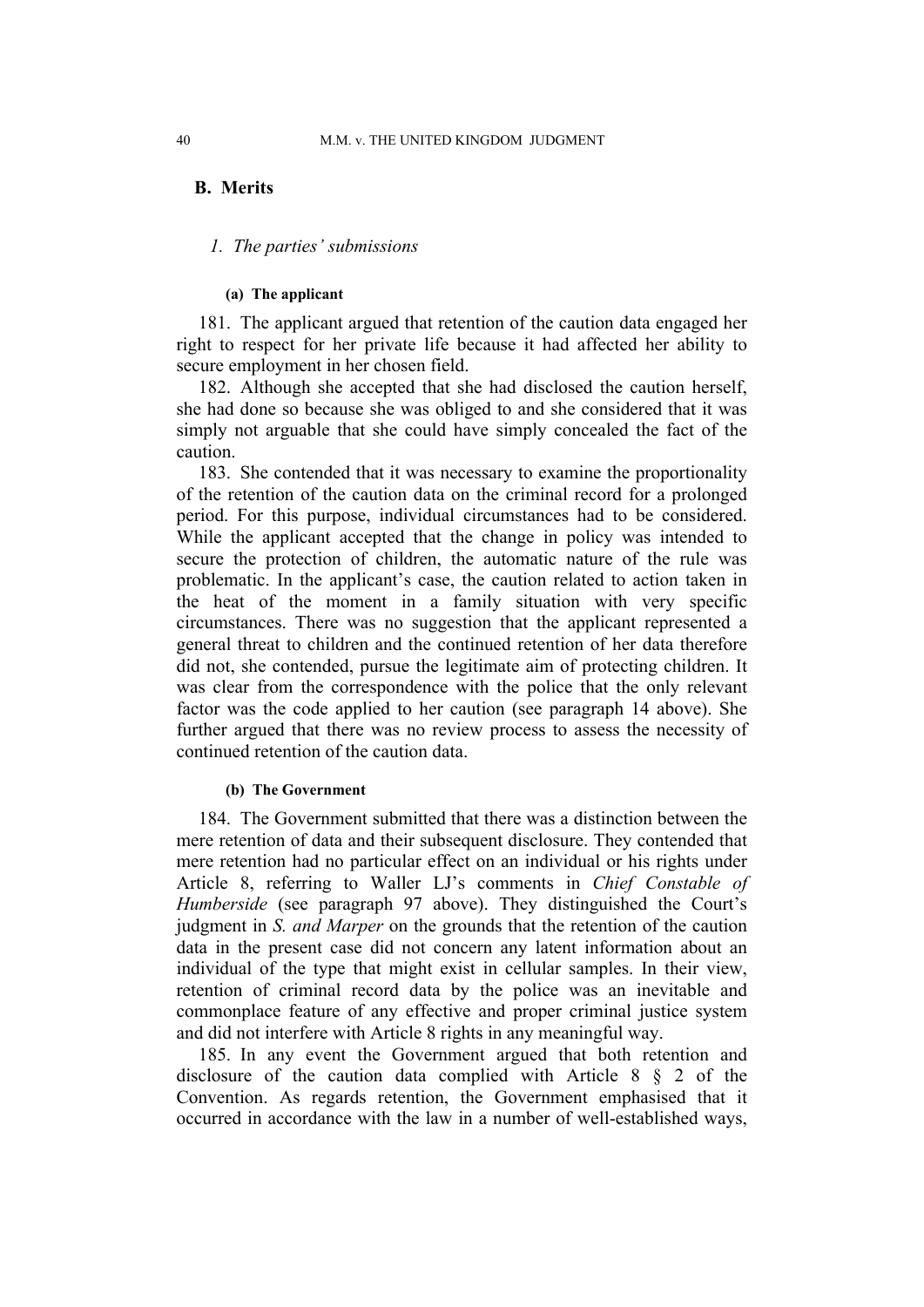pursuant to common law powers as police officers and their statutory powers of policing and in accordance with the principles set out in the Data Protection Act. It pursued the legitimate aims of public safety, the prevention of disorder or crime, the protection of health or morals or the protection of the rights and freedoms of others. Finally, retention was also necessary and proportionate. Retention was primarily a matter of judgment for the individual police force or Government in question in accordance with the margin of appreciation. However, retention was usually necessary and proportionate as it was important for the police to retain records of what had happened. They referred in this respect to the MOPI Guidance 2006 (see paragraphs 36-41 above).

186. In respect of disclosure, the Government emphasised that in the applicant's case it took place at her request and with her consent. However, and in any case, they argued that an assessment of the need for disclosure was a matter for the policy judgment of the State in question and fell within the margin of appreciation, regard being had to the objectives of the legislation and the relevance of the information to the employment being sought. An individual dissatisfied with disclosure in her case could challenge it by way of judicial review or pursue a complaint to the Information Commissioner. In the applicant's case, the disclosure was made in accordance with the law and the applicant does not suggest otherwise. It took place for a legitimate purpose, namely the prevention of disorder and crime and the protection of the rights and freedoms of others. Finally it was both necessary and proportionate to the aim pursued. In this regard it was relevant that the applicant herself requested the disclosure; she was applying for a job working with children and vulnerable adults; she recognised the relevance of the incident to her employment; and the disclosure was factually correct.

## *2. The Court's assessment*

#### **(a) Applicability of Article 8**

187. The Court reiterates that both the storing of information relating to an individual's private life and the release of such information come within the scope of Article 8 § 1 (see *Leander*, cited above, § 48; *Amann v. Switzerland* [GC], no. 27798/95, §§ 65 and 69-70, ECHR 2000-II; *Rotaru v. Romania* [GC], no. 28341/95, § 43, ECHR 2000-V. See also *S. and Marper*, cited above, § 67; and *Khelili v. Switzerland*, no. 16188/07, § 55, 18 October 2011, on the applicability of Article 8 to the storage of data). Even public information can fall within the scope of private life where it is systematically collected and stored in files held by the authorities (see *Rotaru*, cited above, § 43; *P.G. and J.H.*, cited above, § 57; *Segerstedt-Wiberg and Others v. Sweden*, no. 62332/00, § 72, ECHR 2006-VII; and *Cemalettin Canlı v. Turkey*, no. 22427/04, § 33, 18 November 2008). This is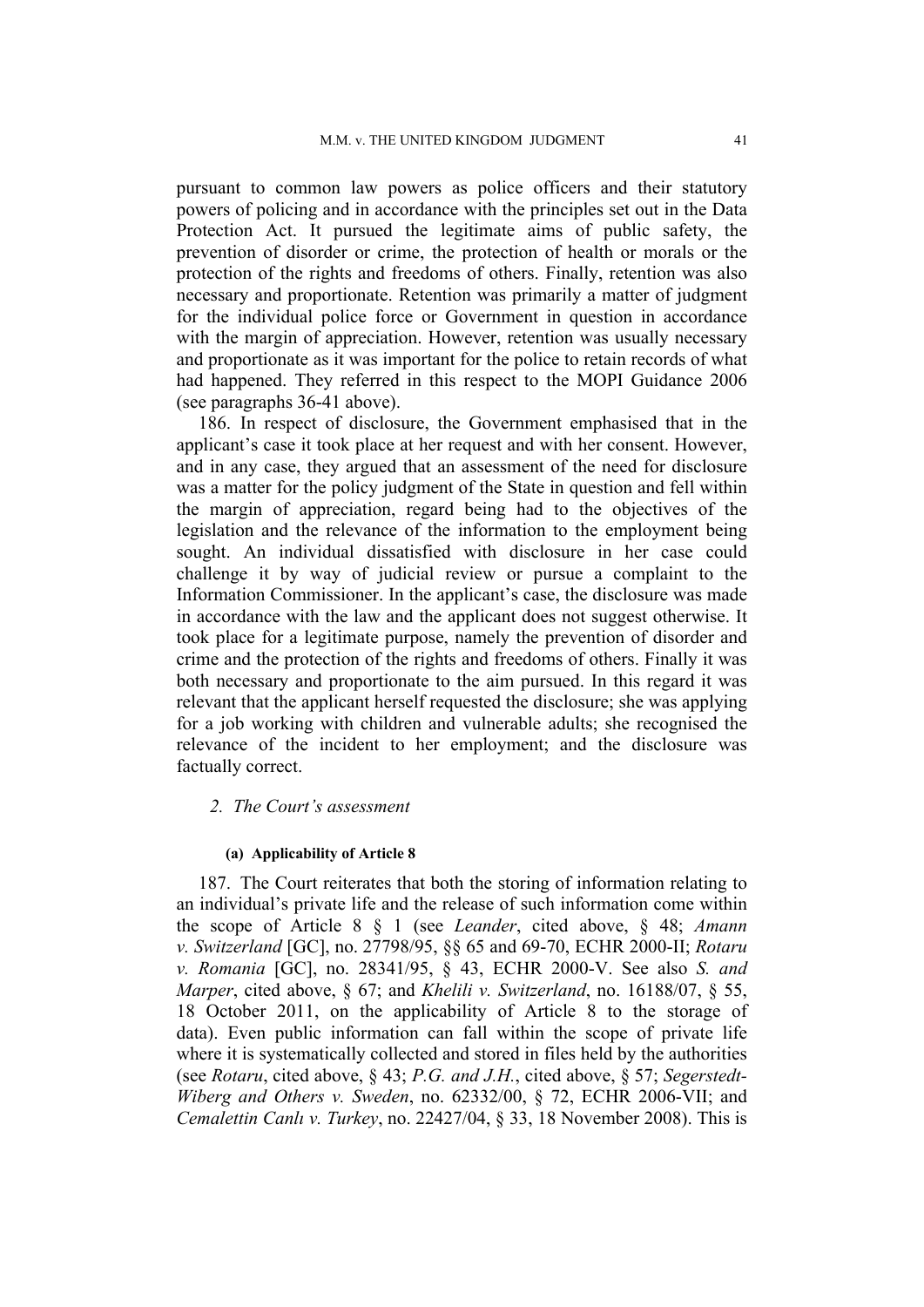all the more true where the information concerns a person's distant past (*Rotaru*, cited above, § 43; and *Cemalettin Canlı*, cited above, § 33). The question therefore arises in the present case whether the data relating to the applicant's caution stored in police records constitute data relating to the applicant's "private life" and, if so, whether there has been an interference with her right to respect for private life.

188. The Court notes at the outset that the data in question constitute both "personal data" and "sensitive personal data" within the meaning of the Data Protection Act 1998 (see paragraph 67 above). They also constitute "personal data" and are identified as a special category of data under the Council of Europe's Data Protection Convention (see paragraphs 122-123 above). Further, the data form part of the applicant's criminal record (see *Rotaru*, cited above, §§ 43-46; and *B.B.*, cited above, § 57). In this regard the Court, like Lord Hope in *R (L)*, emphasises that although data contained in the criminal record are, in one sense, public information, their systematic storing in central records means that they are available for disclosure long after the event when everyone other than the person concerned is likely to have forgotten about it, and all the more so where, as in the present case, the caution has occurred in private. Thus as the conviction or caution itself recedes into the past, it becomes a part of the person's private life which must be respected (see *Rotaru*, cited above, §§ 43-44). In the present case, the administration of the caution occurred almost twelve years ago.

189. The Government referred several times in their written submissions to the fact that the applicant herself disclosed details of the caution to her prospective employer, and that the details she disclosed were merely confirmed by the Criminal Records Office. The Court observes that the posts for which the applicant applied were subject to vetting. In this context she was asked for details of her conviction and caution history and provided them as requested. The Court notes and agrees with the comments of Lords Hope and Neuberger in  $R(L)$ , to the effect that the fact that disclosure follows upon a request by the data subject or with her consent is no answer to concerns regarding the compatibility of disclosure with Article 8 of the Convention. Individuals have no real choice if an employer in their chosen profession insists, and is entitled to do so, on disclosure: as Lord Hope noted, consent to a request for criminal record data is conditional on the right to respect for private life being respected (see paragraph 106 above). The applicant's agreement to disclosure does not deprive her of the protection afforded by the Convention (see paragraph 110 above).

190. The Court therefore finds that Article 8 applies in the present case to the retention and disclosure of the caution, and that the retention and disclosure of the data amount to an interference with that Article.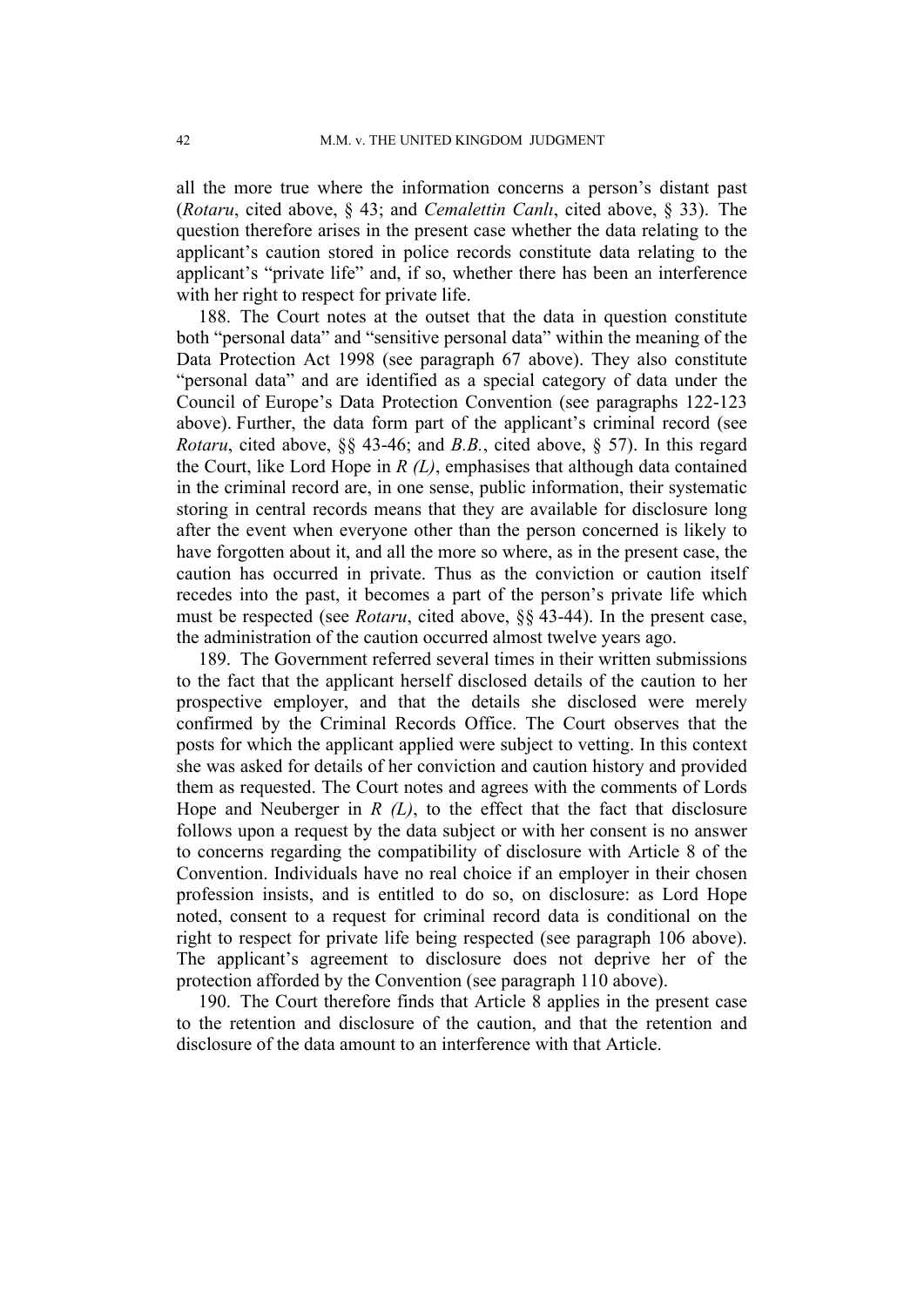#### **(b) Compliance with Article 8**

191. In order to be justified under Article 8 § 2 of the Convention, any interference must be in accordance with the law, pursue one of the listed legitimate aims and be necessary in a democratic society.

192. The applicant did not make any submissions as to whether the interference was lawful. The Government contended that the interference was in accordance with the law.

193. The requirement that any interference must be "in accordance with the law" under Article 8 § 2 means that the impugned measure must have some basis in domestic law and be compatible with the rule of law, which is expressly mentioned in the preamble to the Convention and inherent in the object and purpose of Article 8. The law must thus be adequately accessible and foreseeable, that is, formulated with sufficient precision to enable the individual – if need be with appropriate advice – to regulate his conduct. For domestic law to meet these requirements, it must afford adequate legal protection against arbitrariness and accordingly indicate with sufficient clarity the scope of discretion conferred on the competent authorities and the manner of its exercise (see *Malone v. the United Kingdom*, 2 August 1984, §§ 66-68, Series A no. 82; *Rotaru*, cited above, §§ 52 and 55; *Liberty and Others v. the United Kingdom*, no. 58243/00, § 59, 1 July 2008; and *S. and Marper*, cited above, § 95).

194. The Court recalls that in a case concerning covert listening devices, it found a violation of Article 8 because there existed no statutory system to regulate their use and the guidelines applicable at the relevant time were neither legally binding nor directly publicly accessible (see *Khan v. the United Kingdom*, no. 35394/97, § 27, ECHR 2000-V). In *Malone*, cited above, §§ 69-80, it found a violation of Article 8 because the law in England and Wales governing interception of communications for police purposes was "somewhat obscure and open to differing interpretations" and on the evidence before the Court, it could not be said with any reasonable certainty what elements of the powers to intercept were incorporated in legal rules and what elements remained within the discretion of the executive. As a result of the attendant obscurity and uncertainty as to the state of the law the Court concluded that it did not indicate with reasonable clarity the scope and manner of exercise of the relevant discretion conferred on the public authorities (see also *Liberty and Others*, cited above, §§ 64-70).

195. The Court considers it essential, in the context of the recording and communication of criminal record data as in telephone tapping, secret surveillance and covert intelligence-gathering, to have clear, detailed rules governing the scope and application of measures; as well as minimum safeguards concerning, *inter alia*, duration, storage, usage, access of third parties, procedures for preserving the integrity and confidentiality of data and procedures for their destruction, thus providing sufficient guarantees against the risk of abuse and arbitrariness (see *S. and Marper*, cited above,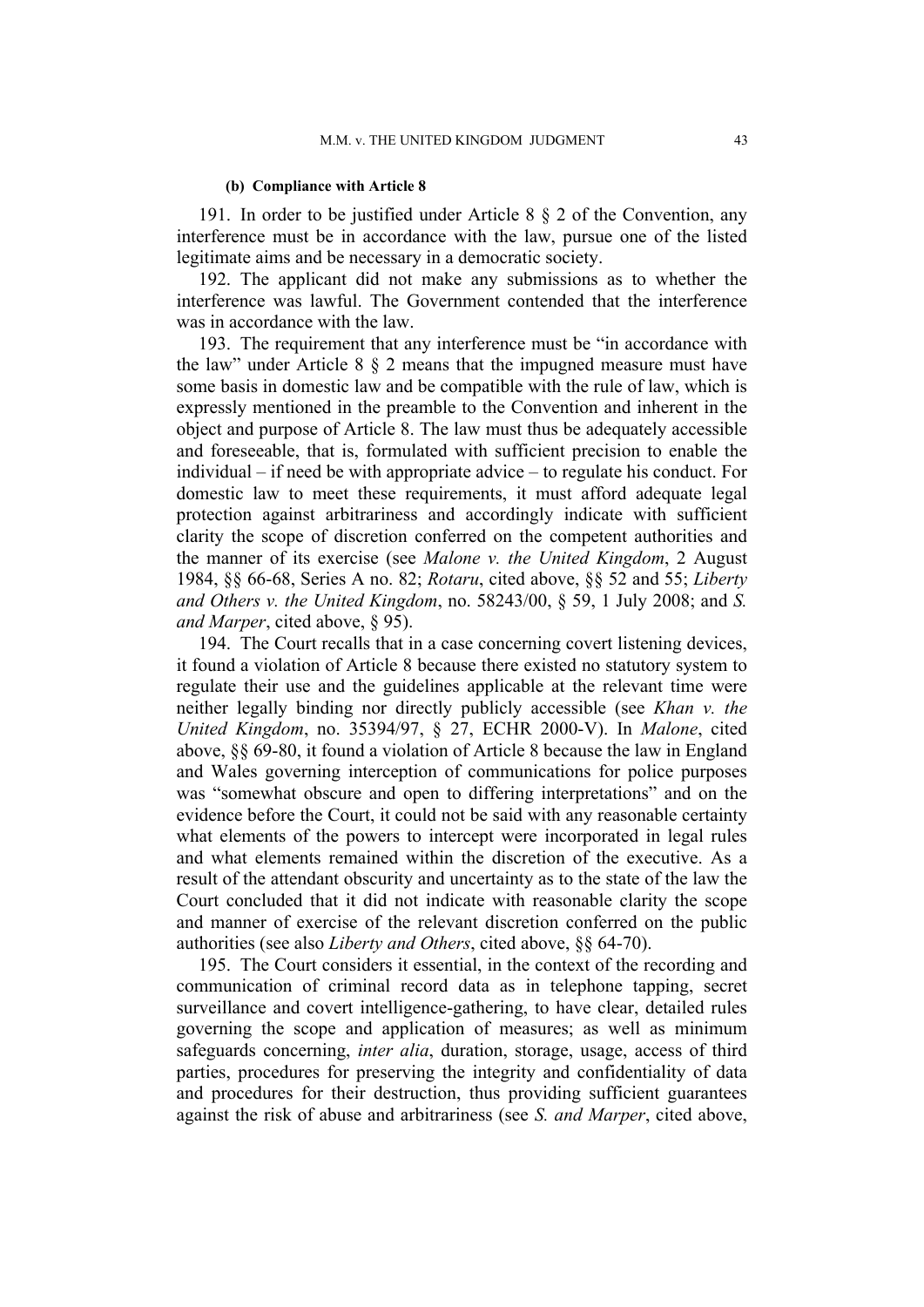§ 99, and the references therein). There are various crucial stages at which data protection issues under Article 8 of the Convention may arise, including during collection, storage, use and communication of data. At each stage, appropriate and adequate safeguards which reflect the principles elaborated in applicable data protection instruments and prevent arbitrary and disproportionate interference with Article 8 rights must be in place.

196. The provisions and principles of the Data Protection Act, the Data Protection Convention and Recommendation No. R (87) 15 are of some importance (see paragraphs 65-71 and 122-141 above). The Court emphasises in particular the terms of Principle 2.1 of the Recommendation, which excludes the open-ended and indiscriminate collection of data except where specific legislation is enacted to authorise such collection (see paragraph 130 above). The Court further draws attention to Principle 5 which sets out the need for a clear legal obligation or authorisation to communicate data to bodies outside the police in most cases, and the exceptional nature of any communication, in the absence of any such obligation or authorisation, intended to prevent serious and imminent danger (see paragraphs 133-135 above). Finally, the Court refers to the terms of Principle 7 of the Recommendation, which sets out a list of considerations to be taken into account when assessing the duration of any storage of data including rehabilitation, spent convictions, the age of the subject and the category of data concerned (see paragraph 138 above).

197. The Court also notes that the Supreme Court in *R (F and another)* recognised the need for a right to review in respect of the lifelong notification requirements imposed pursuant to sex offenders' legislation (see paragraph 120 above). In doing so, Lord Phillips noted that no evidence had been placed before the court that demonstrated that it was not possible to identify from among those convicted of serious offences, at any stage in their lives, some at least who posed no significant risk of reoffending. In light of the ensuing uncertainty, he considered that the imposition of notification requirements for life was not proportionate. The Court is of the view that similar considerations apply in the context of a system for retaining and disclosing criminal record information to prospective employers.

198. The Court observes that the recording system in place in Northern Ireland covers not only convictions but includes non-conviction disposals such as cautions, warnings and reprimands. A significant amount of additional data recorded by police forces is also retained. It is clear from the available guidance that both the recording and, at least, the initial retention of all relevant data are intended to be automatic. It further appears from the policy documents provided that a general presumption in favour of retention applies, and that as regards data held in central records which have not been shown to be inaccurate, retention until the data subject has attained one hundred years of age is standard in all cases. There can therefore be no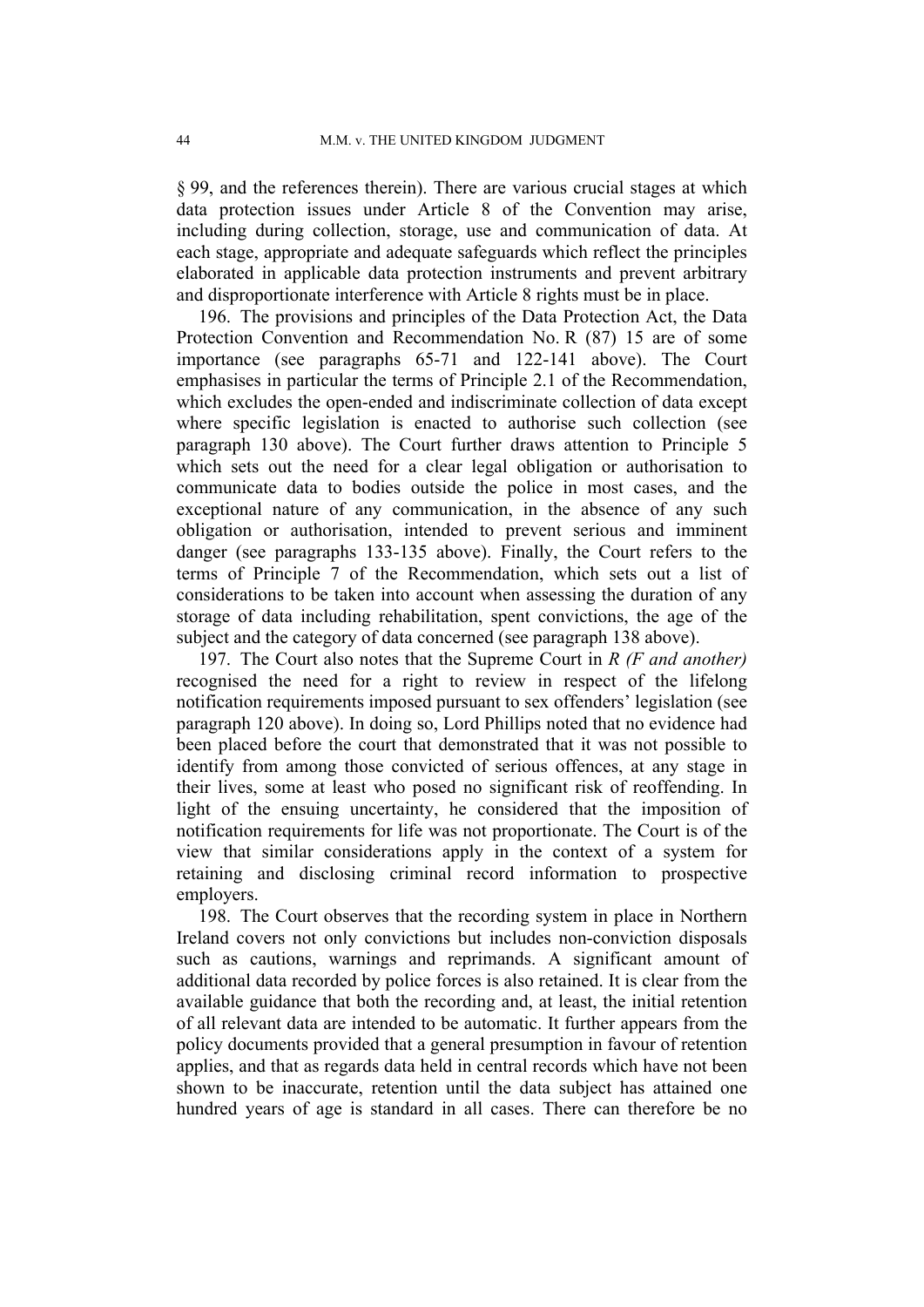doubt that the scope and application of the system for retention and disclosure is extensive.

199. The Court recognises that there may be a need for a comprehensive record of all cautions, conviction, warnings, reprimands, acquittals and even other information of the nature currently disclosed pursuant to section 113B(4) of the 1997 Act. However, the indiscriminate and open-ended collection of criminal record data is unlikely to comply with the requirements of Article 8 in the absence of clear and detailed statutory regulations clarifying the safeguards applicable and setting out the rules governing, *inter alia*, the circumstances in which data can be collected, the duration of their storage, the use to which they can be put and the circumstances in which they may be destroyed.

200. Further, the greater the scope of the recording system, and thus the greater the amount and sensitivity of data held and available for disclosure, the more important the content of the safeguards to be applied at the various crucial stages in the subsequent processing of the data. The Court considers that the obligation on the authorities responsible for retaining and disclosing criminal record data to secure respect for private life is particularly important, given the nature of the data held and the potentially devastating consequences of their disclosure. In *R (L)*, Lord Hope noted that in 2008/2009 almost 275,000 requests were made for ECRCs alone (see paragraph 105 above). This number is significant and demonstrates the wide reach of the legislation requiring disclosure. As Lord Neuberger indicated, even where the criminal record certificate records a conviction or caution for a relatively minor, or questionably relevant, offence, a prospective employer may well feel it safer to reject the applicant (see paragraph 108 above; see also the views expressed in the Divisional Court in *R (Pinnington)*, at paragraph 87 above). The Court agrees with Lord Neuberger that it is realistic to assume that, in the majority of cases, an adverse criminal record certificate will represent something close to a "killer blow" to the hopes of a person who aspires to any post which falls within the scope of disclosure requirements (see paragraph 111 above).

201. It is against this backdrop that the lawfulness of the measures for retention and disclosure of criminal record data, and in particular the adequacy of the safeguards in place, must be assessed.

202. The Court reiterates that there is no statutory law in respect of Northern Ireland which governs the collection and storage of data regarding the administration of cautions. Retention of such data is carried out pursuant to the common law powers of the police, in accordance with the general principles set out in the Data Protection Act. In the absence of any statutory provisions, a number of policy documents which apply in Northern Ireland have been identified by the Government (see paragraphs 33-46 above). As noted above, it is clear from the MOPI Guidance and the ACPO Guidelines that the recording and initial retention of caution data are intended in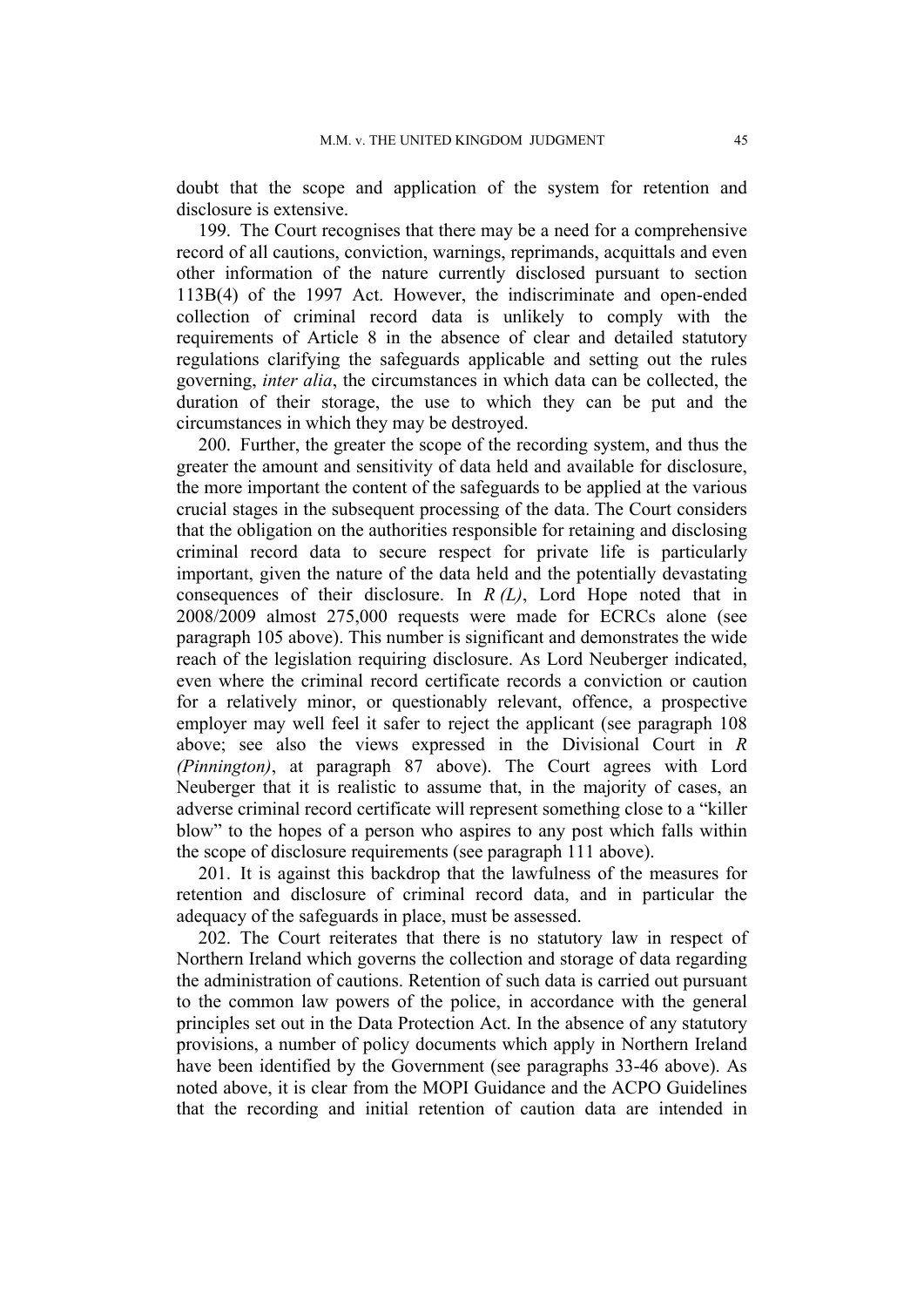practice to be automatic. While reference is made in the MOPI Guidance to a review of retention after a six-year period, the criteria for review appear to be very restrictive. The Guidance notes that there is a presumption in favour of retention and the review schedule requires police to retain data in the category of "Certain Public Protection Matters" until the data subject is deemed to have reached one hundred years of age, regardless of the type or classification of data or grade of the intelligence concerned (see paragraphs 39-40 above). Any review in such cases seems intended to focus on whether the data are adequate and up to date. Pursuant to the ACPO Guidelines, it appears that data held in central police records are now automatically retained, regardless of the seriousness of the offence in question, until the person is deemed to have reached one hundred years of age. The ACPO Guidelines themselves explain that they are based on a format of restricting access to data, rather than deleting them. While deletion requests can be made under the ACPO Guidelines, they should only be granted in exceptional circumstances (see paragraphs 43-46 above). As noted above the examples given as to what constitute exceptional circumstances do not suggest a possibility of deletion being ordered in any case where the data subject admits having committed an offence and the data are accurate.

203. As for disclosure of caution data, at the relevant time there was no statutory framework in place in Northern Ireland which governed the communication of such data by the police to prospective employers. The disclosure of the applicant's caution data took place pursuant to the common law powers of the police, in accordance with the general principles set out in the Data Protection Act. The only policy guidance to which the Government have referred is contained in the ACPO Guidelines and the MOPI Guidance. The MOPI Guidance refers to the comprehensive system for disclosure in the employment vetting context set out in the 1997 Act, which did not apply in Northern Ireland at the time, and to general disclosure for police purposes under common law powers (see paragraph 58-59 above). The Guidance explains that in this context a balancing exercise must be carried out, but specific information regarding the scope of the discretion to disclose and the factors which are relevant to the exercise of such powers in the context of disclosure of criminal record information is not provided. Although the ACPO Guidelines make reference to a stepping down policy to limit access to data after a certain time period has passed, as noted above it appears that stepped down data were still intended to be available for disclosure in the context of requests for criminal record checks (see paragraphs 60 and 89 above).

204. Regarding any possible future disclosure of the applicant's caution data, the Court observes that there is now a statutory framework in place for disclosure of criminal record information to prospective employers. Pursuant to the legislation now in place, caution data contained in central records, including where applicable information on spent cautions, must be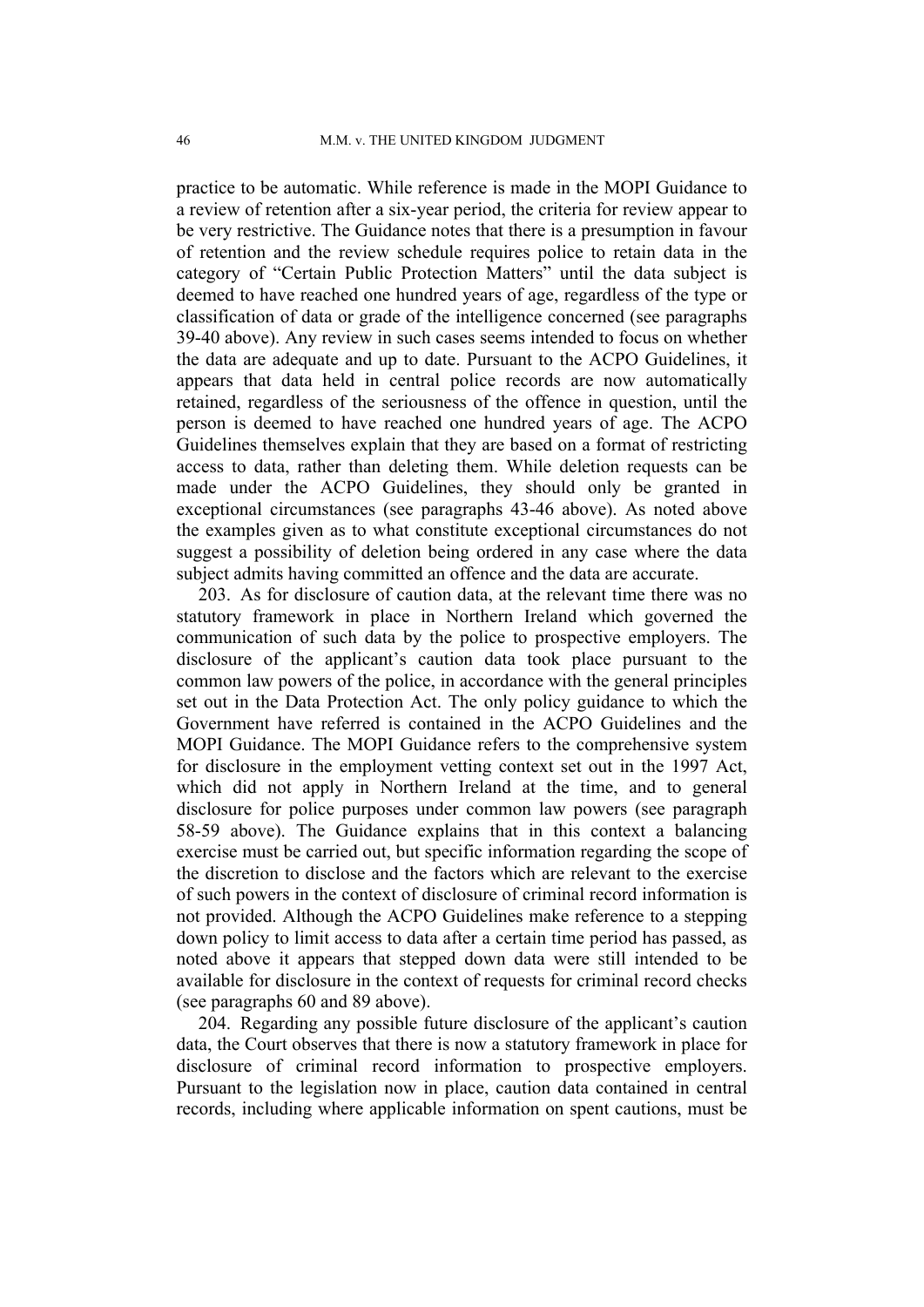disclosed in the context of a standard or enhanced criminal record check. No distinction is made based on the seriousness or the circumstances of the offence, the time which has elapsed since the offence was committed and whether the caution is spent. In short, there appears to be no scope for the exercise of any discretion in the disclosure exercise. Nor, as a consequence of the mandatory nature of the disclosure, is there any provision for the making of prior representations by the data subject to prevent the data being disclosed either generally or in a specific case. The applicable legislation does not allow for any assessment at any stage in the disclosure process of the relevance of conviction or caution data held in central records to the employment sought, or of the extent to which the data subject may be perceived as continuing to pose a risk such that the disclosure of the data to the employer is justified. In this regard the Court takes note of the offer made by the police in 2006 to add a comment to the applicant's record to the effect that the incident was domestically related and that in any vetting context she should be approached for an explanation (see paragraph 16 above). It is unclear whether such addition could have any place in the disclosure system envisaged by the 1997 Act given the automatic nature of the disclosure exercise in respect of caution data held in central records. In any event, the apparent preference of many employers for a clean criminal record certificate (see paragraphs 87, 108 and 111 above) would deprive such addition of any real value.

205. As regards specifically the fact that the retention policy changed after the administration of the applicant's caution, the Court notes that the applicant consented to the administration of the caution on the basis that it would be deleted from her record after five years. The Government have confirmed that this was the policy of the PSNI at the relevant time (see paragraph 25 above. See also the 1995 ACPO Code of Practice, paragraph 29 above). The police reply to the applicant's query in March 2003 is consistent with this understanding and confirmed that the caution would remain on her record until 17 November 2005 (see paragraph 10 above). The Court notes that in accepting the caution, the applicant waived her fair trial rights in respect of the offence in issue. It is not for the Court to assess whether she would, with the benefit of hindsight, have been in a better position now had she refused the caution. It must be recalled that the administration of the caution relieved her of the stress and anxiety of a potential criminal trial, which could have resulted in a custodial sentence had she been found guilty. However, the Court expresses concern about the change in policy, which occurred several years after the applicant had accepted the caution and which was to have significant effects on her employment prospects.

206. In the present case, the Court highlights the absence of a clear legislative framework for the collection and storage of data, and the lack of clarity as to the scope, extent and restrictions of the common law powers of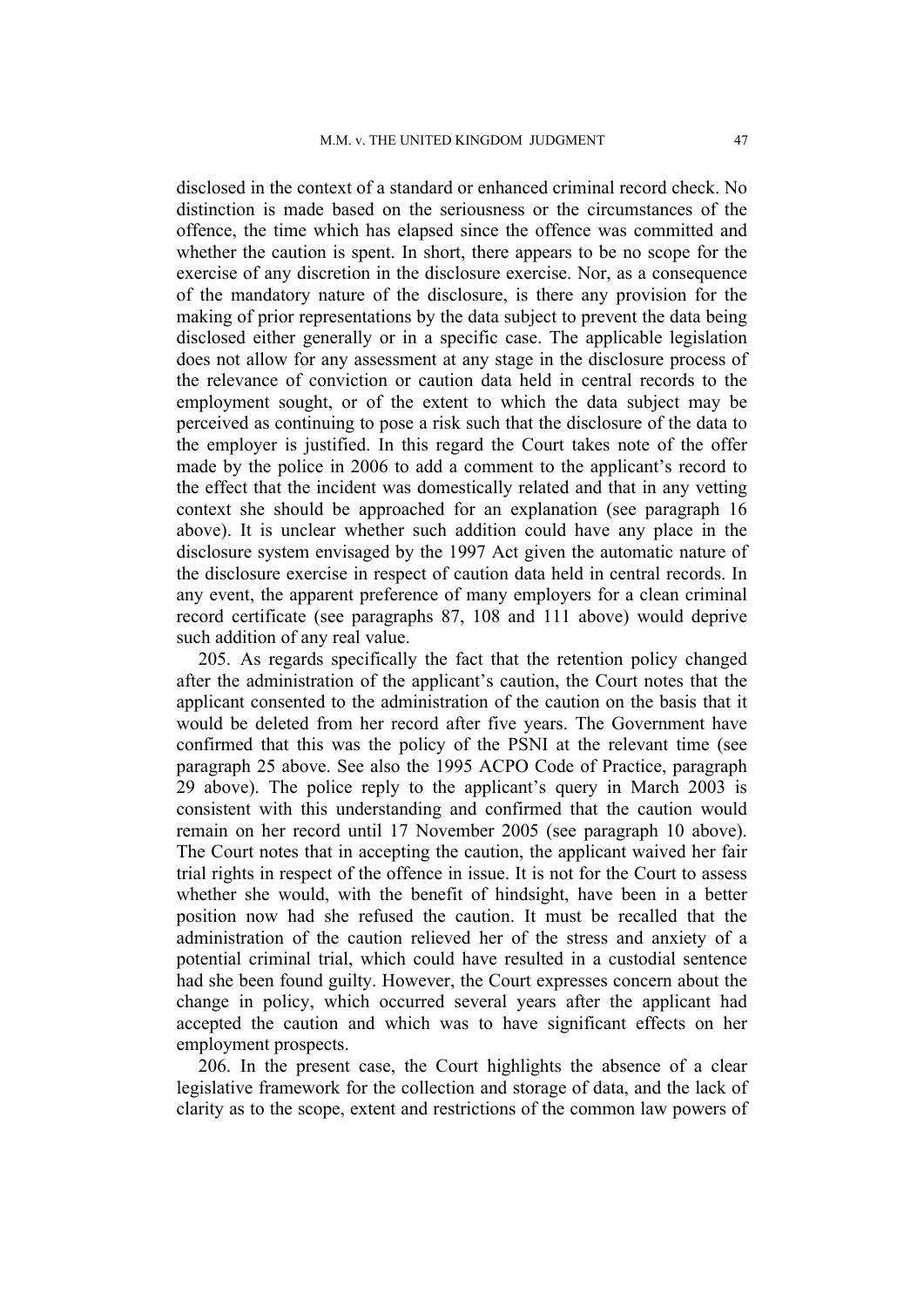the police to retain and disclose caution data. It further refers to the absence of any mechanism for independent review of a decision to retain or disclose data, either under common law police powers or pursuant to Part V of the 1997 Act. Finally, the Court notes the limited filtering arrangements in respect of disclosures made under the provisions of the 1997 Act: as regards mandatory disclosure under section 113A, no distinction is made on the basis of the nature of the offence, the disposal in the case, the time which has elapsed since the offence took place or the relevance of the data to the employment sought.

207. The cumulative effect of these shortcomings is that the Court is not satisfied that there were, and are, sufficient safeguards in the system for retention and disclosure of criminal record data to ensure that data relating to the applicant's private life have not been, and will not be, disclosed in violation of her right to respect for her private life. The retention and disclosure of the applicant's caution data accordingly cannot be regarded as being in accordance with the law. There has therefore been a violation of Article 8 of the Convention in the present case. This conclusion obviates the need for the Court to determine whether the interference was "necessary in a democratic society" for one of the aims enumerated therein.

## II. ALLEGED VIOLATION OF ARTICLES 6 AND 7 OF THE **CONVENTION**

208. The applicant complained under Article 7 of the Convention about the change in policy concerning retention of caution data. The Court of its own motion invited the parties to submit written observations on whether there had been a violation of Article 6 § 1 of the Convention.

209. The Court is prepared to accept that the complaints under Article 6 § 1 and Article 7 are arguable in the particular circumstances of the case and it therefore declares them admissible. However, it satisfied that the substance of the applicant's complaint concerning the retention and disclosure of her caution data has been addressed in the context of its examination under Article 8 above. It has found a violation of that Article as regards the system for retention and disclosure of caution data. In these circumstances it considers that it is not necessary to examine the complaint under Article 6 and Article 7 of the Convention.